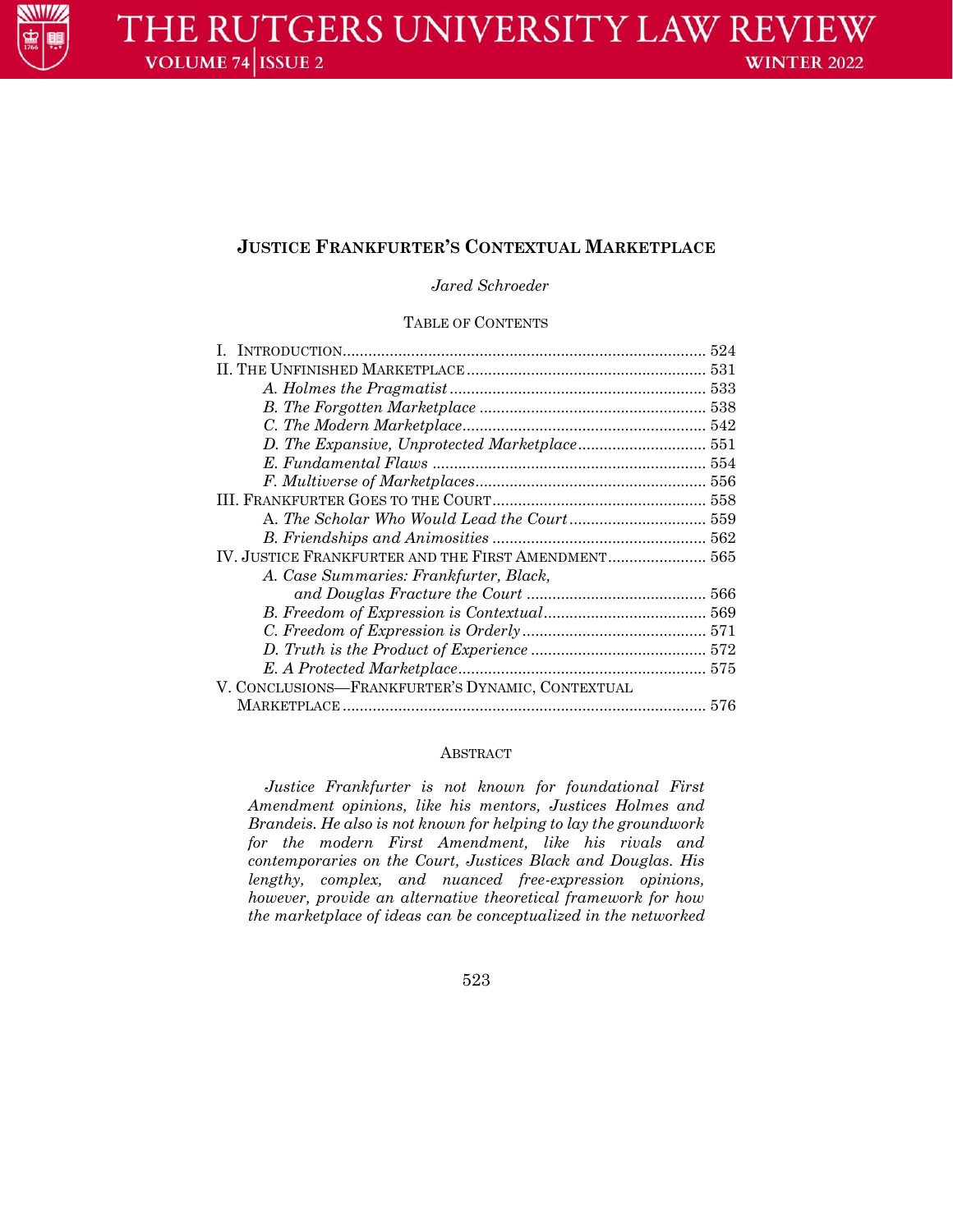*era. Drawing from his opinions, this article examines the historical development of marketplace theory, contending the theory has never had a monolithic meaning, and analyzes Justice Frankfurter's First Amendment opinions, ultimately constructing the contextual marketplace. The contextual approach provides a more inclusive, malleable, and protective foundation for the marketplace in the twenty-first century, finding substantial support from Justices Holmes's and Brandeis's writings, modern Supreme Court decisions, and legal scholarship.*

#### I. INTRODUCTION

Marketplace theory should not be thought of as static and monolithic. The theory's journey from a passing, somewhat undeveloped idea in Justice Oliver Wendell Holmes's dissent in *Abrams v. United States* in 1919<sup>1</sup> to its contemporary conceptualization as a primarily Enlightenment–funded assumption that truth will succeed and falsity will fail in a generally unregulated information system has been characterized by a range of interpretations.<sup>2</sup> In fact, the theory's century-long journey to its present interpretation has been defined more by persistent change than enduring consistency. As emergent technologies, such as social media, artificial intelligence, and virtual reality, continue to fundamentally alter how people communicate and understand themselves and others in the twenty-first century, conceptualizing marketplace theory as dynamic, rather than static, is crucial.<sup>3</sup> Such an approach allows for change and adjustment to a metaphor that has become the Court's dominant rationale for expansive

<sup>1.</sup> Justice Holmes did not provide any references or footnotes regarding his intended meaning in his dissent. *See* Abrams v. United States, 250 U.S. 616, 624–31 (1919) (Holmes, J., dissenting). Justice Holmes also never mentioned the marketplace again, despite the Court having heard several cases that were similar to *Abrams* while he was on the Court. *See infra* Section II.B.

<sup>2</sup>*. Compare* Red Lion Broad. Co. v. FCC, 395 U.S. 367, 390 (1969), Lamont v. Postmaster Gen., 381 U.S. 301, 308 (1965) (Brennan, J., concurring), United States v. Rumely, 345 U.S. 41, 56 (1953) (Douglas, J. concurring), *and* Cent. Hudson Gas & Elec. v. Pub. Serv. Comm'n of N.Y., 447 U.S. 557, 592 (1980) (Rehnquist, J., dissenting), *with Abrams*, 250 U.S. at 630–31 (Holmes, J., dissenting).

<sup>3</sup>*. See* Mary Anne Franks & Ari Ezra Waldman, *Sex, Lies, and Videotape: Deep Fakes and Free Speech Delusions*, 78 MD. L. REV. 892, 894–95 (2019); Jared Schroeder, *Marketplace Theory in the Age of AI Communicators*, 17 FIRST AMEND. L. REV. 22, 62–64 (2018); Jeong-Nam Kim & Homero Gil de Zúñiga, *Pseudo-Information, Media, Publics, and the Failing Marketplace of Ideas: Theory*, 65 AM. BEHAV. SCIENTIST 163, 167–68 (2021).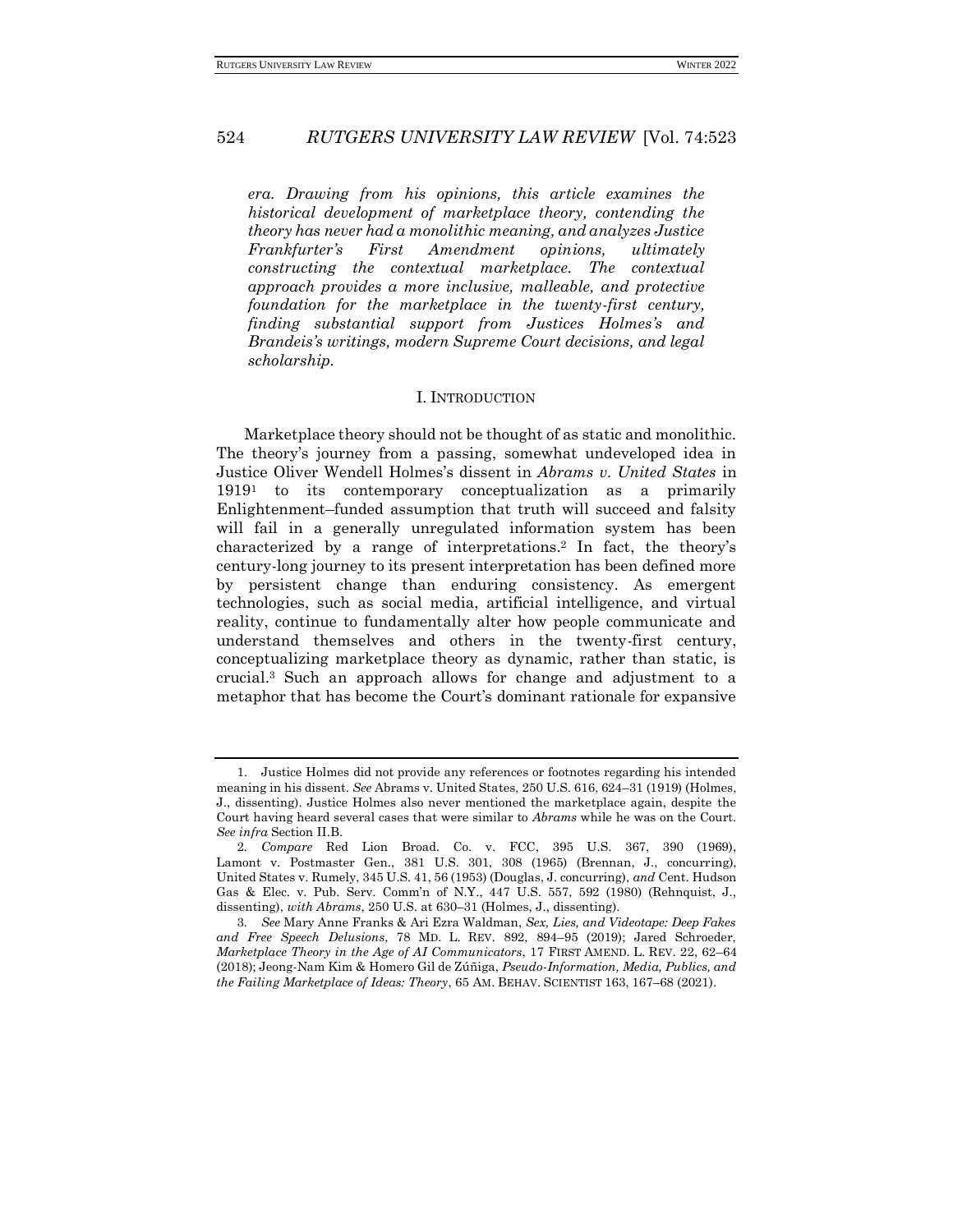freedom of expression rights.<sup>4</sup> Characterizing the metaphor as a liquid, rather than a solid, becomes particularly important during a time of increasing extremism, fragmentation, and violence, all of which are in many ways being facilitated by the unique nature of networked technologies and the algorithms that drive them.<sup>5</sup>

These emergent communication tools have fundamentally transformed the conceptual, open marketplace justices conjured into existence in their opinions in the twentieth century into a multiverse of separate, identity-based marketplaces.<sup>6</sup> These generally fragmented spaces, with their often-high walls of ideological division from other communities, more resemble a honeycomb than an open forum. They offer only certain products—or ideas—generally limiting the information sources people encounter.<sup>7</sup> In other words, algorithms and people's choices of information sources are preempting the battle between truth and falsity Enlightenment thinker John Milton prescribed in the seventeenth century and justices, over time, associated with the marketplace of ideas.<sup>8</sup> While legal scholars have long questioned the Enlightenment-era truth and human rationality assumptions justices gradually installed into the marketplace concept's foundations, networked technologies have worsened their problems and deepened

<sup>4.</sup> Metaphors, by their nature, have dynamic meanings. See GEORGE LAKOFF & MARK JOHNSEN, METAPHORS WE LIVE BY 4 (1980) and Donna L. Dickerson, *<Freedom of Expression> and Cultural Meaning: An Analysis of Metaphors in Selected Supreme Court Texts*, 1 COMMC'N L. & POL'Y 367, 375–76 (1996) for a discussion of metaphors and metaphors used by courts, respectively.

<sup>5</sup>*. See* MANUEL CASTELLS, NETWORKS OF OUTRAGE AND HOPE 6–7 (2d ed. 2015); CASS SUNSTEIN, #REPUBLIC: DIVIDED DEMOCRACY IN THE AGE OF SOCIAL MEDIA 69–71 (2017); Jack M. Balkin, *Free Speech in the Algorithmic Society: Big Data, Private Governance, and New School Speech Regulation*, 51 U.C. DAVIS L. REV. 1149, 1153–54 (2018).

<sup>6.</sup> Pieces of the multiverse concept are drawn from different sources. Journalism scholar Brian McNair referred to the twenty-first-century public sphere as "a virtual, cognitive multiverse of spheres within spheres" in BRIAN MCNAIR, CULTURAL CHAOS: JOURNALISM AND POWER IN A GLOBALISED WORLD 137 (2006). Sociologist Manuel Castells's discussion of networked communication and the reconstruction of personal identity also contributed. *See* MANUEL CASTELLS, THE POWER OF IDENTITY 68–69 (2d ed. 2010). Finally, Justice Brennan's concurring opinion in *Lamont* lamented a "barren marketplace of ideas that had only sellers and no buyers." *Lamont*, 381 U.S. at 308 (Brennan, J., concurring).

<sup>7</sup>*. See* Itai Himelboim, Stephen McCreery & Marc Smith, *Birds of a Feather Tweet Together: Integrating Network and Content Analyses to Examine Cross-Ideology Exposure on Twitter*, 18 J. COMPUT.–MEDIATED COMMC'N 154, 167, 171 (2013) (discussing the tendency toward echo-chambers, or, as the authors call them, "clusters"); SUNSTEIN, *supra*  note 5, at 69–75 (discussing the isolation and closing off of ideas in online spaces).

<sup>8.</sup> JOHN MILTON, AREOPAGITICA AND OTHER PROSE WORKS 50 (George H. Sabine ed., 1951). For examples of the marketplace approach's increasing association with Enlightenment ideas, see Abrams v. United States, 250 U.S. 616, 630 (1919) (Holmes, J., dissenting), Red Lion Broad. Co. v. FCC, 395 U.S. 367, 390 (1969), and First Nat'l Bank of Bos. v. Bellotti, 435 U.S. 765, 783–86 (1978).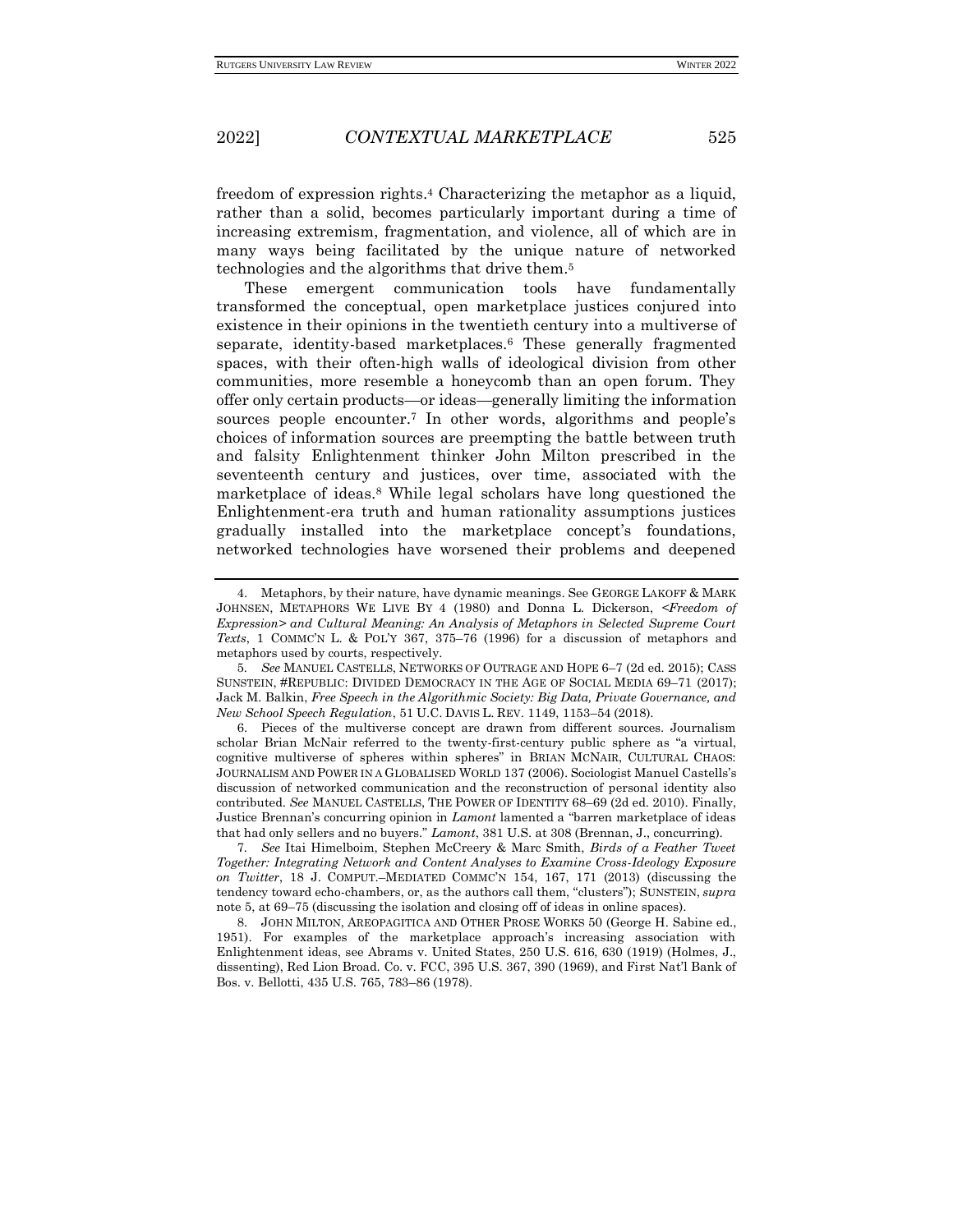their cracks and fissures.<sup>9</sup> Importantly, the free exchange of ideas is not only algorithmically pre-determined in the choice-rich, fragmented environment. People have become less likely to entertain ideas that conflict with their pre–existing conclusions about the world.<sup>10</sup> Thus, when people live in algorithmically and personally determined online communities and realities, they are more likely to become radicalized by extreme views, ultimately hampering the potential for rational discourse and a play between truth and falsity as envisioned by the Court in its marketplace-based rationales for free expression.<sup>11</sup> Such concerns are the outcome of a pre-sorted information system where growing misinformation and disinformation lead to extremism and violence, as was perhaps most clearly on display during the deadly attack on the U.S. Capitol on January 6, 2021.<sup>12</sup>

The attack was prefaced by threats and encouragements for violence on social media, and by President Trump.<sup>13</sup> These messages, with the aid of social media firms' algorithms, were channeled directly into the fragmented, walled-off, limited-marketplace communities that are most likely to accept and take action on them.<sup>14</sup> While social media firms, as

conversation/; Samuel Woolley, *We're Fighting Fake News AI Bots by Using More AI. That's* 

<sup>9</sup>*. See* Derek E. Bambauer, *Shopping Badly: Cognitive Biases, Communications, and the Fallacy of the Marketplace of Ideas*, 77 U. COLO. L. REV. 649, 651 (2006); Leonard M. Niehoff & Deeva Shah, *The Resilience of Noxious Doctrine: The 2016 Election, the Marketplace of Ideas, and the Obstinacy of Bias*, 22 MICH. J. RACE & L. 243, 269 (2017); Vincent Blasi, *Holmes and the Marketplace of Ideas*, 2004 SUP. CT. REV. 1, 2 (2004).

<sup>10</sup>*. See* MANUEL CASTELLS, THE RISE OF THE NETWORK SOCIETY 3 (2d ed. 2010); SUNSTEIN, *supra* note 5, at ix ("Members of a democratic public will not do well if they are unable to appreciate the views of their fellow citizens . . . or if they see one another as enemies or adversaries in some kind of war.").

<sup>11.</sup> CASTELLS, *supra* note 10, at 3 ("[W]hen communication breaks down, when it does not exist any longer . . . social groups and individuals become alienated from each other, and see the other as a stranger, eventually as a threat.").

<sup>12.</sup> Michael Kunzelman & Amanda Seitz, *Dozens Charged in Capitol Riots Spewed Extremist Rhetoric*, ASSOCIATED PRESS (Feb. 16, 2021)[, https://apnews.com/article/capitol](about:blank)[riots-extremist-rhetoric-a5db204fa5b07ffca694a8d96323ae15;](about:blank) Ben Collins & Brandy Zadrozny, *Extremists Made Little Secret of Ambitions to 'Occupy' Capitol in Weeks Before Attack*, NBC NEWS (Jan. 8, 2021, 12:36 PM), https://www.nbcnews.com/ tech/internet/extremists-made-little-secret-ambitions-occupy-capital-weeks-attack-

n1253499; Tina Nguyen & Mark Scott, *'Hashtags Come to Life': How Online Extremists Fueled Wednesday's Capitol Hill Insurrection*, POLITICO (Jan. 7, 2021, 6:36 PM), https://www.politico.com/news/2021/01/07/right-wing-extremism-capitol-hill-insurrection-456184.

<sup>13.</sup> Ben Leonard, *Former Defense Secretary Miller Blames Trumps Speech for Jan. 6 Insurrection*, POLITICO (Mar. 11, 2021, 3:52 PM), https://www.politico.com/news/ 2021/03/11/chris-miller-trump-capitol-riot-475404; Collins & Zadrozny, *supra* note 12.

<sup>14</sup>*. See generally* Molly Wood, *How Fake Twitter Accounts Spread Misinformation and Distort Conversation*, MARKETPLACE (Aug. 19, 2019), https://www.marketplace.org/shows/ marketplace-tech/how-fake-twitter-accounts-spread-misinformation-and-distort-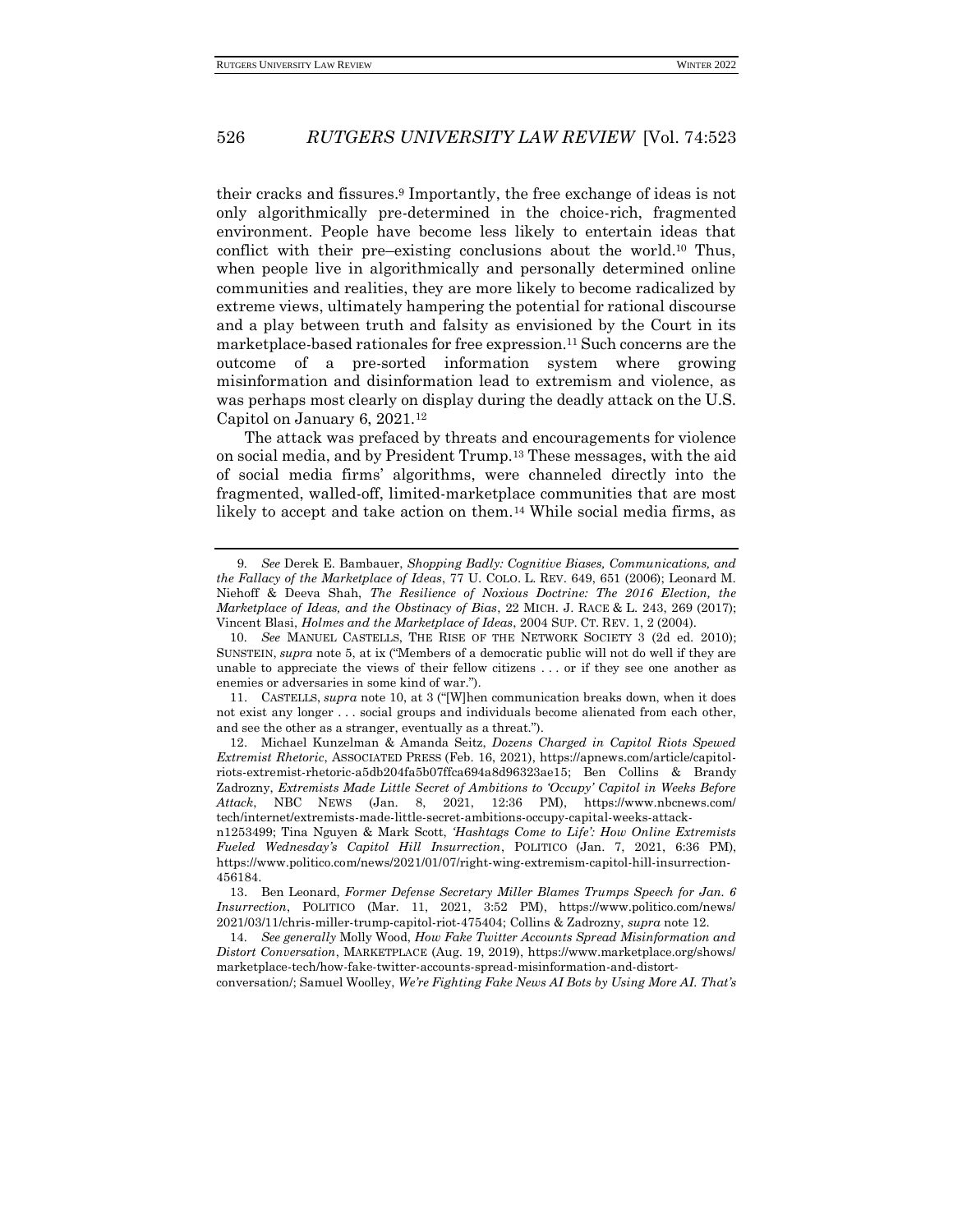well as site hosts, responded by banning speakers and removing groups, the increasing use of networked spaces to radicalize individuals and inspire physical violence raises questions about how the marketplace concept should be understood in the networked era.<sup>15</sup> The attack on the Capitol was not the first physical manifestation of online misinformation and radicalization. Trump supporters attempted to run then-candidate Joe Biden's campaign bus off the road in Texas before the 2020 election.<sup>16</sup> In the 2016 "Pizzagate" attack, an armed man entered Comet Ping Pong in Washington, D.C., because he believed conspiracy theories about the Clintons using the space to traffic children.<sup>17</sup> As threats, inciting messages, and extremism increase in virtual spaces, can it still be assumed that truth will win and falsity fail in the algorithm-funded, choice-rich twenty-first-century marketplace? Can the assumption that truth will vanquish falsity in an open exchange of ideas persist in the fragmented networked era? Can the marketplace approach, as it has been understood by the Court, remain a viable rationale for free expression rights?

In examining the future of the marketplace approach, this article explores Justice Felix Frankfurter's conceptualization of the First Amendment. Justice Frankfurter is not known as a First Amendment champion like his mentors, Justices Oliver W. Holmes and Louis Brandeis, or his contemporaries on the Court, Justices Hugo Black and William Douglas. This article does not contend that Justice Frankfurter's free-expression rationales should be elevated above those of his mentors or peers, but identifies his generally overlooked body of opinions

16. Alexandra Villarreal, *FBI Investigating Trump Supporters Who Swarmed Campaign Bus*, GUARDIAN (Nov. 2, 2020, 12:23 AM), https://www.theguardian.com/usnews/2020/nov/01/biden-harris-bus-highway-texas-trump-train.

*a Mistake.*, MIT TECH. REV. (Jan. 8, 2020), https://www.technologyreview.com/2020/01/08/ 130983/were-fighting-fake-news-ai-bots-by-using-more-ai-thats-a-mistake/.

<sup>15</sup>*. See generally* Brian Fung, *Parler Has Now Been Booted by Amazon, Apple and Google*, CNN (Jan. 11, 2021, 6:54 AM), https://www.cnn.com/2021/01/09/tech/parlersuspended-apple-app-store/index.html; Ian Carlos Campbell, *YouTube, Twitter, and Facebook Continue Bans over Trump Election Claims*, VERGE (Jan. 27, 2021), https://www.theverge.com/2021/1/27/22251338/twitter-facebook-youtube-election-

misinformation-ban-trump; Poppy Noor, *Should We Celebrate Trump's Twitter Ban? Five Free Speech Experts Weigh In*, GUARDIAN (Jan. 17, 2021, 1:27 PM), https://www.theguardian.com/us-news/2021/jan/17/trump-twitter-ban-five-free-speechexperts-weigh-in.

<sup>17.</sup> Kate Samuelson, *What to Know About Pizzagate, the Fake News Story with Real Consequences*, TIME (Dec. 5, 2016, 12:08 PM), https://time.com/4590255/pizzagate-fakenews-what-to-know/. The conspiracy theory persists, having reached a new generation on TikTok. *See* Cecilia Kang & Sheera Frenkel, *'PizzaGate' Conspiracy Theory Thrives Anew in the TikTok Era*, N.Y. TIMES (July 14, 2020), https://www.nytimes.com/2020/06/27/ technology/pizzagate-justin-bieber-qanon-tiktok.html.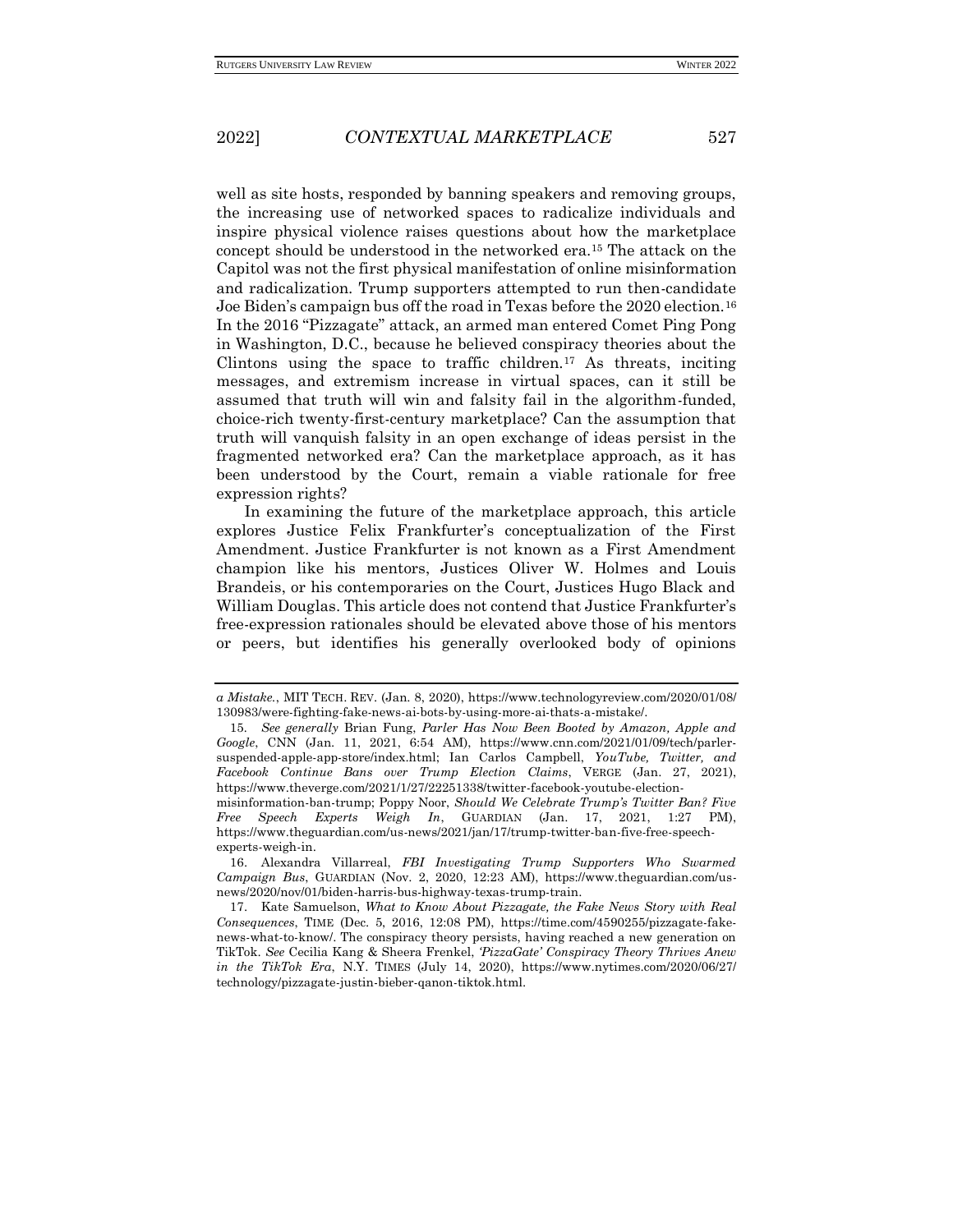regarding threats, sedition, and incitement as an important, and alternative, contribution to how the marketplace can be conceptualized. Justice Frankfurter's time on the Court, which spanned from 1939 to 1962, was characterized by questions regarding protest, incitement, and sedition as the Court wrestled with controversial cases related to World War II, McCarthyism, and labor unrest.<sup>18</sup> Thus, while Justice Frankfurter's free-expression-related conclusions were perhaps overshadowed by Justices Black's and Douglas's opinions, which played a crucial role in developing the contemporary, Enlightenment-based marketplace,<sup>19</sup> Justice Frankfurter's enigmatic, lengthy, and complex opinions left a nuanced, thought-provoking and, importantly, alternative legacy.

Justice Frankfurter, who helped found the ACLU in 1920, left his influential position at Harvard Law School to join a Court in transition in 1939.<sup>20</sup> Members of the Roosevelt Court, having observed the *Lochner* Court's overstep into judicial activism, $^{21}$  the Justices' rejection of early New-Deal policies,<sup>22</sup> and President Roosevelt's Court-packing threat in 1937,<sup>23</sup> sought to reorient the Court's place in society.<sup>24</sup> As a result, the Court, for the first time, focused on "the relationship between the

<sup>18</sup>*. See generally*, Milk Wagon Drivers Union of Chi., Local 753 v. Meadowmoor Dairies, Inc., 312 U.S. 287 (1941); Terminiello v. City of Chicago, 337 U.S. 1 (1949); Dennis v. United States, 341 U.S. 494 (1951); Yates v. United States, 354 U.S. 298 (1957); Communist Party of the U.S. v. Subversive Activities Control Bd., 367 U.S. 1 (1961).

<sup>19.</sup> Harry Kalven, *Upon Rereading Mr. Justice Black on the First Amendment*, 41 UCLA L. REV. 428, 453 (1967) (surveying Justice Black's role in the development of expansive First Amendment protections); Thomas I. Emerson, *Justice Douglas' Contribution to the Law: The First Amendment*, 74 COLUM. L. REV. 353, 356 (1974) (contending that Justice Douglas's opinions broadened free-expression rationales, thereby widening the information available in the marketplace).

<sup>20.</sup> ROBERT G. MCCLOSKEY, THE AMERICAN SUPREME COURT 120–21 (Daniel J. Boorstin ed., 5th ed. 2010) ("It was necessary once more to reorient the Court's interests  $\ldots$ .").

<sup>21.</sup> Lochner v. New York, 198 U.S. 45 (1905). See David A. Strauss, *Why* Lochner *Was Wrong*, 70 U. CHI. L. REV. 373 (2003) for an examination of the case's legacy.

<sup>22.</sup> The Supreme Court struck down the National Industrial Recovery Act and the Agricultural Adjustment Act, both crucial parts of the New Deal, in Schechter Poultry Corp. v. United States, 295 U.S. 495 (1935) and United States v. Butler, 297 U.S. 1 (1936). The decisions, among others, helped lead to Roosevelt's efforts to "pack" the Court. *See* Laura Kalman, *The Constitution, the Supreme Court, and the New Deal*, 110 AM. HIST. REV. 1052, 1054–55 (2005).

<sup>23.</sup> President Roosevelt warned Frankfurter, who was still at Harvard, that the Court-packing plan was coming. *See* JOSEPH P. LASH, FROM THE DIARIES OF FELIX FRANKFURTER 61 (1975) ("Even if you do not agree, suspend final judgement and I will tell you the whole story.").

<sup>24.</sup> MCCLOSKEY, *supra* note 20, at 122 ("The judges had to rethink the question of the Court's place in the American polity . . . .").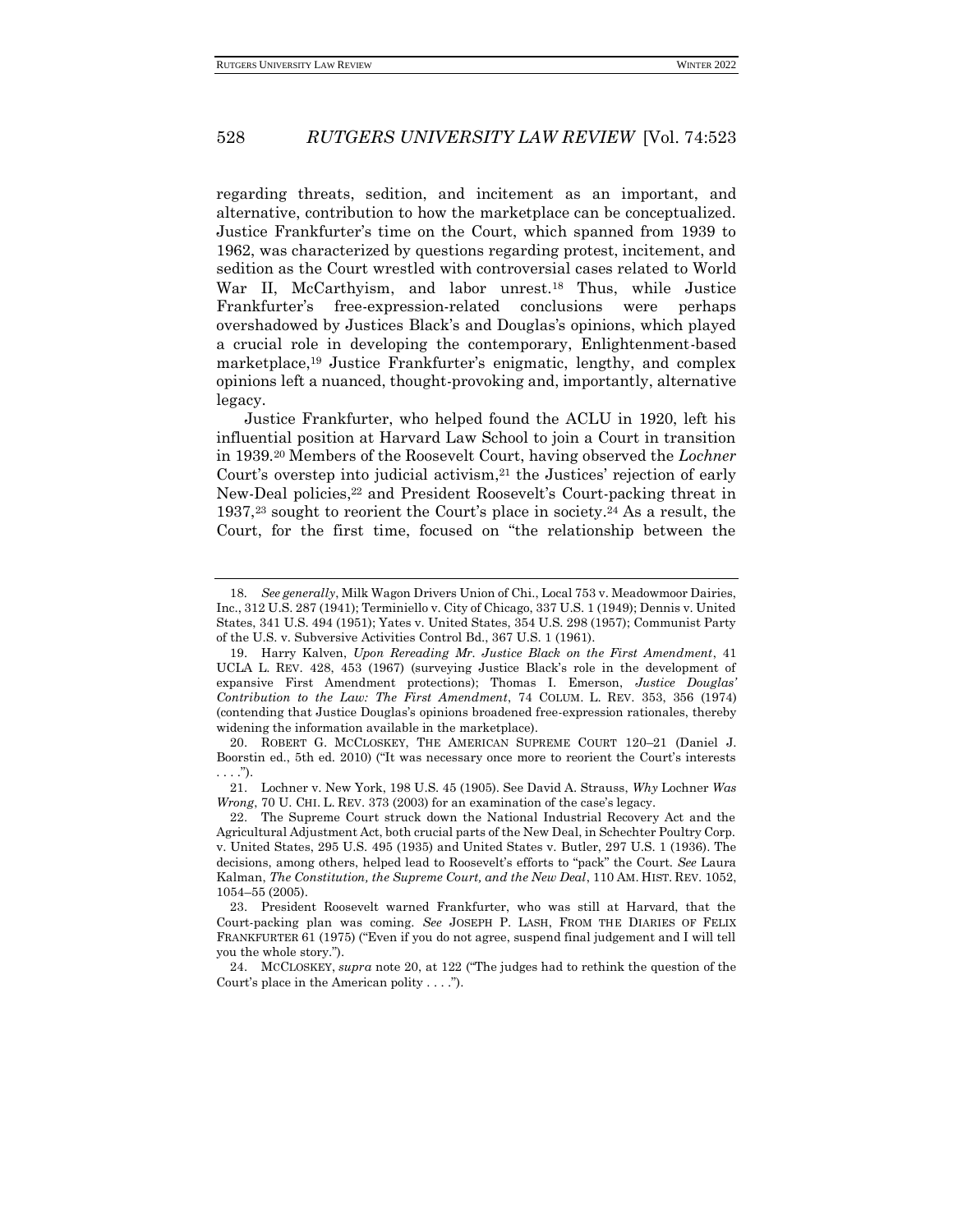individual and government,"<sup>25</sup> or, as Justice Frankfurter termed it, "the free play of the human spirit."<sup>26</sup> Justice Frankfurter was nominated by President Roosevelt, an old friend whom Justice Frankfurter had met when they were both young attorneys in New York.<sup>27</sup> Roosevelt told friends, "Felix has more ideas per minute than any man of my acquaintance. He has a brilliant mind...." $^{28}$  His nomination by Roosevelt came a year and a half after Justice Black joined the Court and just months before Justice Douglas.<sup>29</sup> Before joining the Court, Justice Frankfurter had spent almost twenty-five years working to influence change from the sidelines of politics.<sup>30</sup> He had advised candidates for state and federal office, including Theodore Roosevelt; suggested nominees to the Supreme Court to presidents; filled sought-after clerkships for justices; and kept close connections with powerful thinkers, such as Justices Holmes and Brandeis, as well as political theorist Harold Laski and journalist Walter Lippmann.<sup>31</sup> Justice Holmes, who was not known for his warmth, once told a friend, Frankfurter "walked deep into my heart."<sup>32</sup> Justice Brandies referred to him as "half brother, half son."<sup>33</sup>

Justice Frankfurter's transition from esteemed professor, beloved mentee to the preceding generation's greatest legal minds, and influential political advisor to Supreme Court Justice did not go smoothly. His powers to influence and build political capital met their match on a Court filled with independent thinkers, such as Justice Black, and equally ambitious operators, such as Justice Douglas, whose attentions were often focused on vice presidential and presidential

<sup>25</sup>*. Id.* at 121.

<sup>26.</sup> Murdock v. Pennsylvania, 319 U.S. 105, 139 (1943) (Frankfurter, J., dissenting).

<sup>27</sup>*. Felix Frankfurter, 1939-1962*, SUP. CT. HIST. SOC'Y, https://supremecourthistory.org/history-of-the-court-timeline-of-the-justices-felixfrankfurter-1939-1962/ (last visited Feb. 20, 2022); *see also infra* note 28.

<sup>28.</sup> HELEN SHIRLEY THOMAS, FELIX FRANKFURTER: SCHOLAR ON THE BENCH 23 (1960).

<sup>29</sup>*. See Hugo Black, 1937-1971*, SUP. CT. HIST. SOC'Y, https://supremecourthistory.org/ history-of-the-court-timeline-of-the-justices-hugo-black-1937-1971/ (last visited Feb. 20, 2022); *see also William O. Douglas, 1939-1975*, SUP. CT. HIST. SOC'Y, https://supremecourthistory.org/history-of-the-court-timeline-of-the-justices-william-odouglas-1939-1975/ (last visited Feb. 20, 2022).

<sup>30.</sup> Melvin I. Urofsky, *Conflict Among the Brethren: Felix Frankfurter, William O. Douglas and the Clash of Personalities and Philosophies on the United States Supreme Court*, 71 DUKE L.J. 71, 76–77 (1988).

<sup>31.</sup> LASH, *supra* note 23, at 30, 45, 234, 325; MELVIN UROFSKY, "HALF BROTHER, HALF SON": THE LETTERS OF LOUIS D. BRANDEIS AND FELIX FRANKFURTER 3 (Melvin I. Urofsky & David W. Levy eds., 1991).

<sup>32.</sup> UROFSKY, *supra* note 31, at 5.

<sup>33</sup>*. Id.* Justice Frankfurter and Justice Brandeis exchanged nearly 700 letters during a thirty-one-year friendship. *Id.* at 3.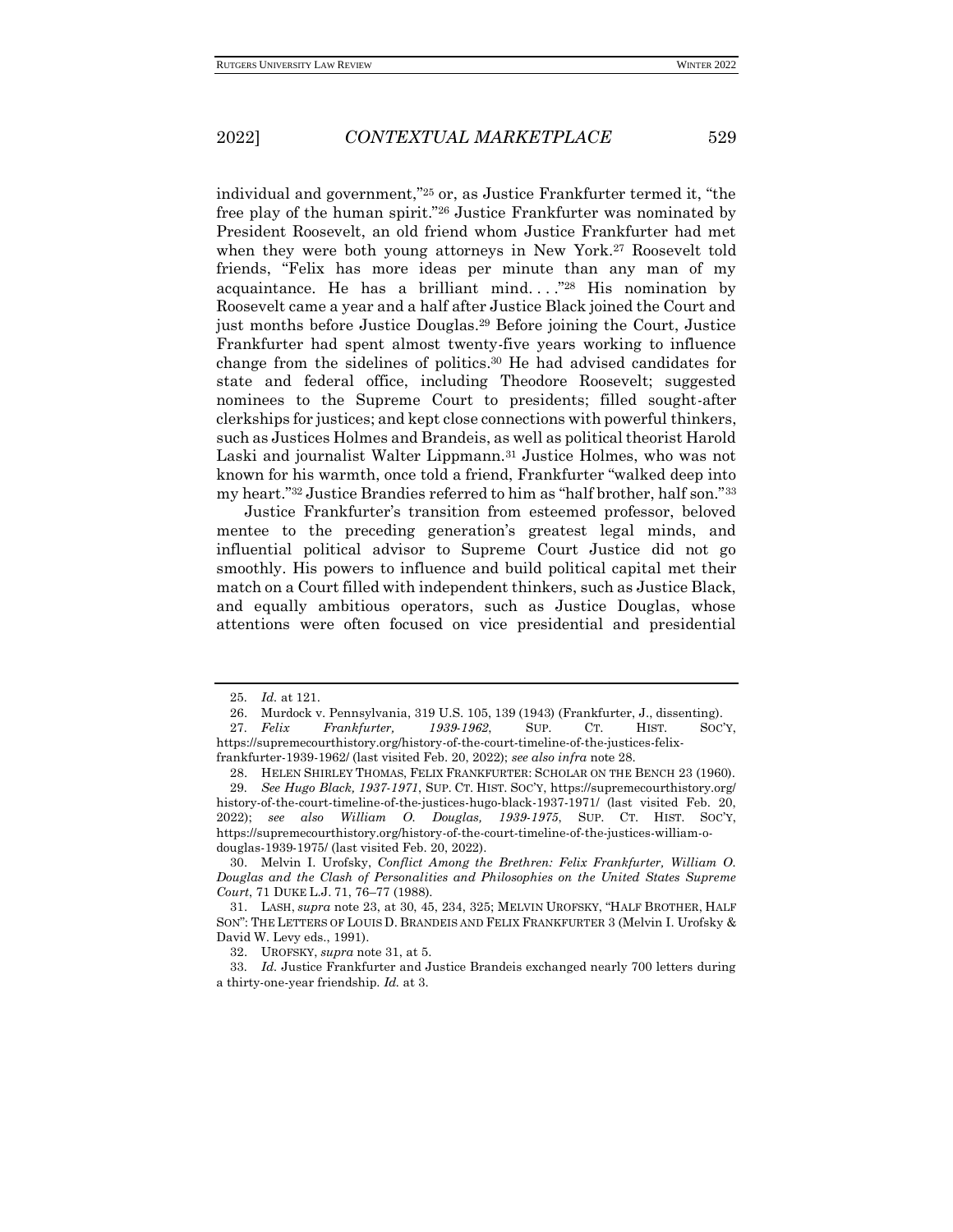nominations from the Democratic Party.<sup>34</sup> Once on the Court, Justice Frankfurter's previously warm friendship with Justice Douglas soured.<sup>35</sup> His working relationship with Justice Black fell apart.<sup>36</sup> All the while, the Court faced a confluence of difficult First Amendment cases regarding incitement, sedition, and violence, and an increasingly isolated Justice Frankfurter took care to differentiate his reasoning from that of his judicial nemeses. Taken together, Justice Frankfurter's opinions from this crucial period provide a generally underexplored and alternative perspective on free expression rationales during a time in which society struggled with social change and difficult free-expression questions.

This article examines Justice Frankfurter's conceptualization of the First Amendment, ultimately identifying a *contextual* marketplace, an alternative understanding of free expression and the flow of information, which contributes new insights into how we approach free expression and the growing problems of polarization, threats, and violence in the networked era. This article first explores the development of contemporary marketplace theory, beginning with Justice Holmes's understandings from the earliest First Amendment cases. The article then examines the historical context of Justice Frankfurter's time on the Court, as well as his personal development and judicial philosophy. Next, the article analyzes six of Justice Frankfurter's opinions from cases dealing with threats, incitement, and sedition. The article concludes by identifying conceptual building blocks from Justice Frankfurter's personal and judicial writings, examining them in light of traditional marketplace rationales and the emerging challenges to free expression in the networked era to formulate an alternative, contextual marketplace, which contributes to how the marketplace approach can be revised in the twenty-first century.

<sup>34.</sup> Concerning Justice Douglas's political ambitions, see JEFFREY ROSEN, THE SUPREME COURT: THE PERSONALITIES AND RIVALRIES THAT DEFINED AMERICA 144 (2007) and LASH, *supra* note 23, at 154–56.

<sup>35</sup>*. See* LASH, *supra* note 23, at 309–38. Frankfurter's and Douglas's relationship fell apart while they were on the Court. *Id.* While friends, Douglas wrote enthusiastically about visiting with Frankfurter. *See* Letter from William O. Douglas to Felix Frankfurter (Apr. 1, 1937), *in* THE DOUGLAS LETTERS 81 (Melvin I. Urofsky ed., 1987). Both Urofsky's collection of Douglas's letters and Lash's collection of Frankfurter's diary entries include sections devoted to the justices' loathing of the other justice. *See id.* at 73–98; LASH, *supra*  note 23, at 309–38.

<sup>36.</sup> Justice Stone, who would become chief justice two years after Justice Frankfurter joined the Court, asked Frankfurter, still a professor at Harvard, to tutor Justice Black when he first joined the Court. *Harlan Fiske Stone, 1925-1941, 1941-1946*, SUP. CT. HIST. SOC'Y, https://supremecourthistory.org/history-of-the-court-timeline-of-the-justices-harlanfiske-stone-1941-1946/ (last visited Feb. 20, 2022); *see* ROGER K. NEWMAN, HUGO BLACK: A BIOGRAPHY 275 (1994); *see also* LASH, *supra* note 23, at 67. By 1943, Justice Frankfurter expressed anger and distrust of Justice Black. *See* LASH, *supra* note 23, at 208–09.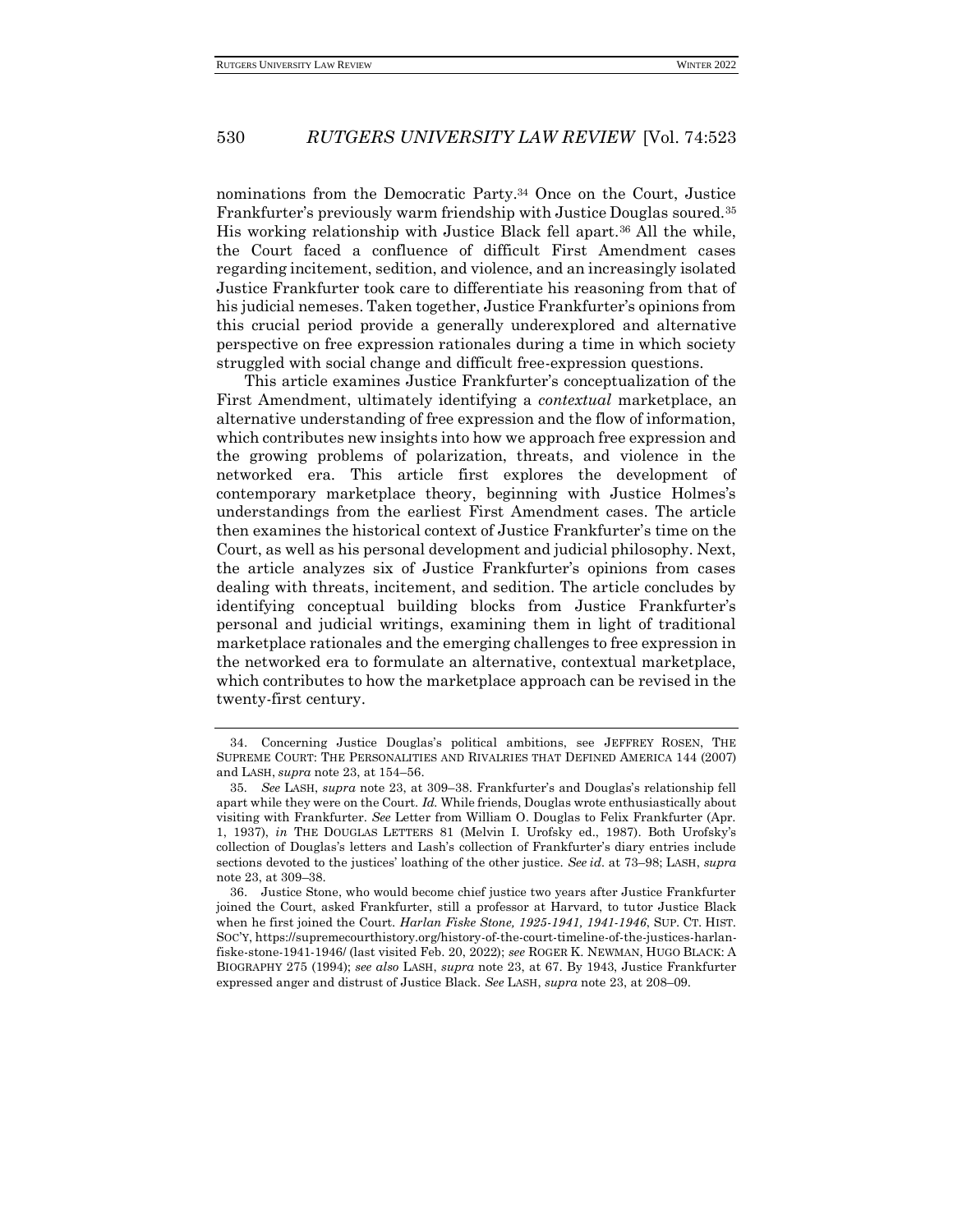#### II. THE UNFINISHED MARKETPLACE

Just days after hearing the *Abrams*<sup>37</sup> appeal in late October 1919, Justice Holmes wrote to Harold Laski, who was a professor at the London School of Economics and one of his dearest friends.<sup>38</sup> While Frankfurter was often a concern of their letters, their focus this time fell on free speech.<sup>39</sup> Justice Holmes never mentioned *Abrams* in the letter, but lamented he did not believe in free expression "as a theory."<sup>40</sup> He explained, "I hope I would die for it and I go as far as anyone whom I regard as competent to form an opinion  $\dots$ ."<sup>41</sup> He went on, however, to express ambivalence regarding free-speech concerns and a lack of a clear position on the concept.<sup>42</sup> Late in the letter, he attempted to clarify his views, writing, "[W]hen I say I don't believe in it as a theory I don't mean that I do believe in the opposite as a theory."<sup>43</sup> The letter, written as he considered the *Abrams* appeal, provides context regarding the strength and force of Justice Holmes's initial intent regarding marketplace theory. Rather than a stark, clear, and developed idea, the letter suggests Justice Holmes was far from a jurist who was awaiting an opportunity to write a First Amendment-defining rationale for free expression.

<sup>37.</sup> Abrams v. United States, 250 U.S. 616 (1919).

<sup>38.</sup> Letter from Oliver W. Holmes to Harold Laski (Oct. 26, 1919), *in* OLIVER WENDALL HOLMES, THE ESSENTIAL HOLMES 321 (Richard A. Posner ed., 1992). Laski lectured for a short time at Harvard and Yale, but his socialist ideas became increasingly unpopular in post-World War I America. *Laski Appointed Lecturer at Yale*, HARV. CRIMSON (Jan. 29, 1919), https://www.thecrimson.com/article/1919/1/29/laski-appointed-lecturer-at-yalepharold/; *see* A.B. Mathur, *Harold Josephus Laski: The Man and His Thoughts*, 49 INDIAN J. POL. SCI. 453 (1988). This led to his departure to London. During his time in Cambridge, he became friends with Justice Holmes, as well as Frankfurter, Walter Lippmann, and Charles Beard. Justice Holmes and Laski often shared concern and pride in Frankfurter's challenges and successes. *See* Letter from Oliver W. Holmes to Harold Laski (June 1, 1919), *in* HOLMES, *supra*; Letter from Oliver W. Holmes to Harold Laski (July 1, 1927), *in* HOLMES, *supra*.

<sup>39</sup>*. See* Letter from Oliver W. Holmes to Harold Laski (Oct. 26, 1919), *in* HOLMES, *supra*  note 38. The next two letters between Justice Holmes and Laski discussed Frankfurter's recent marriage to Marion Denman. *See* Letter from Oliver W. Holmes to Harold Laski (Nov. 3, 1919) (on file with Harvard Law School Digital Suite); Letter from Harold Laski to Oliver W. Holmes (Nov. 12, 1919) (on file with the Harvard Law School Digital Suite). Laski described Frankfurter as "like a radiant summer dawn" after his marriage. Letter from Harold Laski to Oliver W. Holmes (Nov. 12, 1919), *in* HOLMES, *supra* note 38.

<sup>40.</sup> Letter from Oliver W. Holmes to Harold Laski (Oct. 26, 1919), *in* HOLMES, *supra*  note 38.

<sup>41</sup>*. Id.*

<sup>42</sup>*. Id.*

<sup>43</sup>*. Id.*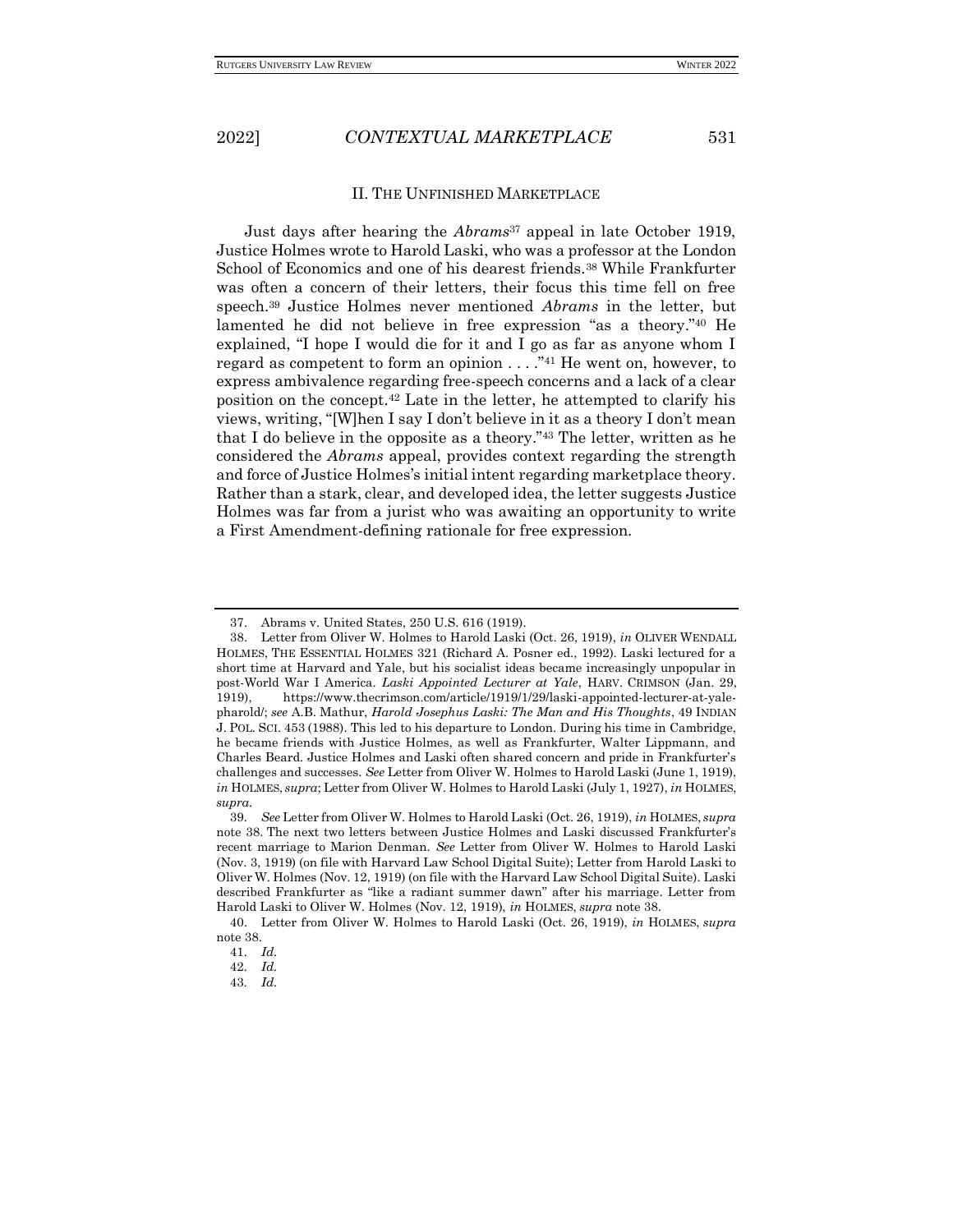Despite Justice Holmes's unresolved conclusions, his dissent in *Abrams* changed the course of free expression in the United States.<sup>44</sup> Less than a month after writing his letter to Laski, Justice Holmes announced his *Abrams* dissent, which amounted to the first time a justice filed an opinion in support of free expression.<sup>45</sup> In the dissent, he concluded, "[T]he best test of truth is the power of the thought to get itself accepted in the competition of the market, and that truth is the only ground upon which their wishes safely can be carried out."<sup>46</sup> He continued, "That at any rate is the theory of our Constitution."<sup>47</sup> In communicating these ideas, Justice Holmes introduced what would become the most influential rationale for free expression in the U.S. system.<sup>48</sup> At the same time, his dissent, much as was perhaps foreshadowed in his letter to Laski, did not outline a theory. Justice Holmes's reference to the marketplace does not include any citations or footnotes.<sup>49</sup> He does not explicitly connect the idea to any specific line of thinking.<sup>50</sup> Legal scholars almost immediately associated Justice Holmes's dissent with Enlightenment thought.<sup>51</sup> Frankfurter, who was a professor at Harvard Law School and still twenty years from joining the Court, sent a letter to Justice Holmes on Nov. 12, 1919, two days after the Court announced its decision in *Abrams*. <sup>52</sup> Frankfurter lauded Justice Holmes's dissent, writing "now I may tell you the gratitude and – may I say it – the pride I have in your dissent."<sup>53</sup> Two weeks later, he sent more praise to his mentor, writing to Justice Holmes, "I still read and rejoice over your dissents – and [Professor Roscoe] Pound has stolen from me when he says your paragraphs will live as long as the Areopagitica."<sup>54</sup> Frankfurter's

<sup>44.</sup> Blasi, *supra* note 9, at 2; Robert Post, *Reconciling Theory and Doctrine in First Amendment Jurisprudence*, 88 CALIF. L. REV. 2353, 2361 (2018); Frederick Schauer, *Oliver Wendell Holmes, the* Abrams *Case, and the Origins of the Harmless Speech Tradition*, 51 SETON HALL L. REV. 205, 205–06 (2020).

<sup>45.</sup> Abrams v. United States, 250 U.S. 616, 630 (1919) (Holmes, J., dissenting).

<sup>46</sup>*. Id.*

<sup>47</sup>*. Id.*

<sup>48</sup>*. See* Rodney A. Smolla, *The Meaning of the 'Marketplace of Ideas' in First Amendment Law*, 24 COMMC'N L. & POL'Y 437, 437–39 (2019); Philip M. Napoli, *The Marketplace of Ideas Metaphor in Communications Regulation*, 49 J. COMMC'N 151, 151 (1999); DAVID M. RABBAN, FREE SPEECH IN ITS FORGOTTEN YEARS 342–43 (1997).

<sup>49</sup>*. Abrams*, 250 U.S. at 624–31.

<sup>50</sup>*. Id.*

<sup>51.</sup> G. Edward White, *The Rise and Fall of Justice Holmes*, 39 U. CHI. L. REV. 51, 72 (1971).

<sup>52.</sup> Letter from Felix Frankfurter to Oliver W. Holmes (Nov. 12, 1919) (on file with Harvard Law School Digital Suite).

<sup>53</sup>*. Id.*

<sup>54.</sup> Letter from Felix Frankfurter to Oliver W. Holmes (Nov. 26, 1919) (on file with Harvard Law School Digital Suite).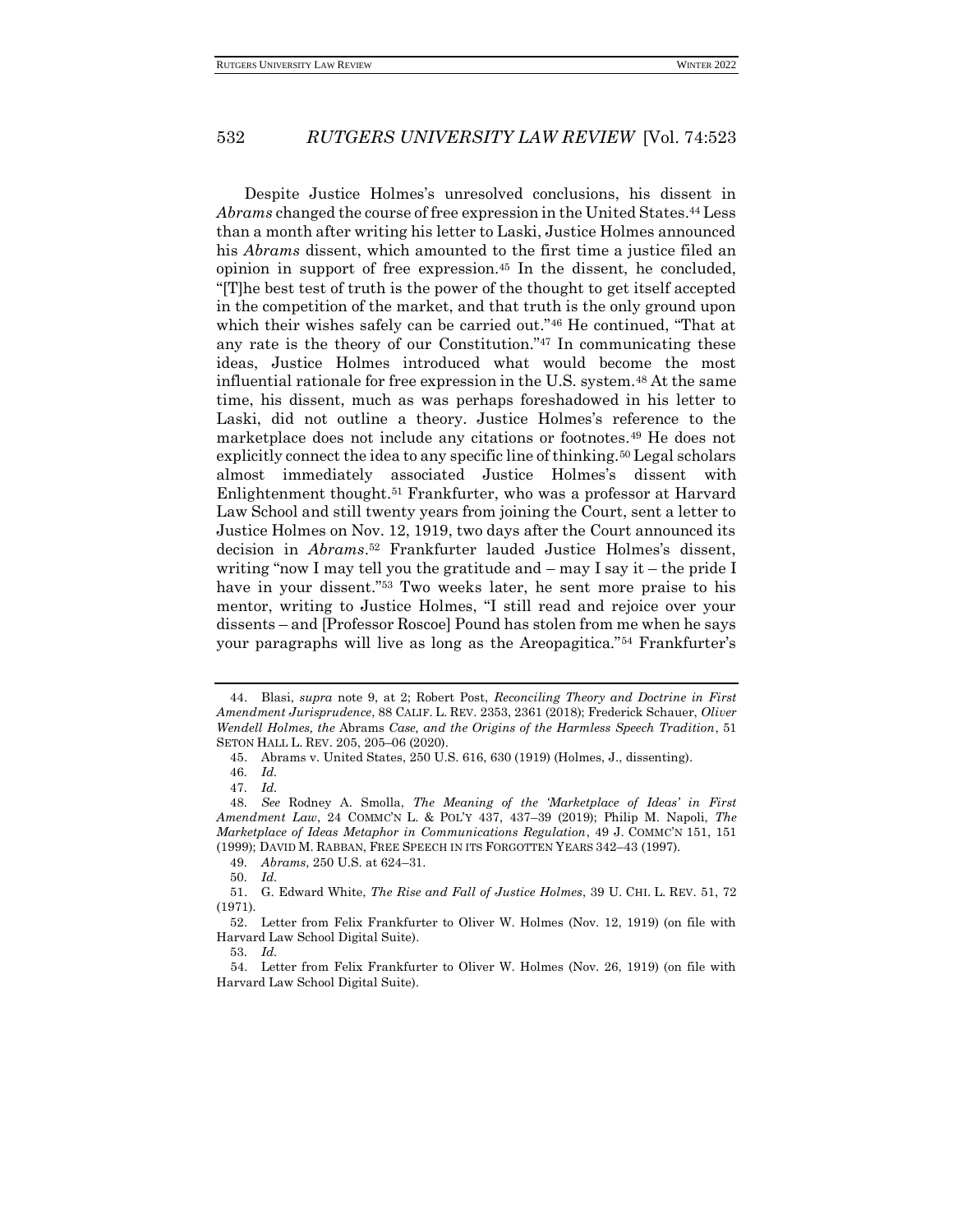correspondence identifies two important themes: first, Justice Holmes's dissent in *Abrams* was immediately seen as significant;<sup>55</sup> second, those who read the opinion made an automatic connection between it and Milton's *Areopagitica*, which occupies a central role as a primary work in Enlightenment thought.<sup>56</sup> The association between Justice Holmes's dissent and Enlightenment thought, however, faces two substantial hurdles. First, Justice Holmes was not an Enlightenment thinker.<sup>57</sup> He was a pragmatist.<sup>58</sup> He explicitly rejected foundational principals of Enlightenment thought.<sup>59</sup> Second, the Court's free-expression-related decisions, including Justice Holmes's, from the terms that followed the 1919 decisions do not associate the marketplace with Enlightenment ideas.<sup>60</sup> While justices ultimately wove Enlightenment assumptions regarding truth, human rationality, and the role of the individual in society into the marketplace's foundation, no such association is supported by Justice Holmes's personal or legal writings or the Court's decisions from that period.

#### *A. Holmes the Pragmatist*

Enlightenment thought generally assumes people are rational, truth is objective and universal, and society was created to benefit the individual.<sup>61</sup> These assumptions emerged in the seventeenth century

58. Paul L. Gregg, *Pragmatism of Mr. Justice Holmes*, 31 GEO. L.J. 262, 262 (1943); Richard A. Posner, *What Has Pragmatism to Offer Law?*, 63 S. CALIF. L. REV. 1653, 1656, 1662, 1669 (1990); Jared Schroeder, *The Holmes Truth: Toward a Pragmatic, Holmes-Influenced Conceptualization of the Nature of Truth*, 7 BRIT. J. AM. LEGAL STUD. 169, 177–80 (2018).

<sup>55.</sup> Letter from Felix Frankfurter to Oliver W. Holmes (Nov. 12, 1919) (on file with Harvard Law School Digital Suite).

<sup>56.</sup> MILTON, *supra* note 8, at 50.

<sup>57</sup>*. See* Jared Schroeder, *Fixing False Truths: Rethinking Truth Assumptions and Free-Expression Rationales in the Networked Era*, 29 WM. & MARY BILL RTS. J. 1097, 1107 (2021) ("Despite language that overlapped significantly with one of the Enlightenment's central thinkers regarding individual liberty and free expression, as well as his documented appreciation for [John Stuart] Mill, Justice Holmes *rejected Enlightenment assumptions* about truth in many of his legal and scholarly writings." (emphasis added)).

<sup>59</sup>*. See* Letter from Oliver W. Holmes to Harold Laski (Jan. 11, 1929), *in* HOLMES, *supra* note 38, at 107; Letter from Oliver W. Holmes to Frederick Pollock (Aug. 30, 1929), *in* HOLMES, *supra* note 38, at 107. For examples of when Justice Holmes explicitly rejected or questioned Enlightenment assumptions, see Oliver Wendell Holmes, *Natural Law*, 32 HARV. L. REV. 40, 40 (1918).

<sup>60.</sup> Abrams v. United States, 250 U.S. 616, 624–31 (1919) (Holmes, J., dissenting); White, *supra* note 51, at 72.

<sup>61</sup>*. See* GERALD F. GAUS, CONTEMPORARY THEORIES OF LIBERALISM 2–3 (2003); Fred S. Siebert, *The Libertarian Theory*, *in* FOUR THEORIES OF THE PRESS: THE AUTHORITARIAN, LIBERTARIAN, SOCIAL RESPONSIBILITY AND SOVIET COMMUNIST CONCEPTS OF WHAT THE PRESS SHOULD BE AND DO 40 (Fred S. Siebert et al. eds., 1956); Peter J. Gade*,*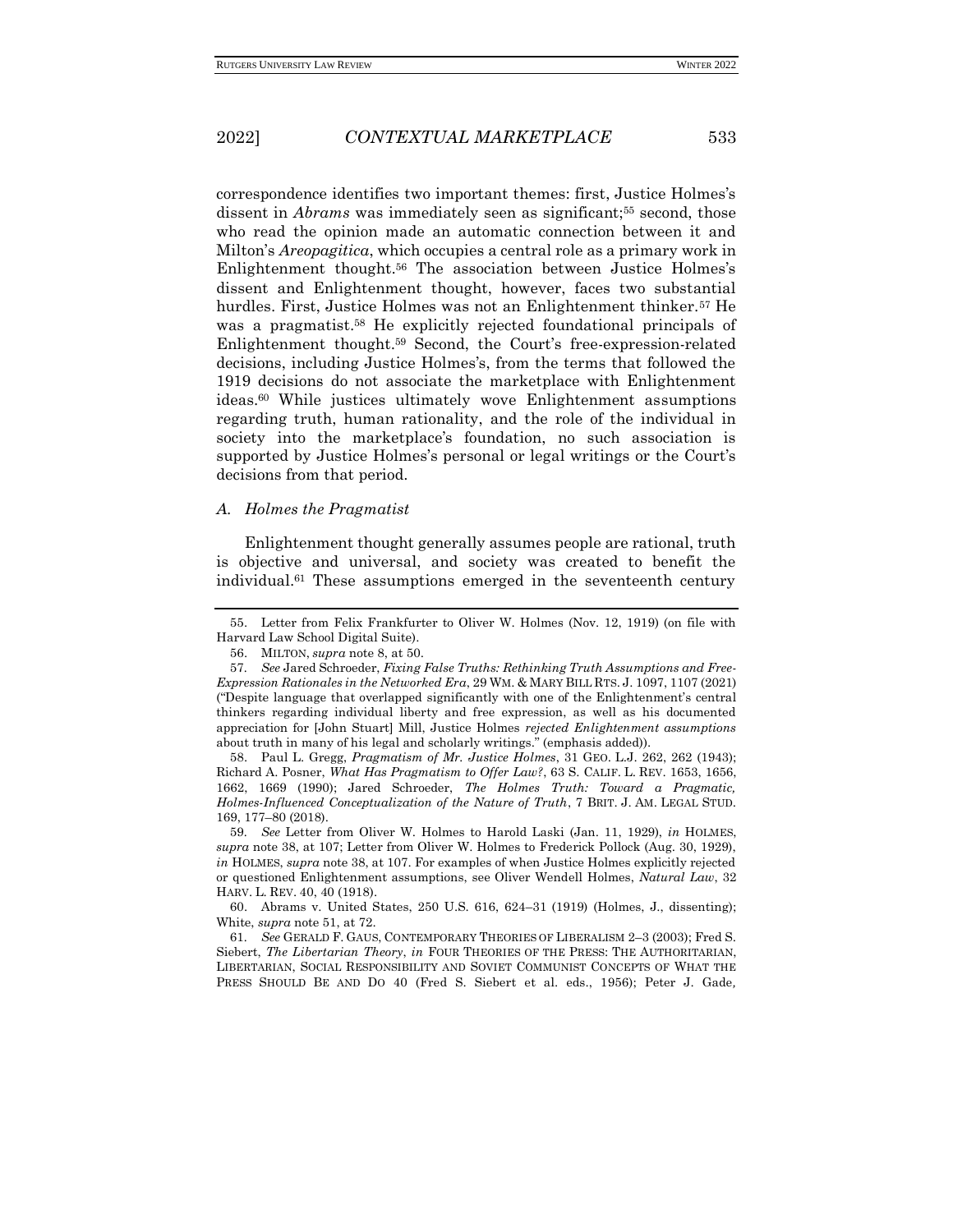with thinkers such as Galileo, Francis Bacon, and Isaac Newton, who, in seeking to construct a dispassionate, rational scientific method, started an empirically based revolution.<sup>62</sup> They sought to part ways with speculative reasoning and fallible human senses and create objectively measurable systems for understanding the world.<sup>63</sup> Their efforts revolutionized knowledge and spilled from the sciences into political and philosophical theory, ultimately leading Milton to argue for the supremacy of truth over falsity in *Areopagitca*. <sup>64</sup> Milton, for example, concluded, "Truth be in a field, we do injuriously, by licensing and prohibiting, to misdoubt her strength. Let her and Falsehood grapple; who ever knew Truth put to the worse in a free and open encounter?"<sup>65</sup> Milton also argued, "Where there is much desire to learn, there of necessity will be much arguing, much writing, many opinions; for opinion in good men is but knowledge in the making."<sup>66</sup> These ideas fueled Locke's famous contention for "life, liberty, and estate," as well as human equality and independence, forty years later, in 1689.<sup>67</sup> Locke's conclusions, which were particularly influential to the nation's founders, were incorporated by Thomas Jefferson into the Declaration of Independence.<sup>68</sup> Enlightenment thinkers' assumptions, however influential they were, are only possible when truth is understood as generally being universal and individuals are conceptualized as rational and capable of making sense of the world, particularly in their ability to discern truth from falsity.<sup>69</sup>

*Postmodernism, Uncertainty, and Journalism*, *in* CHANGING THE NEWS: THE FORCES SHAPING JOURNALISM IN UNCERTAIN TIMES 64 (Wilson Lowrey & Peter J. Gade eds., 2011).

<sup>62</sup>*. See* R. Hooykaas, *The Rise of Modern Science: When and Why?*, 20 BRIT. J. FOR HIST. SCIENCE, 453, 453–56 (1987); Emilio Prospero et al., *Learning from Galileo: Ventilator-Associated Pneumonia Surveillance*, 186 AM. J. RESPIRATORY & CRITICAL CARE MED. 1308, 1309 (2012).

<sup>63</sup>*. See* HANNAH ARENDT, THE HUMAN CONDITION 259–63 (2d ed. 1998). Arendt contended that Galileo's invention of the telescope and the discoveries he made showed that human senses about the way the world and universe operated had been fundamentally wrong for centuries. *Id.* at 259. The discovery caused doubt in the human senses. *Id.* at 259–60. The result was to create systems to objectively measure phenomena. *Id.* at 262–63. Arendt wrote, "Galileo's discovery proved in demonstrable fact that both the worst fear and the most presumptuous hope of human speculation, the ancient fear that our senses, our very organs for reception of reality, might betray us . . . ." *Id.* at 262.

<sup>64.</sup> MILTON, *supra* note 8, at 50.

<sup>65</sup>*. Id.*

<sup>66</sup>*. Id.* at 45.

<sup>67.</sup> JOHN LOCKE, THE SECOND TREATISE OF GOVERNMENT AND A LETTER CONCERNING TOLERATION 43 (J.W. Gough ed., 1689).

<sup>68.</sup> THE DECLARATION OF INDEPENDENCE para. 2 (U.S. 1776).

<sup>69.</sup> GAUS, *supra* note 61, at 2–3; Siebert, *supra* note 61, at 40; Gade, *supra* note 61, at 64.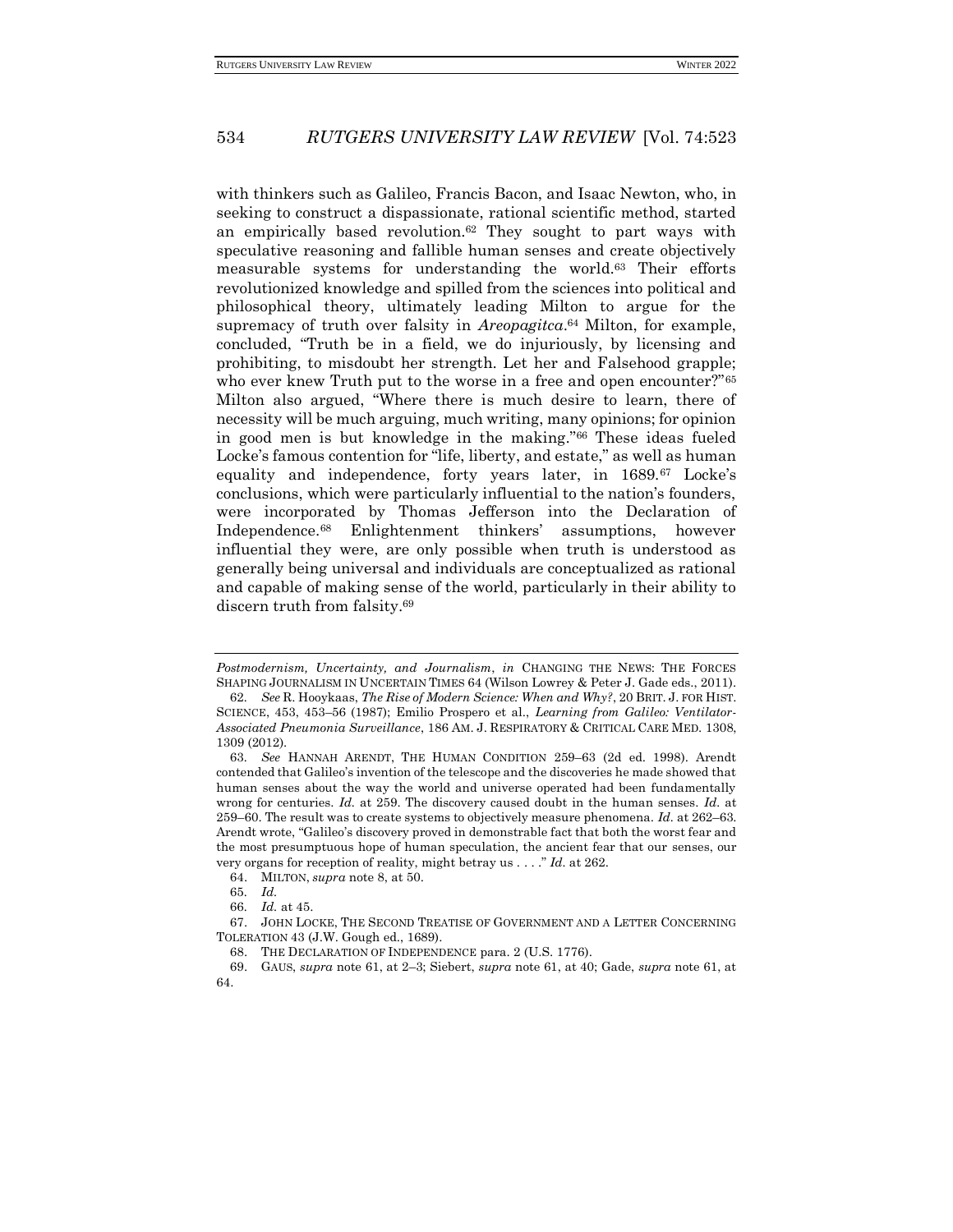Justice Holmes explicitly questioned these assumptions.<sup>70</sup> He consistently contended that truth, and a person's very understanding of the world around them, was substantially dictated by their experiences and the biases they develop.<sup>71</sup> In *Common Law*, a book he published in 1881, he explained, "The life of the law has not been logic: it has been experience."<sup>72</sup> The passage continues by outlining different factors that influence a person's interpretation of a law, including "[t]he felt necessities of the time, the prevalent moral and political theories, intuitions of public policy, avowed or unconscious, even the prejudices which judges share with their fellow-men . . . . . . 73 Decades later, a year before he wrote the *Abrams* dissent, Justice Holmes rejected objective, empirical truth in *Natural Law*. <sup>74</sup> He defined truth as "the system of my (intellectual) limitations  $\dots$ ."<sup>75</sup> In a reference to his experience in the Civil War, during which he was shot on three occasions,<sup>76</sup> he continued, "Certitude is not the test of certainty. We have been cock-sure of many things that were not so."<sup>77</sup> Within the passage, he lists where a person is from, their beliefs, experiences, and interests as matters that influence what they perceive to be true.<sup>78</sup> Later in the article, he concluded that "[m]en to a great extent believe what they want to  $\dots$ ."<sup>79</sup> These conclusions rejected the idea that truth is universal and awaits discovery. Justice Holmes continued, "[W]e all, whether we know it or not, are fighting to make the kind of a world that we should like—but that we have learned to recognize that others will fight and die to make a different world, with equal sincerity or belief."<sup>80</sup> Justice Holmes's emphasis on personal experience, rather than universal truth, aligns

<sup>70.</sup> Holmes was not alone. Legal scholars have long questioned truth and rationality assumptions justices have woven into the marketplace approach's free expression rationales. *See infra* Part II.E.

<sup>71.</sup> Holmes rejected being labeled a pragmatist. He also often spoke negatively about James, the father of American pragmatism, though they grew up together and were friends in early adulthood. *See* Letter from Oliver W. Holmes to Harold Laski (Mar. 29, 1917), *in* HOLMES, *supra* note 38; LOUIS MENAND, THE METAPHYSICAL CLUB: A STORY OF IDEAS IN AMERICA 388 (1st ed. 2001).

<sup>72.</sup> OLIVER WENDELL HOLMES, JR., THE COMMON LAW 1 (1881).

<sup>73</sup>*. Id.*

<sup>74.</sup> Oliver Wendell Holmes, *Natural Law*, 32 HARV. L. REV. 40, 40 (1918).

<sup>75</sup>*. Id.*

<sup>76.</sup> Ben W. Heineman Jr., *Justice Oliver Wendell Holmes and Memorial Day*, ATLANTIC (May 30, 2011), https://www.theatlantic.com/national/archive/2011/05/justice-oliverwendell-holmes-and-memorial-day/239637/.

<sup>77.</sup> Holmes, *supra* note 74, at 40; *see also* Mark DeWolfe Howe, *The Positivism of Mr. Justice Holmes*, 64 HARV. L. REV. 529, 536–37 (1951).

<sup>78</sup>*. See* Holmes, *supra* note 74, at 40–42.

<sup>79</sup>*. Id.* at 43.

<sup>80</sup>*. Id.* at 41.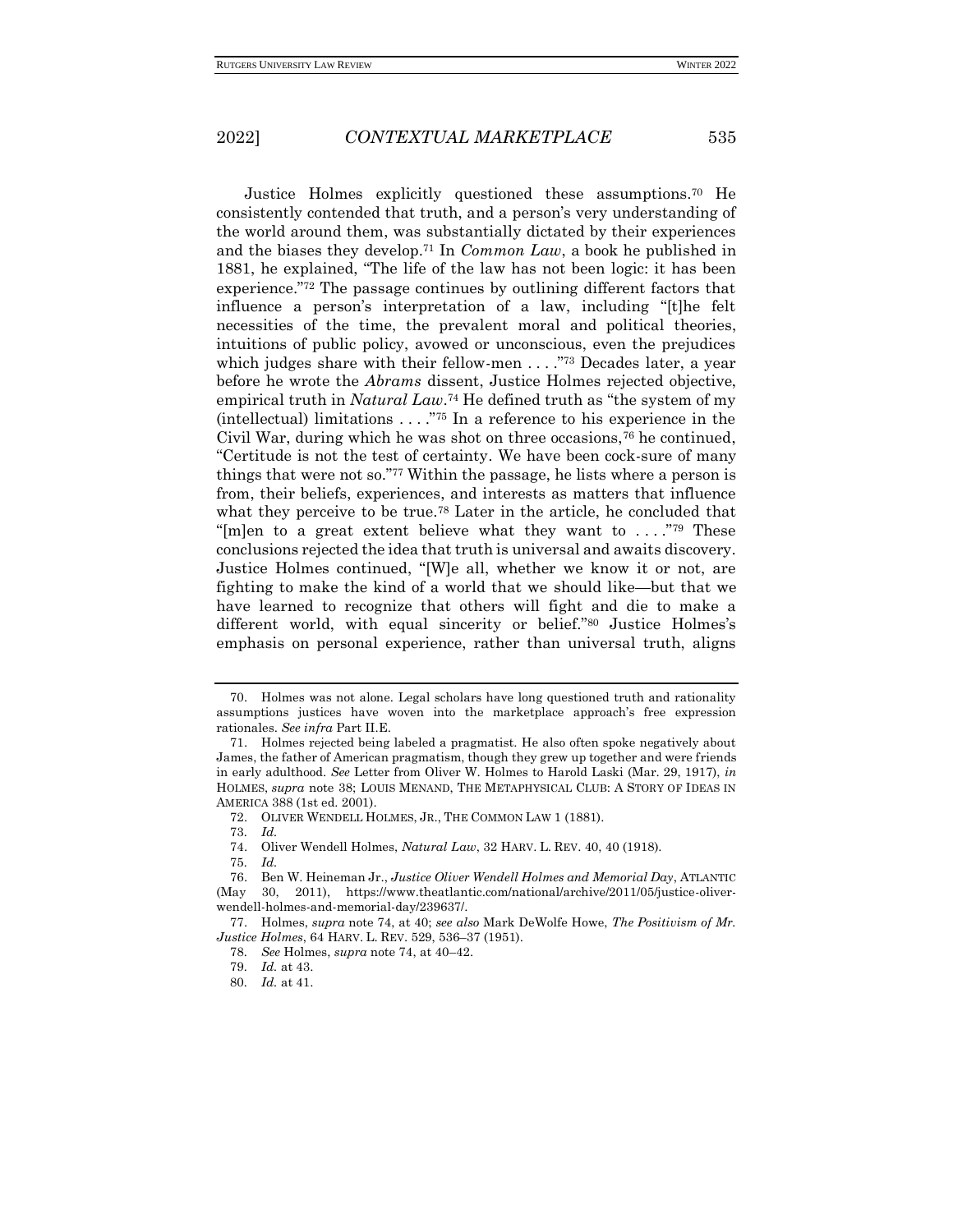with pragmatic assumptions. Truth is made, not found.<sup>81</sup> Ten years after *Abrams*, in 1929, he wrote to Laski that objective truth is "a mirage."<sup>82</sup> Later that year, in a letter to British jurist Frederick Pollock, he labeled himself a "bettabilitarian."<sup>83</sup> He wrote, "I believe that we can *bet* on the behavior of the universe in its contact with us. We bet we can know what it will be."<sup>84</sup> Justice Holmes used a similar metaphor in his dissent in *Abrams*. <sup>85</sup> He explained, "Every year if not every day we have to *wager* our salvation upon some prophecy based upon imperfect knowledge."<sup>86</sup> Taken together, Justice Holmes's ideas regarding truth and the power of an individual to step outside of their personal, experience-based, worlddefining lenses, work in opposition to Enlightenment assumptions.

Justice Holmes's relationship with pragmatic thinking, though he did not label himself a pragmatist, goes back to his early adulthood.<sup>87</sup> Justice Holmes entered the Civil War an idealist who believed slavery should be abolished.<sup>88</sup> He left the war a realist.<sup>89</sup> Mark DeWolfe Howe, who clerked for Justice Holmes at the end of his time on the Supreme Court and became his biographer, explained that "he had learned from the War that personal taste in morals does not establish universal or objective truth in ethics."<sup>90</sup> Similarly, historian Louis Menand concluded, "The lesson Holmes took from the war can be put in a sentence. It is that certitude leads to violence."<sup>91</sup> These conclusions align with the next phase of Justice Holmes's life. As he started his practice as an attorney, Holmes

- 85. Abrams v. United States, 250 U.S. 616, 625–31 (1919) (Holmes, J., dissenting).
- 86*. Id.* at 630 (emphasis added).
- 87. MENAND, *supra* note 71, at 204–05.
- 88*. Id.* at 38; *see also* Howe, *supra* note 77, at 535–37.
- 89. MENAND, *supra* note 71, at 61–64.
- 90. Howe, *supra* note 77, at 537.
- 91. MENAND, *supra* note 71, at 61.

<sup>81</sup>*. See* WILLIAM JAMES, PRAGMATISM 37 (1978); Richard Rorty, *The Continuity Between the Enlightenment and Postmodernism*, *in* WHAT'S LEFT OF THE ENLIGHTENMENT 19, 29 (Keith Michael Baker & Peter Hanns Reill eds., 2001).

<sup>82.</sup> Letter from Oliver W. Holmes to Harold Laski (Jan. 11, 1929), *in* HOLMES, *supra*  note 38, at 107. Laski lectured briefly at Harvard and Yale, but his Marxist ideas, which were unpopular in post-World War I America, led to his departure. *See generally Laski Appointed Lecturer at Yale*, *supra* note 38; Carroll Hawkins, *Harold J. Laski: A Preliminary Analysis*, 65 POL. SCI. Q. 376 (1950). During the time, however, he became friends with Justice Holmes, as well as then-law professor Felix Frankfurter, Walter Lippmann, and Charles Beard. *See generally* Leslie Lenkowsky, *Introduction* to Harold J. Laski, *The Limitations of the Expert*, 57 SOC'Y 371 (2020); Arthur A. Ekirch, Jr., *Harold J. Laski: The American Experience*, 24 AM. STUD. 53 (1983).

<sup>83.</sup> Letter from Oliver W. Holmes to Frederick Pollock (Aug. 30, 1929), *in* HOLMES, *supra* note 38, at 108.

<sup>84</sup>*. Id.*; *see also* David Luban, *Justice Holmes and the Metaphysics of Judicial Restraint*, 44 DUKE L.J. 449, 474 n.78 (1994); Felix S. Cohen, *The Holmes-Cohen Correspondence*, 9 J. HIST. IDEAS 3, 11, 12, 48 (1948).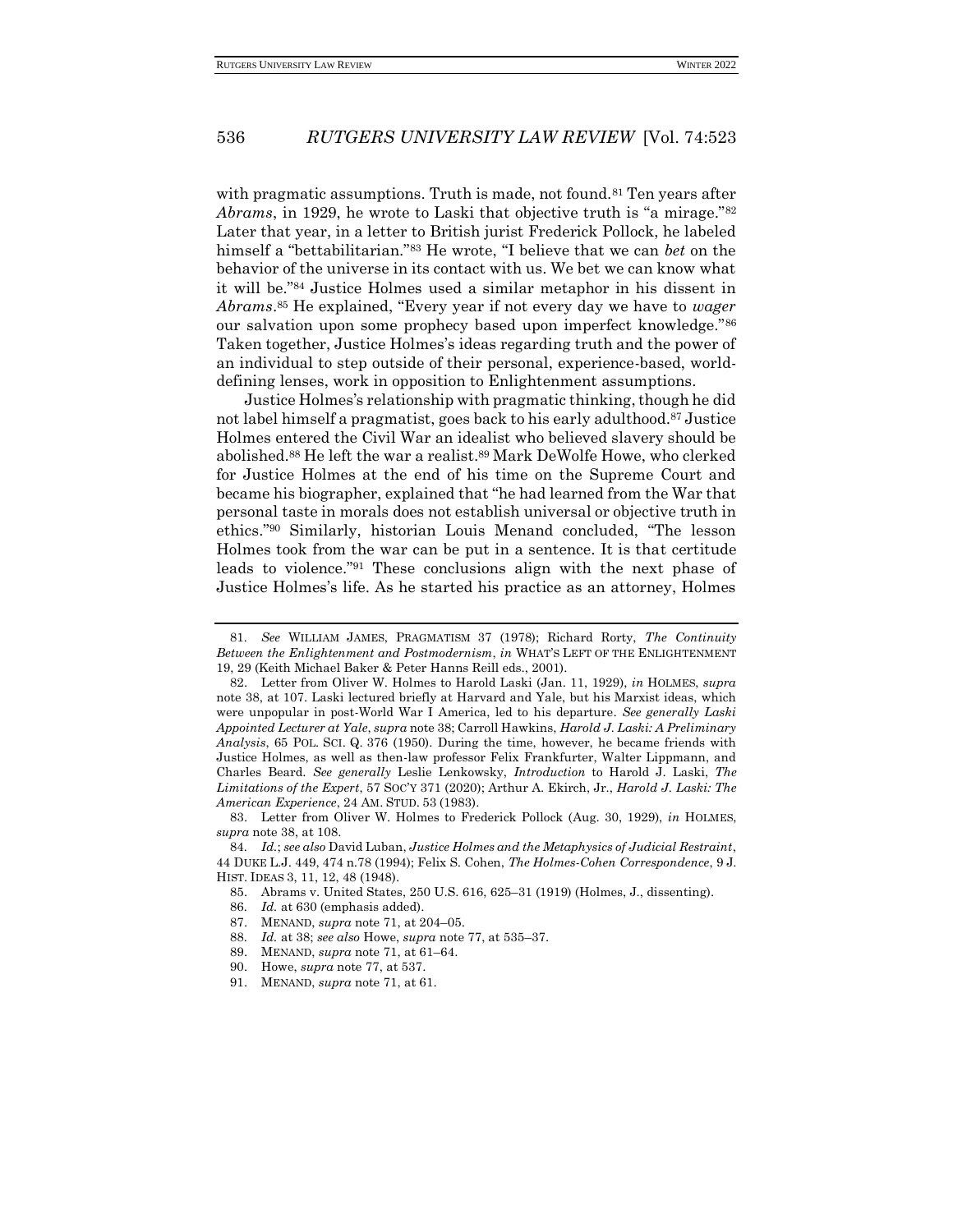was part of the short-lived "metaphysical club" in the early 1870s.<sup>92</sup> The club drew Holmes together with William James and Charles Sanders Peirce, the founders of American pragmatic thought.<sup>93</sup> Holmes never thought much of Peirce, writing to Laski that he found him "rather overrated," but he reserved a special loving disdain for James and his ideas.<sup>94</sup> For a time, during and after the Civil War, James and Holmes were close friends, often meeting to discuss philosophy, and shared a common interest in Fanny Bowditch Dixwell, whom Holmes eventually married.<sup>95</sup> Ultimately, Holmes and James grew apart, leaving their own indelible marks on American thought. James published *Pragmatism*, his masterwork and the canonical writing in American pragmatism, in 1907.<sup>96</sup> James contended, "The truth of an idea is not a stagnant property inherent in it. Truth *happens* to an idea. It *becomes* true, is *made* true by events."<sup>97</sup> James continued, "Its verity is in fact an event, a process: the process namely of its verifying itself, its veri[]fication. Its validity is the process of its valid[]ation."<sup>98</sup> James sent his friend his book, as well as an article, "A Defence of Pragmatism," which appeared in *Popular Science Monthly* in 1907.<sup>99</sup> Justice Holmes thanked "Bill" warmly for the

94*. See* Letter from Oliver W. Holmes to Harold Laski (Nov. 29, 1923) (on file with Harvard Law School Digital Suite); Anne C. Dailey, *Holmes and the Romantic Mind*, 48 DUKE L.J. 429, 469 (1998) (stating that Holmes "criticize[d] James's tender-minded attitude

98*. Id.*

<sup>92</sup>*. Id.* at 216, 226.

<sup>93</sup>*. See* JAMES, *supra* note 81, at vii; *Pragmatism*, STAN. ENCYC. OF PHIL. (Apr. 6, 2021), https://plato.stanford.edu/entries/pragmatism/. Holmes was acquainted with William James, who was nearly the same age, and James's younger brother Henry, who was two years younger. Allen Mendenhall, *Pragmatism on the Shoulders of Emerson: Oliver Wendell Holmes, Jr.'s Jurisprudence as a Synthesis of Emerson, Pierce, James, and Dewey*, 48 S.C. REV. 93, 99 (2015); G. Edward White, *Holmes's "Life Plan": Confronting Ambition, Passion, and Powerlessness*, 65 N.Y.U. L. REV. 1409, 1439 (1990) (describing Henry James as Holmes's "longtime friend"). Henry became a well-known American author for works such as *The Turn of the Screw*, *The American*, and *The Portrait of a Lady*. *Henry James*, LITERATURE NETWORK, http://www.online-literature.com/henry\_james/ (last visited Mar. 1, 2022) (listing Henry James's bibliography).

<sup>.</sup> . ."); *id.* at 491 n.316 (quoting a letter from Holmes to Lewis Einstein written on September 27, 1909, in which Holmes states James "takes the wroug [sic] road").

<sup>95.</sup> MENAND, *supra* note 71, at 204; *see also* Letter from Oliver W. Holmes to William James (Dec. 15, 1867) (on file with Harvard Law School Digital Suite). Holmes wrote effusively of his affection for James. *See id.*

<sup>96</sup>*. William James*, STAN. ENCYC. PHIL., https://plato.stanford.edu/entries/james/ (last visited Mar. 1, 2022).

<sup>97.</sup> JAMES, *supra* note 81, at 97.

<sup>99.</sup> Letter from Oliver W. Holmes to William James (Mar. 24, 1907) (on file with Harvard Law School Digital Suite); William James, *A Defence of Pragmatism*, 70 POPULAR SCI. MONTHLY 351 (1907).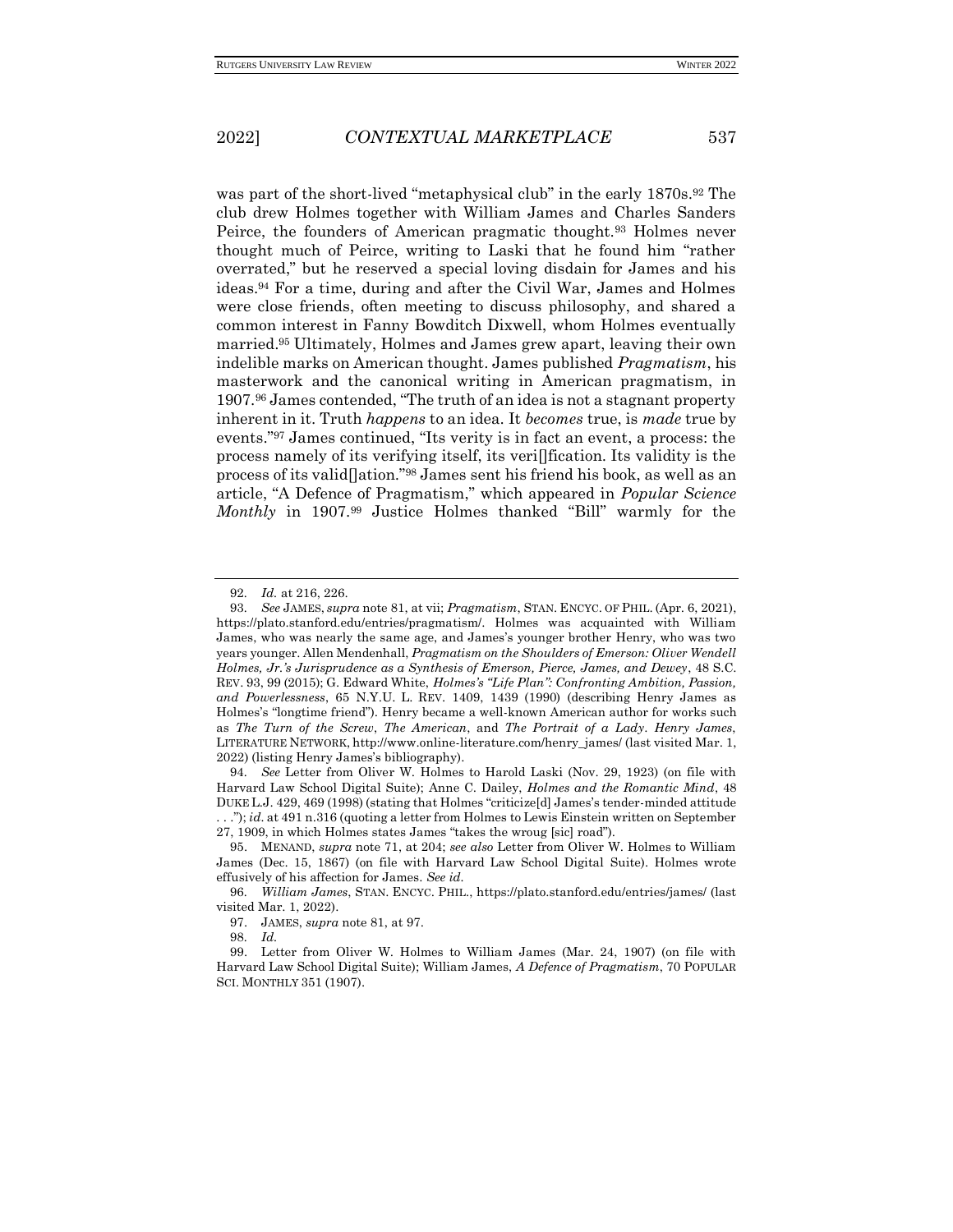materials, and outlined his understandings about truth.<sup>100</sup> Justice Holmes explained, "Truth then, as one, I agree with you, is only an ideal—an assumption that if everyone was as educated and clever as I he would feel the same compulsions that I do."<sup>101</sup> He continued, "[I]n fact there are as many truths as there are men."<sup>102</sup> James died three years after their exchange about truth. Justice Holmes's letters to his friend about truth and pragmatism include the "bet" or "wager" ideas found in *Abrams* and other writings, as well as the concept that people make "the kind of world [they] want[] to make."<sup>103</sup> Thus, while Justice Holmes generally rejected James's ideas after his friend's death, their exchange after Justice Holmes read James's *Pragmatism* appeared to be a testing ground for ideas the jurist ultimately wrote into his opinions and later legal writings.<sup>104</sup>

#### *B. The Forgotten Marketplace*

For many years after Justice Holmes's dissent in *Abrams*, it appeared his understandings of truth and rationality and the theoretical underpinnings of the marketplace approach would not matter—the marketplace concept was essentially forgotten by the Court until the 1940s.<sup>105</sup> Justices decided three cases similar to *Abrams* in 1920.<sup>106</sup> All three cases dealt with government limitations on anti-war expression, and the Court upheld the lower-courts' convictions in each instance.<sup>107</sup> Despite the similar facts and legal questions, neither Justice Holmes, nor his peers, took the opportunity to expand on or clarify the marketplace concept, which in the previous term Justice Holmes labeled the "theory of our Constitution."<sup>108</sup> Justice Brandeis used opinions in each case to contend for a narrower construction of the clear and present danger test

<sup>100.</sup> Letter from Oliver W. Holmes to William James (Mar. 24, 1907) (on file with the Harvard Law School Digital Suite).

<sup>101</sup>*. Id.*

<sup>102</sup>*. Id.*

<sup>103</sup>*. Id.*

<sup>104</sup>*. See* Letter from Oliver W. Holmes to Harold Laski (Mar. 29, 1917), *in* HOLMES, *supra* note 38, at 37; Letter from Oliver W. Holmes to Lewis Einstein (Sept. 27, 1909), *in*  HOLMES, *supra* note 38, at 37.

<sup>105.</sup> W. Wat Hopkins, *The Supreme Court Defines the Marketplace of Ideas*, 73 JOURNALISM & MASS COMMC'N Q*.* 40, 42 (1996). The Court's first reference to the exact phrase "marketplace of ideas" did not occur until Lamont v. Postmaster Gen., 381 U.S. 301, 308 (1965).

<sup>106.</sup> Pierce v. United States, 252 U.S. 239, 271–72 (1920); Schaefer v. United States, 251 U.S. 466, 482–84 (1920); Gilbert v. Minnesota, 254 U.S. 325, 334–35 (1920).

<sup>107</sup>*. Pierce*, 252 U.S. at 253; *Schaefer*, 251 U.S. at 482; *Gilbert*, 254 U.S. at 333.

<sup>108.</sup> Abrams v. United States, 250 U.S. 616, 630 (1919) (Holmes, J., dissenting).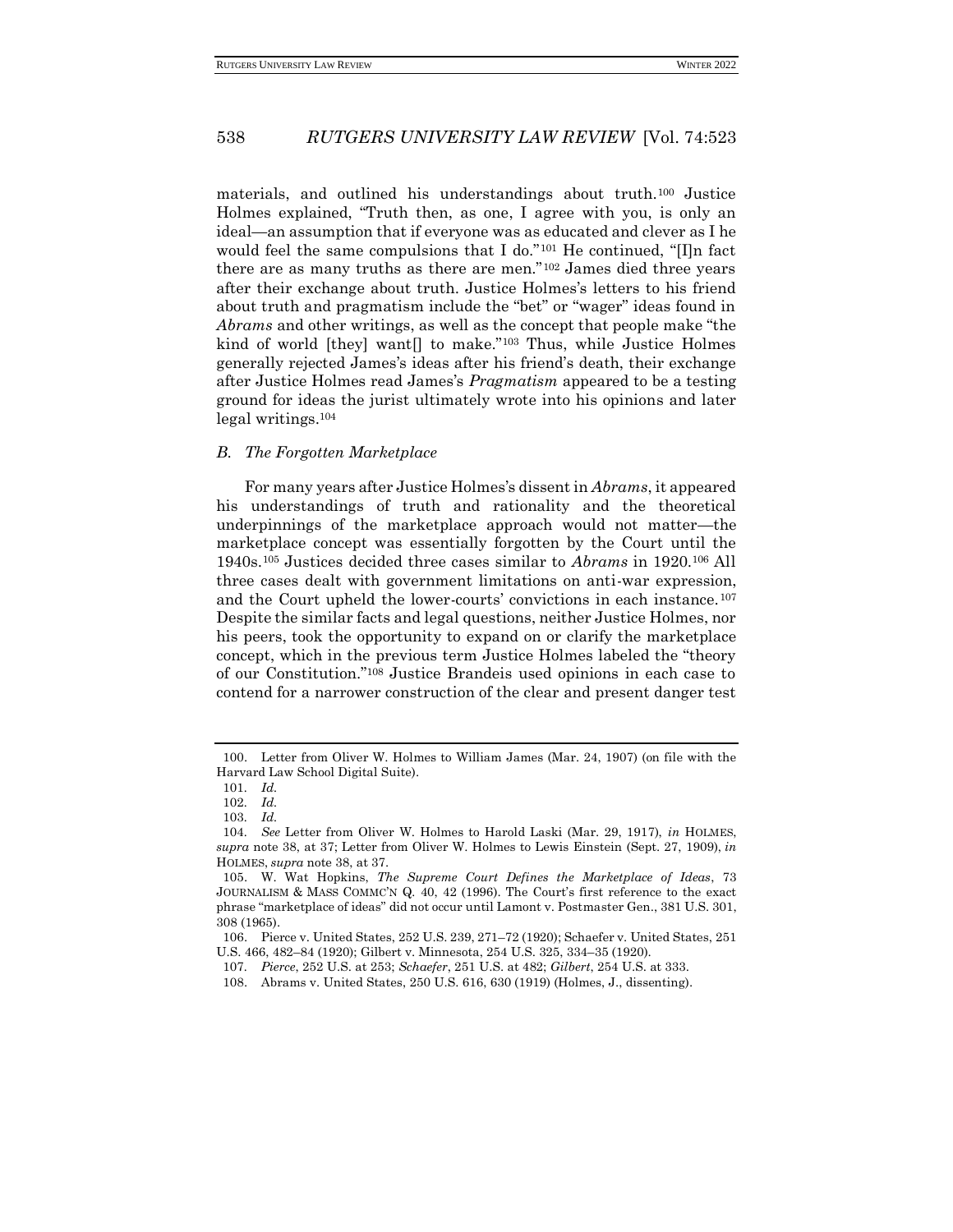Justice Holmes outlined in *Schenck* the year before.<sup>109</sup> Justice Holmes joined him in two of the dissents.<sup>110</sup> Similarly, in 1921, Justices Brandeis and Holmes wrote separate dissents in *Milwaukee Social Democratic Publishing v. Burleson*, but did not address the marketplace or Enlightenment concepts.<sup>111</sup> In the case, the Court upheld the postmaster general's right to revoke second-class-mail privileges to a newspaper under the Espionage Act.<sup>112</sup> Justice Holmes, making his first statement about the First Amendment since his dissent in *Abrams*, rejected the Court's reasoning. He explained, "The United States may give up the Post Office when it sees fit, but while it carries it on the use of the mails is almost as much a part of free speech as the right to use our tongues ...."<sup>113</sup> Justice Holmes went no further in terms of the value of information, the nature of truth, or his theory of the First Amendment. He emphasized that the postmaster general has the power to stop unlawful material, not penalize or limit the circulation of a publication in general.<sup>114</sup>

The marketplace concept, and its relationship with Enlightenment thought, took its first major post-*Abrams* steps with Justice Holmes's dissent in *Gitlow v. New York* in 1925 and Justice Brandeis's concurring opinion in *Whitney v. California* two years later.<sup>115</sup> Importantly, neither case refers to the marketplace concept. In *Gitlow*, the Court upheld Benjamin Gitlow's conviction for publishing the "Left Wing Manifesto."<sup>116</sup> In his dissent, which Justice Brandeis joined, Justice Holmes famously reasoned, "Every idea is an incitement. It offers itself for belief and if believed it is acted on unless some other belief outweighs it or some failure of energy stifles the movement at its birth."<sup>117</sup> He continued, "If in the long run the beliefs expressed in proletarian dictatorship are destined to be accepted by the dominant forces of the community, the only meaning of free speech is that they should be given their chance and have their way."<sup>118</sup> Justice Holmes's conclusions align with concerns he

<sup>109</sup>*. Pierce*, 252 U.S. at 253–73 (Brandeis, J., concurring); *Schaefer*, 251 U.S. at 482–501 (Brandeis, J., concurring); *Gilbert*, 254 U.S. at 334–43 (Brandeis, J., dissenting); Schenck v. United States, 249 U.S. 47, 51–53 (1919).

<sup>110</sup>*. Pierce*, 252 U.S. at 254; *Schaefer*, 251 U.S. at 253.

<sup>111.</sup> 255 U.S. 407, 417, 436 (1921).

<sup>112</sup>*. Id.* at 409.

<sup>113</sup>*. Id.* at 437 (Holmes, J., dissenting).

<sup>114</sup>*. Id.* at 437–38.

<sup>115.</sup> 268 U.S. 652, 672–73 (1925) (Holmes, J., dissenting); 274 U.S. 357, 372 (1927) (Brandeis, J., concurring).

<sup>116</sup>*. Gitlow*, 268 U.S. at 655, 672.

<sup>117</sup>*. Id.* at 673 (Holmes, J., dissenting).

<sup>118</sup>*. Id.*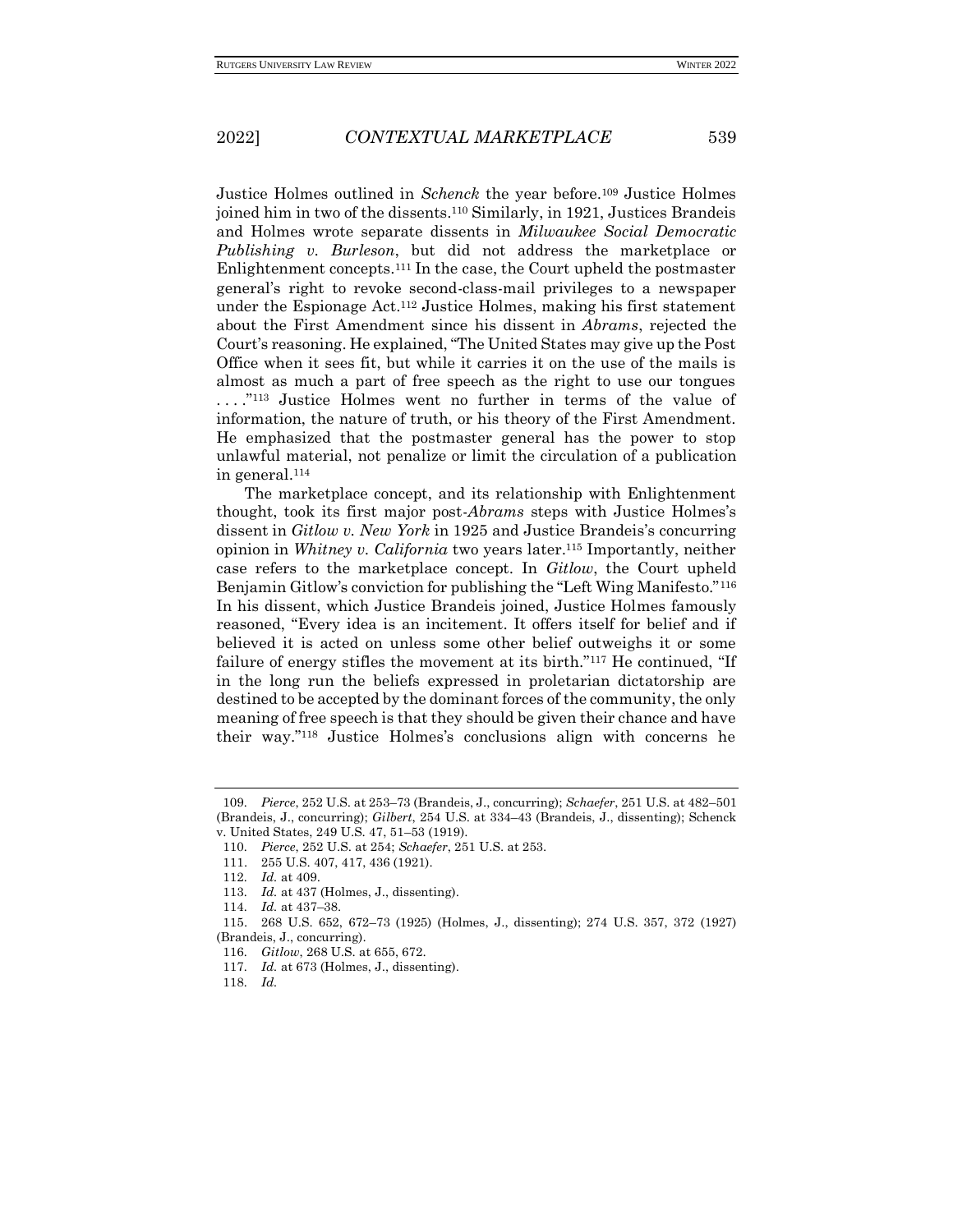outlined in his 1907 exchange with William James.<sup>119</sup> To James, as he did in *Gitlow*, Justice Holmes questioned anyone's ability to discern absolute truth.<sup>120</sup> He explained to James, truth "stands on faith or a bet" and is "only guessed at."<sup>121</sup>

Justice Holmes's correspondence from 1925, when he wrote the *Gitlow* dissent, provides clarity regarding his meanings. In a letter to Lewis Einstein, the U.S. diplomat to Czechoslovakia, he wrote, "I had my whack on free speech some years ago in the case of one Abrams, and therefore did no more than lean to that and add that an idea is always an incitement."<sup>122</sup> He continued that "the usual notion is that you are free to say what you like if you don't shock *me*. Of course, the value of the constitutional right is only when you do shock people  $\dots$  [.]"<sup>123</sup> Justice Holmes's *Gitlow* dissent, as well as his correspondence, communicate that he understood truth as something no individual could absolutely grasp. Thus, if it is not possible to be certain and no one can lay claim on absolute truth, then ideas should generally be freely exchanged. Such a conclusion is different than an Enlightenment assumption that truth will outduel falsity in a free exchange of ideas. Justice Holmes communicated that free expression should be protected because human shortcomings and biases make it impossible to *see* or comprehend truth.<sup>124</sup> This is quite different than assuming truth is discovered, and that falsity is vanquished in a free exchange of ideas. These Enlightenment influences, however, received a substantial boost in Justice Brandeis's concurring opinion in *Whitney*. 125

Less than two weeks after the Court announced its decision in *Abrams*, Anita Whitney was arrested after an address at the Women's Civic Center in Oakland in November 1919.<sup>126</sup> Her trial and appeal progressed at a snail's pace, with the Court agreeing to hear her case seven years after her conviction.<sup>127</sup> Frankfurter, still teaching at

<sup>119.</sup> Letter from Oliver W. Holmes to William James (Mar. 24, 1907) (on file with the Harvard Law School Digital Suite).

<sup>120</sup>*. Id.* 121*. Id.*

<sup>122.</sup> Letter from Oliver W. Holmes to Lewis Einstein (July 11, 1925), *in* THE ESSENTIAL HOLMES, *supra* note 38, at 322.

<sup>123</sup>*. Id.*

<sup>124.</sup> Gitlow v. New York, 268 U.S. 652, 672–73 (1925) (Holmes, J., dissenting); Letter from Oliver W. Holmes to William James (Mar. 24, 1907) (on file with Harvard Law School Digital Suite).

<sup>125.</sup> Whitney v. California, 274 U.S. 357, 372–80 (1927) (Brandeis, J., concurring).

<sup>126</sup>*. Id.* at 363–65; *see also* Vincent Blasi, *The First Amendment and the Ideal of Civic Courage: The Brandeis Opinion in* Whitney v. California, 29 WM. & MARY L. REV. 653, 656– 57 (1988).

<sup>127</sup>*. Whitney*, 274 U.S. at 359–60.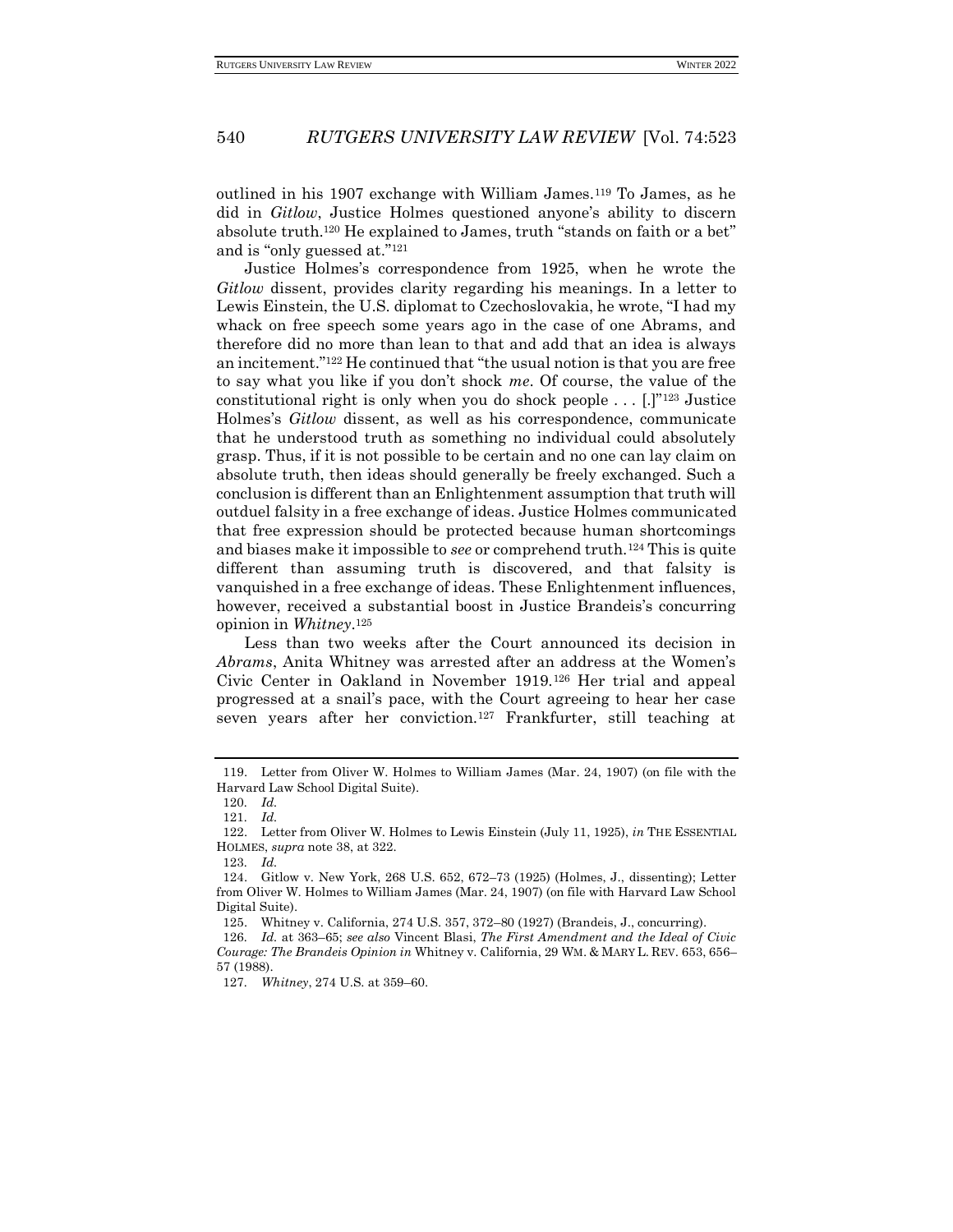Harvard, was among many prominent voices who argued the Court should overturn her conviction.<sup>128</sup> Frankfurter's mentors on the Court, Justices Brandeis and Holmes, seemingly agreed, though Justice Brandeis chose to write a concurring opinion, rather than a dissent.<sup>129</sup> Justice Holmes joined his friend's opinion, following the pattern of Justice Brandeis generally taking the lead on free expression cases in the 1920s, after Justice Holmes's dissent in *Abrams*. <sup>130</sup> Justice Brandeis told Frankfurter in a 1923 letter he regretted joining Justice Holmes's opinions in *Schenck* and *Debs*. <sup>131</sup> He explained to Frankfurter that he started articulating his understandings about free expression in his *Schaefer* and *Pierce* dissents in 1920.<sup>132</sup> Justice Brandeis prepared his clearest statement on free expression for a dissent in *Ruthenberg v. Michigan*, which dealt with communist leader Charles Ruthenberg's conviction under Michigan's criminal syndicalism law.<sup>133</sup> Ruthenberg died unexpectedly in March 1927, making the case moot and Justice Brandeis's dissent unneeded.<sup>134</sup> Justices Brandeis and Holmes agreed to concur in the judgment in *Whitney*, and Justice Brandeis drafted a twoparagraph opinion.<sup>135</sup> After Ruthenberg's death, Justice Brandeis shifted a version of his dissent for *Ruthenberg* into the concurring opinion in *Whitney*. <sup>136</sup> The outcome was what one scholar called "arguably the most important essay ever written, on or off the bench, on the meaning of the [F]irst [A]mendment."<sup>137</sup>

Justice Brandeis's *Whitney* opinion departed from the more detached, technical tone in his previous First Amendment-related opinions. <sup>138</sup> He concluded that "[t]hose who won our independence believed that the final end of the [s]tate was to make men free to develop their faculties . . . ."<sup>139</sup> He continued, "They believed that freedom to think as you will and to

<sup>128.</sup> Other voices included those of Zechariah Chafee, Jane Addams, and Upton Sinclair. *See* Blasi, *supra* note 126, at 662; *see also* THOMAS, *supra* note 28, at 21 ("Felix Frankfurter did not formally leave Harvard until 1939.").

<sup>129.</sup> Ronald K. L. Collins & David M. Skover, *Curious Concurrence: Justice Brandeis's Vote in* Whitney v. California, 2005 SUP. CT. REV. 333, 335–36 (2005).

<sup>130.</sup> RABBAN, *supra* note 48, at 364–69. Justice Holmes's dissent in *Gitlow*, which Justice Brandeis joined, is one of the lone exceptions. *See* Gitlow v. New York, 268 U.S. 652, 672–73 (1925) (Holmes, J., dissenting).

<sup>131.</sup> Letter from Louis Brandeis to Felix Frankfurter (Aug. 8, 1923), *in* Melvin I. Urofsky, *The Brandeis-Frankfurter Conversations*, 1985 SUP. CT. REV. 299, 323–24 (1985). 132*. Id.*

<sup>133.</sup> 273 U.S. 782 (1927); Collins & Skover, *supra* note 129, at 354–55.

<sup>134</sup>*. Ruthenberg*, 273 U.S. at 782.

<sup>135.</sup> Collins & Skover, *supra* note 129, at 372.

<sup>136</sup>*. Id.* at 372–73.

<sup>137.</sup> Blasi, *supra* note 126, at 668.

<sup>138.</sup> RABBAN, *supra* note 48, at 369; Blasi, *supra* note 126, at 667–68.

<sup>139.</sup> Whitney v. California, 274 U.S. 357, 375 (1927) (Brandeis, J., concurring).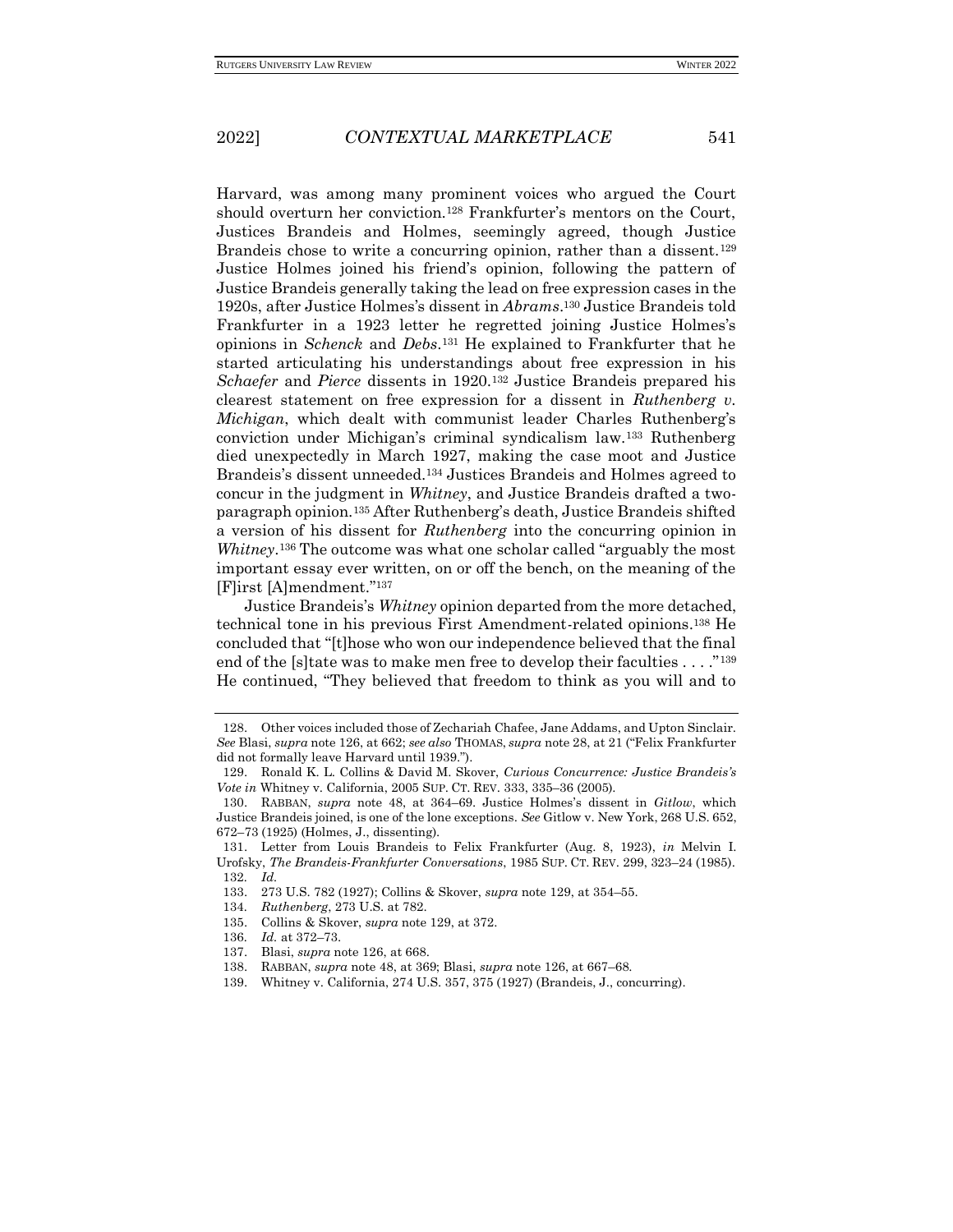speak as you think are means indispensable to the discovery and spread of political truth . . . ."<sup>140</sup> Such conclusions are easily associated with Miltonian, Enlightenment assumptions regarding the objective, discoverable nature of truth and the rationality of individuals.<sup>141</sup> However, legal scholar Vincent Blasi contended it would be a mistake to understand Justice Brandeis as a naïve, Enlightenment thinker.<sup>142</sup> The scholar explained, "I do not detect in Brandeis's language the echo of John Milton . . . Brandeis knew plenty about vested interests, market distortions, and the siren songs of demagogues."<sup>143</sup> Similarly, historian Daniel Farber concluded that Justice Brandeis's ideas in *Whitney*, when taken with his other writings, align more with a classical concern for civic virtue than Enlightenment-era libertarianism.<sup>144</sup> Farber explained, "As opposed to self-seeking individual fulfillment, they urge the importance of civic virtue."<sup>145</sup> Legal scholar C. Edwin Baker came to a similar conclusion, finding that by placing human liberty as the goal of democracy, Justice Brandeis created a strong, more pragmatic rationale for free expression.<sup>146</sup> Finally, legal scholar David Rabban contended that Justice Brandeis's ideas in the opinion sound at times more related with American pragmatist John Dewey, a disciple of William James's thinking, than those of Enlightenment thinkers.<sup>147</sup> Thus, scholars who have analyzed Justice Brandeis's foundationally important *Whitney* opinion have concluded it was not a celebration of Enlightenment ideas, as it is easy to assume. Despite these conclusions, justices have used the opinion to construct a largely Enlightenment-funded set of rationales for free expression, as has been the case with Justice Holmes's dissent in *Abrams*. 148

#### *C. The Modern Marketplace*

The marriage ceremony between the marketplace concept and Enlightenment ideas started four years after *Whitney* in *Near v. Minnesota*. <sup>149</sup> Once again, the marketplace of ideas went unmentioned. Chief Justice Hughes, seeking a framework on which to construct the

<sup>140</sup>*. Id.*

<sup>141.</sup> Blasi, *supra* note 126, at 671–76.

<sup>142</sup>*. Id.* at 676–77.

<sup>143</sup>*. Id.*

<sup>144.</sup> Daniel A. Farber, *Reinventing Brandeis: Legal Pragmatism for the Twenty-First Century*, 1995 U. ILL. L. REV. 163, 183 (1995).

<sup>145</sup>*. Id.* at 182.

<sup>146.</sup> C. EDWIN BAKER, HUMAN LIBERTY AND FREEDOM OF SPEECH 30 (1989).

<sup>147.</sup> RABBAN, *supra* note 48, at 370–71.

<sup>148.</sup> Abrams v. United States, 250 U.S. 616, 624–31 (1919) (Holmes, J., dissenting).

<sup>149.</sup> 283 U.S. 697 (1931).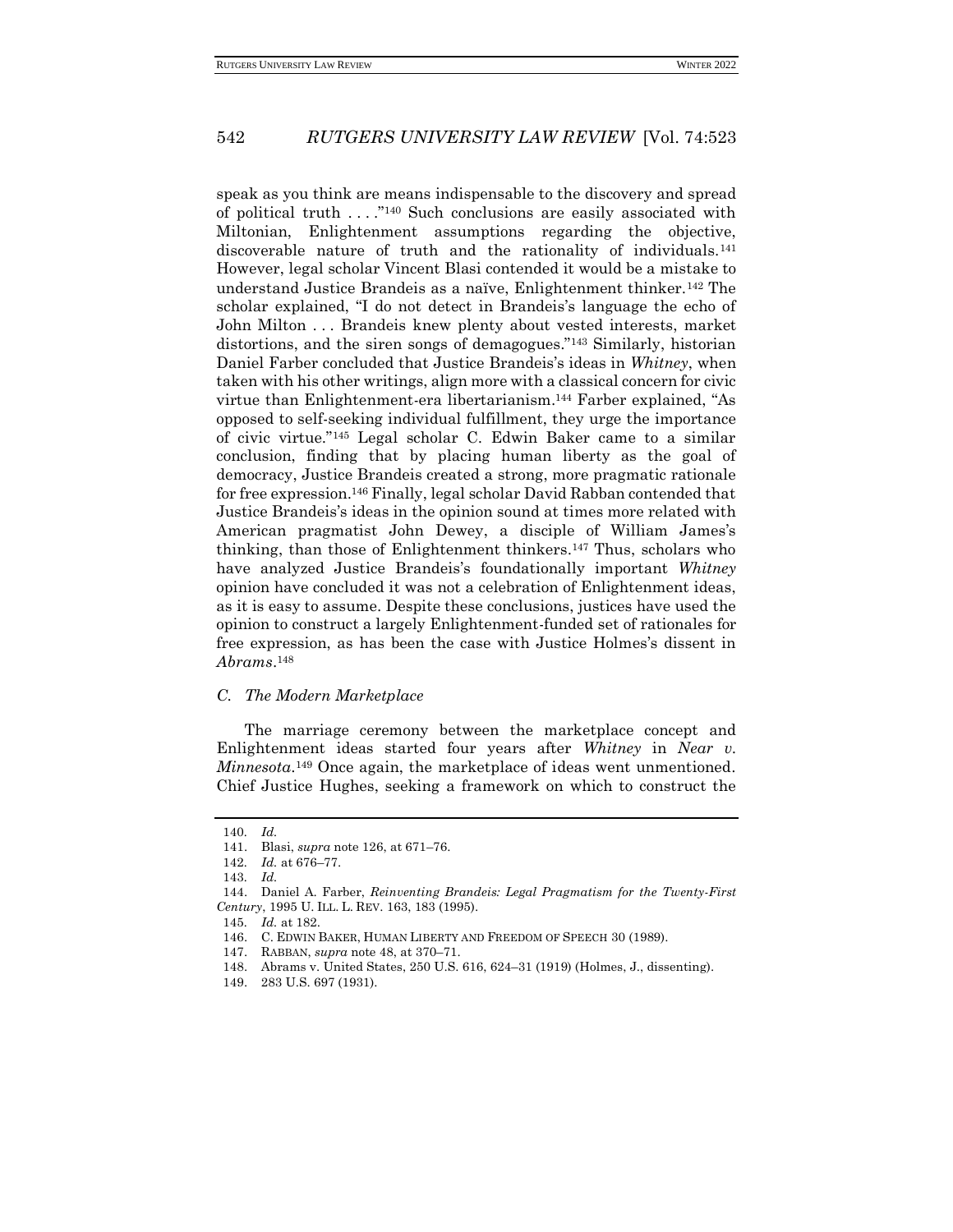Court's first decision in which it struck down a law because it conflicted with the First Amendment, turned to history and the Enlightenment ideas the Framers wrote into colonial and early American documents. <sup>150</sup> Using a state public nuisance law, Minnesota officials had halted publication of Jay Near's *Saturday Press* in 1927, about a week after Anita Whitney's conviction was upheld by the Supreme Court.<sup>151</sup> The Court ruled 5-to-4 to overturn the Minnesota law, but the decision split Justices Brandeis and Holmes.<sup>152</sup> Justice Holmes voted to uphold the law, but neither of the usually free-expression-focused justices wrote an opinion. Chief Justice Hughes, writing for the Court, emphasized expression can be penalized, but reasoned the Minnesota law was a suppression rather than punishment.<sup>153</sup> He referenced freedom of the press's historical foundations in the colonies, explaining, "The conception of the liberty of the press in this country had broadened with the exigencies of the colonial period and with the efforts to secure freedom from oppressive administration."<sup>154</sup> Chief Justice Hughes also drew the full letter the Continental Congress wrote to Quebec in 1774 into the opinion.<sup>155</sup> The foundational ideas of the letter are based upon Enlightenment assumptions regarding truth and human rationality.<sup>156</sup> Regarding the free press, the letter contended that

[i]t is better to leave a few of its noxious branches to their luxuriant growth, than, by pruning them away, to injure the vigour of those yielding the proper fruits. And can the wisdom of this policy be doubted by any who reflect that to the press alone . . . the world is indebted for all the triumphs which have been gained by reason and humanity over error and oppression . . . . 157

The letter's primary author, John Dickinson, the former president of Pennsylvania and Delaware, a Quaker, a member of the Continental Congress, and the author of the "Olive Branch Petition," was a dedicated follower of Locke's ideas.<sup>158</sup> In the years before writing the letter to

157*. Id.*

<sup>150</sup>*. Id.* at 713–17.

<sup>151</sup>*. Id.* at 703.

<sup>152</sup>*. Id.* at 722–23.

<sup>153</sup>*. Id.* at 708–11.

<sup>154</sup>*. Id.* at 716–17.

<sup>155.</sup> For the complete letter, see Letter from John Dickinson to the Inhabitants of the Province of Quebec (1774) (on file with University of Alberta Libraries), https://archive.org/details/cihm\_36354/page/n5/mode/2up.

<sup>156</sup>*. Near*, 283 U.S. at 718 (quoting Letter from John Dickinson to the Inhabitants of the Province of Quebec (1774) (on file with University of Alberta Libraries)).

<sup>158.</sup> 2 JOHN DICKINSON, THE POLITICAL WRITINGS OF JOHN DICKINSON 105 (1801).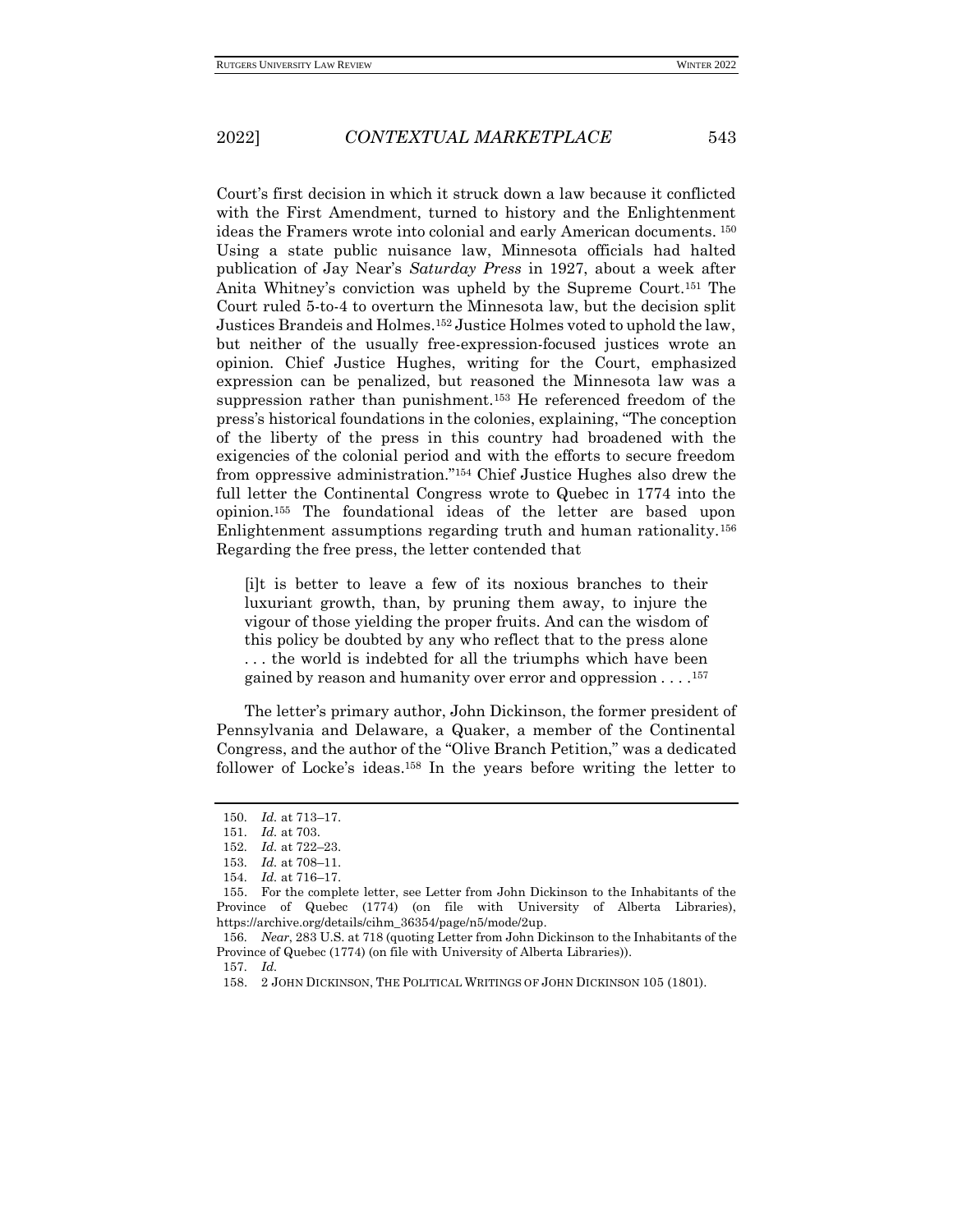Quebec, Dickinson explicitly quoted Locke's ideas in "Letters from a Farmer in Pennsylvania," a set of a dozen letters he published under a fictional name to argue against British taxes.<sup>159</sup> Thus, in constructing its first rationales for overturning a law that limited free expression, the Court drew Enlightenment-funded assumptions that were imbued upon the Framers into its discourse about free expression.

Justices began deepening the relationship between these Enlightenment ideas and marketplace-based reasoning in *Thornhill v. Alabama* and *Bridges v. California*, which were decided in 1940 and 1941, respectively.<sup>160</sup> Importantly, Justices Holmes and Brandeis were no longer on the Court, with Justice Brandeis retiring the term prior to *Thornhill* and Justice Holmes leaving the Court in 1932, a year after *Near.*<sup>161</sup> Justices Black, Douglas, and Frankfurter, all appointed by President Roosevelt between 1937 and 1939, started constructing their often-divergent understandings of free expression in *Bridges*, in which Justice Black wrote the Court's opinion and Justice Frankfurter dissented.<sup>162</sup> Before *Bridges*, all three joined the Court's decision to strike down a state law that criminalized picketing in *Thornhill*, concluding that censoring the expression provided "no opportunity to test the merits of ideas by competition for acceptance in the market of public opinion."<sup>163</sup> The Court reasoned, "The safeguarding of these means is essential to the securing of an informed and educated public opinion with respect to a matter which is of public concern."<sup>164</sup>

In *Bridges*, union leader Harry Bridges, as well as a group of newspapers that included the *Los Angeles Times*, were held in contempt for comments made regarding pending court cases.<sup>165</sup> The Court heard arguments in October 1940 and, in conference, six justices voted to uphold the contempt charges.<sup>166</sup> Justices Black and Douglas, along with Justice Stanley Reed, made up the three-vote minority and Chief Justice

<sup>159.</sup> JOHN DICKINSON, LETTERS FROM A FARMER IN PENNSYLVANIA TO THE INHABITANTS OF THE BRITISH COLONIES 53–54 (1774).

<sup>160.</sup> 310 U.S. 88 (1940); 314 U.S. 252 (1941).

<sup>161</sup>*. Justices 1789 to Present*, U.S. SUP. CT., https://www.supremecourt.gov/ about/members\_text.aspx (last visited Mar. 1, 2022). Justice Brandeis died in 1941. His seat was filled by William O. Douglas. Justice Holmes died in 1935. Benjamin Cardozo filled Justice Holmes's vacant seat, which, upon Justice Cardozo's death in 1939, was filled by Felix Frankfurter.

<sup>162</sup>*. See* NEWMAN, *supra* note 36, at 292–93 (regarding *Bridges*'s early role in identifying the diverging views and styles of the Roosevelt appointments).

<sup>163</sup>*. Thornhill*, 310 U.S. at 105.

<sup>164</sup>*. Id.* at 104.

<sup>165</sup>*. Bridges*, 314 U.S. at 258.

<sup>166.</sup> NEWMAN, *supra* note 36, at 290.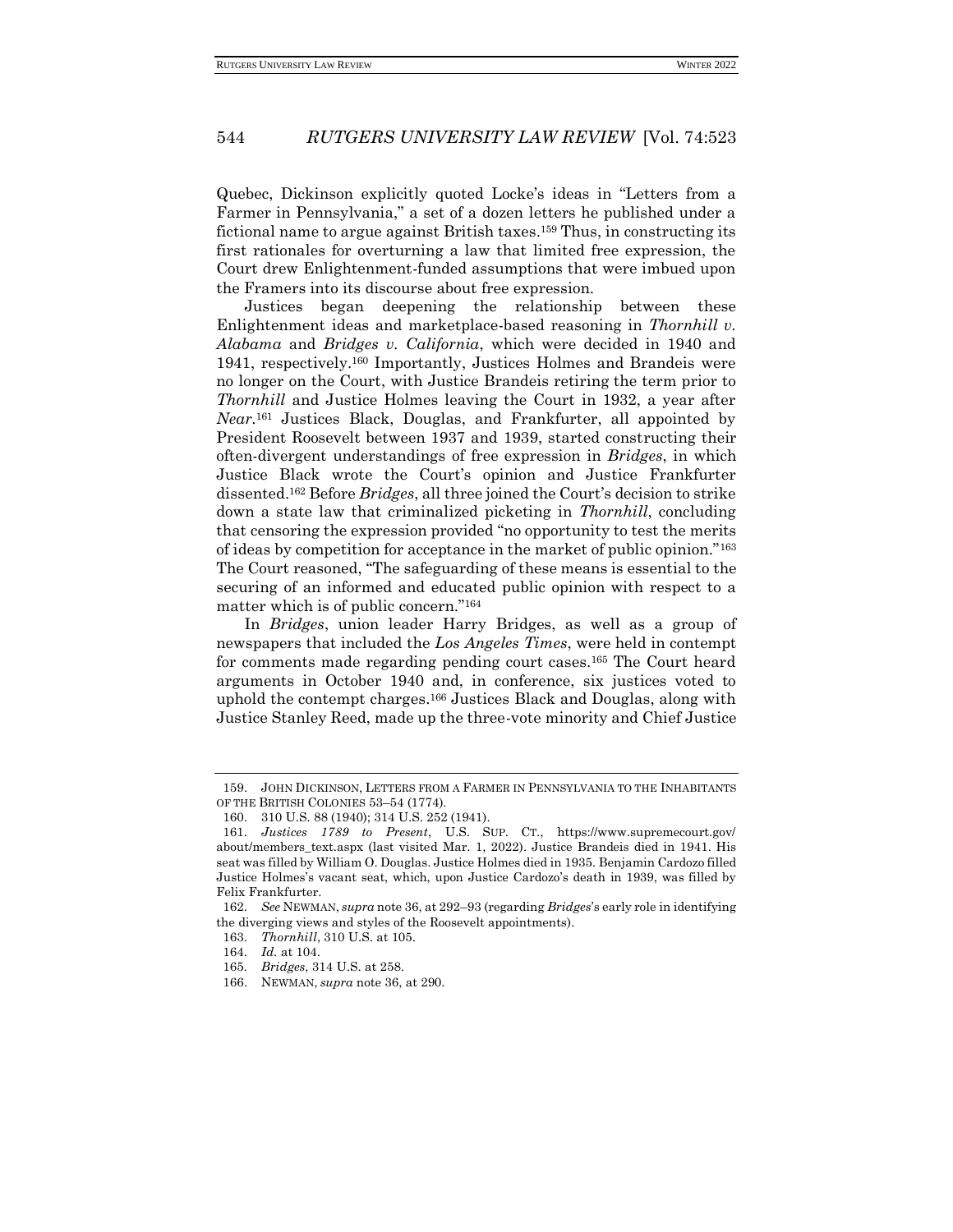Hughes assigned the opinion to Justice Frankfurter.<sup>167</sup> Justice Black circulated a draft dissent that emphasized the absolute nature of the First Amendment's wording and rejected any fealty U.S. courts should have to traditional British law.<sup>168</sup> Justice Frankfurter circulated a history-based opinion for the Court, which was constructed upon traditional British law that sought to protect the judicial process.<sup>169</sup> He explained, "The civil liberties here invoked depend upon an untrammeled judiciary whose passions are not even unconsciously aroused."<sup>170</sup> The two draft opinions were circulated in summer 1941, as Justice McReynolds retired and Justice Murphy changed his vote.<sup>171</sup> The Court reheard the case in October, with two new Roosevelt appointees on the Court.<sup>172</sup> The changes in the Court led to a 5-to-4 majority for Justice Black's opinion, which he revised.<sup>173</sup> He did not refer to the marketplace concept or Enlightenment thought, generally contending the Framers intended to set apart free expression as an unqualified protection, and the contempt findings violated that intent.<sup>174</sup> Justice Black explained that "the only conclusion supported by history is that the unqualified prohibitions laid down by the framers were intended to give to liberty of the press, as to the other liberties, the broadest scope that could be countenanced  $\dots$ ."<sup>175</sup> In a preview of First Amendment battles to come, Justice Frankfurter converted his draft opinion into a dissent, explicitly rejecting Justice Black's unnuanced free-speech absolutism.<sup>176</sup> He explained, "Free speech is not so absolute or irrational a conception as to imply paralysis of the means for effective protection of all the freedoms secured by the [Bill of](about:blank)  [Rights](about:blank)."<sup>177</sup> Specifically, Justice Frankfurter contended, "A trial is not a 'free trade in ideas,' nor is the best test of truth in a courtroom 'the power of the thought to get itself accepted in the competition of the market.'"<sup>178</sup>

The *Thornhill* and *Bridges* decisions included elements of Enlightenment thought, particularly regarding rational individuals' access to information. They also included at least passing references to marketplace ideas.<sup>179</sup> *Bridges* provided a type of judicial Rorschach test,

176*. Id.* at 279–80 (Frankfurter, J., dissenting).

<sup>167</sup>*. Id.*

<sup>168</sup>*. Id.*

<sup>169</sup>*. Id.*

<sup>170</sup>*. Id.* 171*. Id.* at 291.

<sup>172</sup>*. Id.*

<sup>173</sup>*. Id.* at 291–92.

<sup>174.</sup> Bridges v. California, 314 U.S. 252, 264–65 (1941).

<sup>175</sup>*. Id.* at 265.

<sup>177</sup>*. Id.* at 282.

<sup>178</sup>*. Id.* at 283.

<sup>179</sup>*. See id.* at 284; Thornhill v. Alabama, 310 U.S. 88, 104–05 (1940).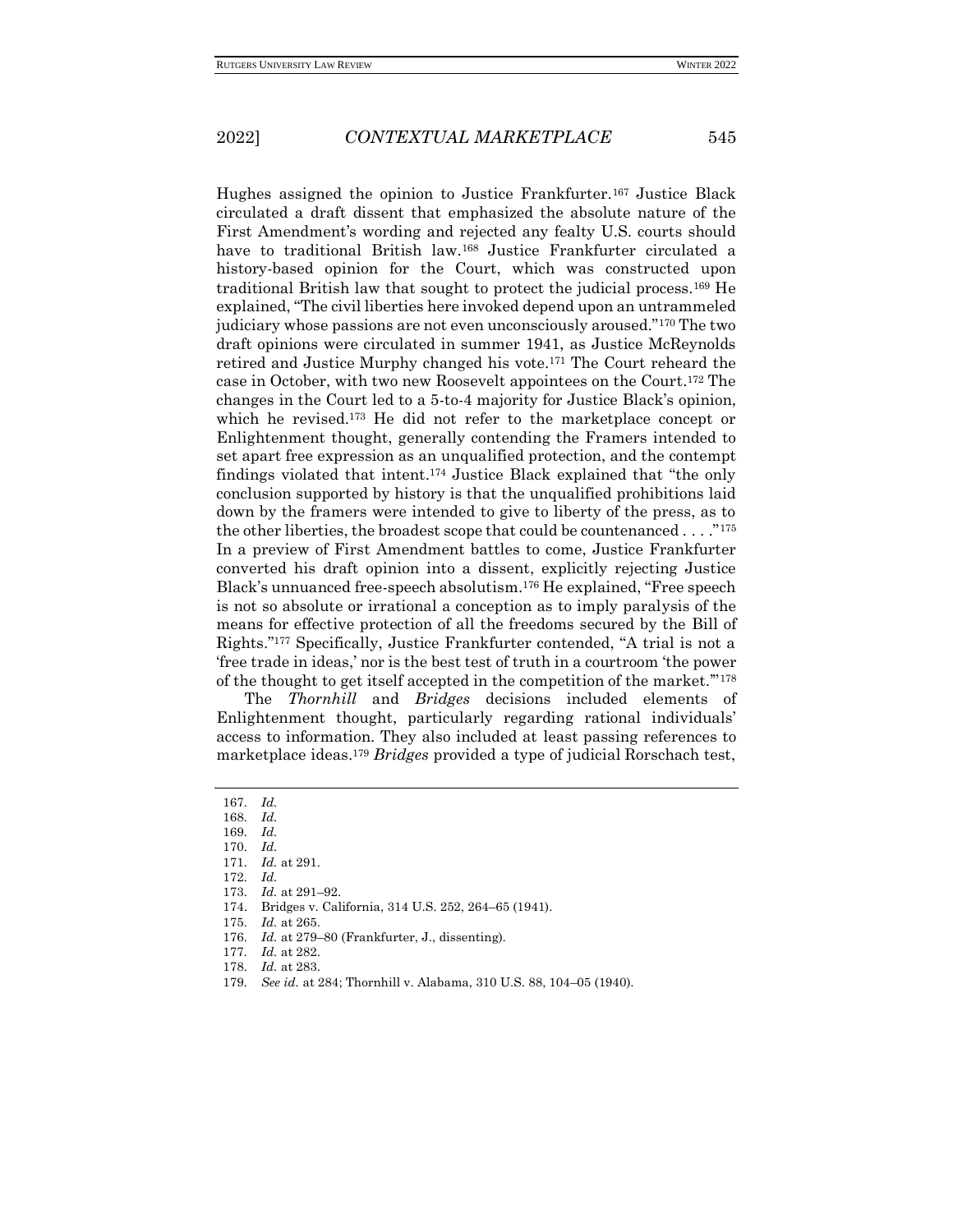as Justice Frankfurter directly qualified his mentor's metaphor by limiting the theory's scope and influence,<sup>180</sup> while Justice Black envisioned an expansive information environment, though he rationalized it using textual analysis of the First Amendment's wording and founders' intent, rather than the marketplace metaphor.<sup>181</sup> Justice Douglas's concurring opinion in *United States v. Rumely*, decided in 1953, made a brief connection between the marketplace concept and Enlightenment thought.<sup>182</sup> The case dealt with activist Edward Rumely, who refused to disclose the names of those who made bulk purchases of political books to the House Select Committee on Lobbying Activities.<sup>183</sup> The Court upheld Rumely's right to refuse to provide the information, with Justice Frankfurter writing for the Court and Justice Black joining Justice Douglas's more impassioned, free-expression-supporting concurring opinion.<sup>184</sup> Justice Douglas concluded,

Like the publishers of newspapers, magazines, or books, this publisher bids for the minds of men in the market place of ideas. The aim of the historic struggle for a free press was "to establish and preserve the right of the English people to full information in respect of the doings or misdoings of their government."<sup>185</sup>

Justice Douglas's opinion emphasized the Framers' intent to create a system in which a broad spectrum of ideas would be protected to create "a community where men's minds are free . . . ."<sup>186</sup> Cases such as *Thornhill*, *Bridges*, and *Rumely* were not constructed upon an Enlightenment-based marketplace rationale. But the expansive information environment the justices envisioned and rationalized, particularly Justices Black and Douglas, created a precedential framework that Justices later converted into explicit Enlightenment reasoning as a justification for free expression via the marketplace metaphor. This more explicit interweaving between Enlightenment thought and the marketplace concept primarily occurred in the 1960s, when the approach emerged as the Court's dominant rationale for free expression.<sup>187</sup> The marketplace came to have a clearer meaning, which

<sup>180</sup>*. Bridges*, 314 U.S. at 282 (Frankfurter, J. dissenting).

<sup>181</sup>*. Id.* at 264–65.

<sup>182.</sup> 345 U.S. 41, 56–58 (1953) (Douglas, J., concurring).

<sup>183</sup>*. Id.* at 42–43 (majority opinion).

<sup>184</sup>*. Id.* at 46.

<sup>185</sup>*. Id.* at 56 (Douglas, J., concurring).

<sup>186</sup>*. Id.* at 57.

<sup>187.</sup> Hopkins, *supra* note 105, at 42.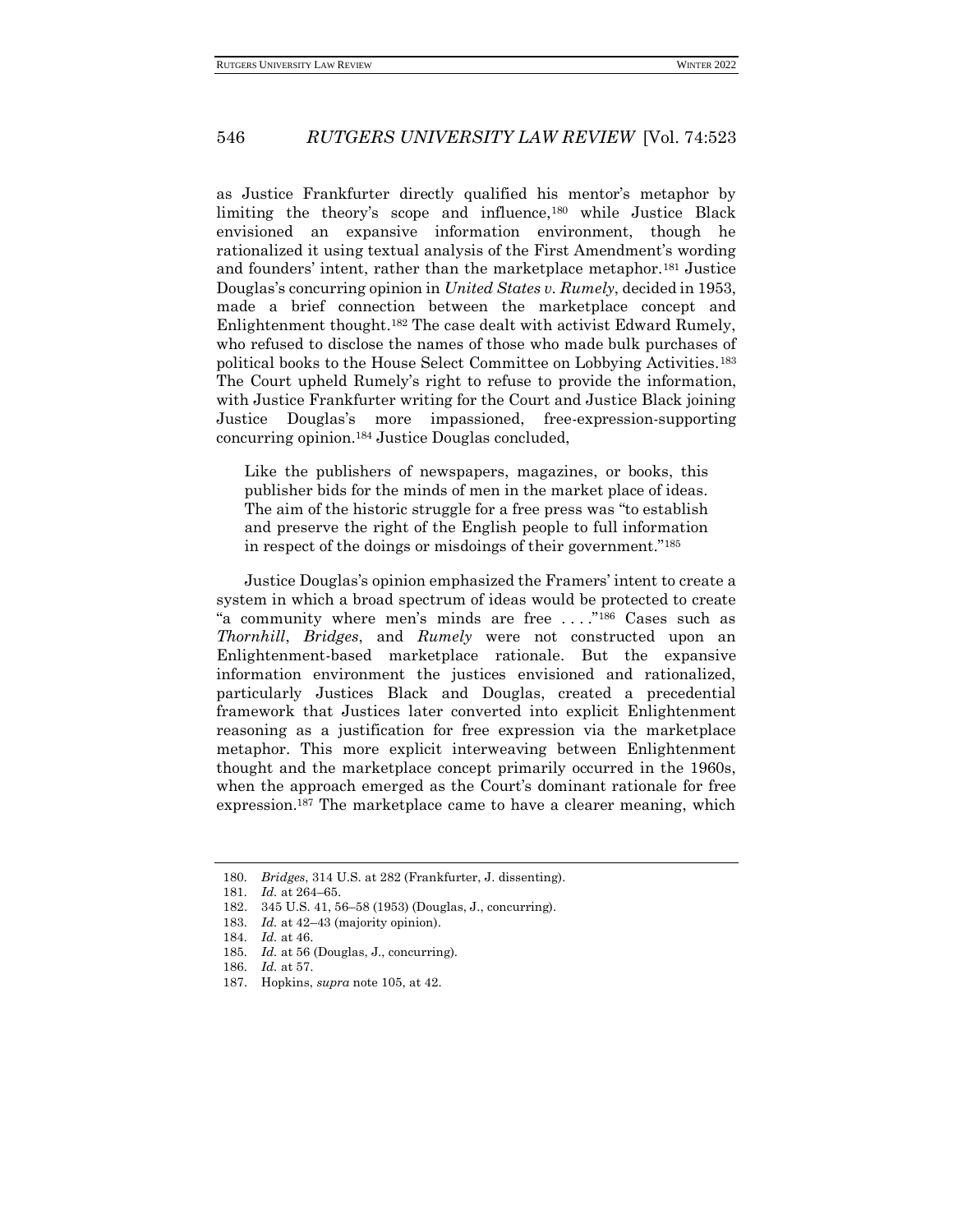led to justices using the approach more often.<sup>188</sup> Justices cited the generally undeveloped marketplace concept fifteen times between 1919 and 1959, essentially from *Abrams* to *Rumely*. <sup>189</sup> That number leapt to a dozen references in the 1960s, thirty-five uses in the 1970s, and thirtyseven references in the 1980s.<sup>190</sup>

The Court's decisions in *New York Times Co. v. Sullivan*<sup>191</sup> in 1964 and *Lamont v. Postmaster General*<sup>192</sup> in 1965 were crucial in the transition of the marketplace from an abstract, nebulous, seldom-used term to a dominant, Enlightenment-based tool for rationalizing free expression. Justice William Brennan, who joined the Court in 1956, famously concluded, "debate on public issues should be uninhibited, robust, and wide-open, and that it may well include vehement, caustic, and sometimes unpleasantly sharp attacks on government and public officials."<sup>193</sup> While his statement resonated through free-expression precedent for decades, it does not include explicit ties to Enlightenment thought or the marketplace concept.<sup>194</sup> Importantly, however, the passage was prefaced by three familiar rationales: a 150-word passage from Justice Brandeis's concurring opinion in *Whitney*, <sup>195</sup> a marketplace-like reference to the "unfettered interchange of ideas for the bringing about of political and social changes desired by the people,"<sup>196</sup> and references to Enlightenment thinkers John Milton and John Stuart Mill.<sup>197</sup> While it cannot be assumed that Justice Brandeis's reasoning in *Whitney* was Enlightenment-funded,<sup>198</sup> Justice Brennan's placement of the passage just after the call for an "unfettered interchange of ideas"<sup>199</sup> and before his conclusion that debate should be "uninhibited, robust, and wide-open,"<sup>200</sup> conveys an understanding that more information and less regulation is preferable because truth is discoverable and universal and people are rational and capable of discerning truth from falsity. Such a

<sup>188</sup>*. See id.*

<sup>189</sup>*. Id.*

<sup>190</sup>*. Id.*

<sup>191.</sup> 376 U.S. 254 (1964).

<sup>192.</sup> 381 U.S. 301 (1965).

<sup>193</sup>*. Sullivan*, 376 U.S. at 270; *see also* NEWMAN, *supra* note 36, at 533. Newman called Brennan's opinion for the Court in *Sullivan* "one of the enduring landmarks of constitutional law." NEWMAN, *supra* note 36, at 533.

<sup>194</sup>*. Sullivan*, 376 U.S. at 270.

<sup>195</sup>*. Id.* (quoting Whitney v. California, 274 U.S. 357, 375–76 (1927) (Brandeis, J., concurring)).

<sup>196</sup>*. Id.* at 269 (quoting Roth v. United States, 354 U.S. 476, 484 (1957)).

<sup>197</sup>*. Id.* at 279 n.19.

<sup>198</sup>*. See supra* Part II.B.

<sup>199</sup>*. Sullivan*, 376 U.S. at 269.

<sup>200</sup>*. Id.* at 270.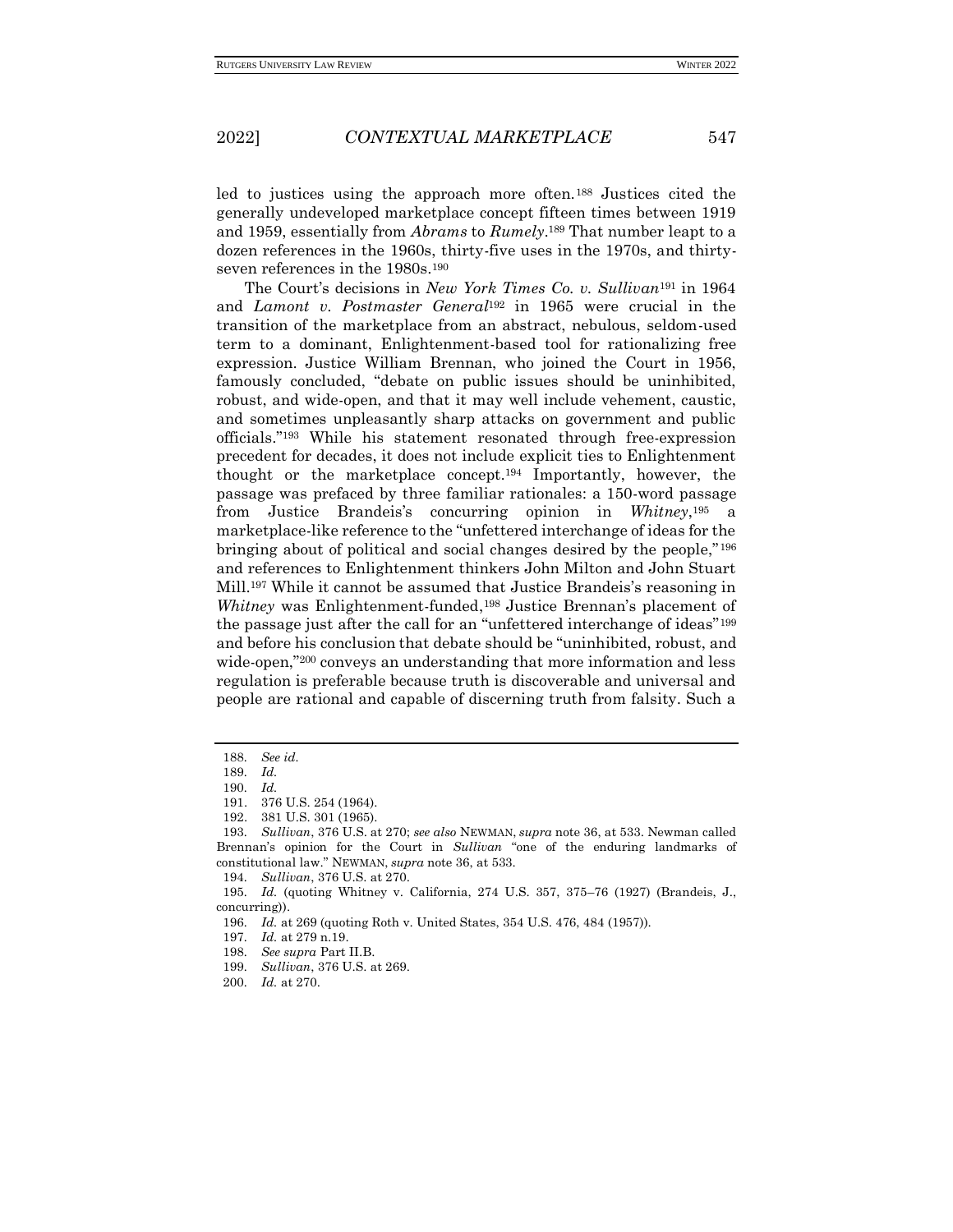conclusion finds more support in Justice Brennan's decision to reference Milton and Mill in *Sullivan*. <sup>201</sup> In a note, he quoted Mill's *On Liberty*, explaining, "Even a false statement may be deemed to make a valuable contribution to public debate, since it brings about 'the clearer perception and livelier impression of truth, produced by its collision with error.""202 In the same note, Justice Brennan cited Milton's conclusion in *Areopagitica* that, "Truth be in the field, we do injuriously, by licensing and prohibiting, to misdoubt her strength. Let her and Falsehood grapple; who ever knew Truth put to the worse, in a free and open encounter?"<sup>203</sup> Thus, the landmark decision draws Enlightenment assumptions about truth and human rationality closer and deeper into the foundations of marketplace thought.

Importantly, Justices Black and Douglas, the Court's leading First Amendment thinkers, did not join the Court's opinion.<sup>204</sup> Justice Frankfurter retired in 1962 after suffering a stroke while in office.<sup>205</sup> When Justices Frankfurter, Black, and Brennan overlapped on the Court, Justice Black told a friend, "Bill [Brennan] will be just fine . . . Bill is as smart as anyone on the Court. Everything is fresh to him. But when Felix and I decide a case now it's just the last chapter of a book we've been writing."<sup>206</sup> When it came to *Sullivan*, Justice Frankfurter was not on the Court to distinguish his views from Justices Black and Douglas's more expansive understandings of free expression. Justice Black concurred in the *Sullivan* decision but congratulated Justice Brennan, writing to him, "You have done a great service to the freedoms of the First Amendment . . . . "207 Justice Black, joined by Justice Douglas, concluded that the Court's decision did not go far enough to protect freedom of expression.<sup>208</sup> He explained how the "actual malice" standard still allowed for public officials, in the right conditions, to succeed in penalizing expression about them.<sup>209</sup> He concluded, "I vote to reverse exclusively on the ground that the Times and the individual defendants had an absolute, unconditional constitutional right to publish in the

<sup>201</sup>*. See id.* at 279 n.19.

<sup>202</sup>*. Id.*

<sup>203.</sup> MILTON, *supra* note 8, at 50.

<sup>204</sup>*. Sullivan*, 376 U.S. at 256.

<sup>205</sup>*. See infra* Part III.B (regarding Justice Frankfurter's death and how Justice Black mourned him).

<sup>206.</sup> NEWMAN, *supra* note 36, at 483.

<sup>207</sup>*. Id.* at 535.

<sup>208</sup>*. Sullivan*, 376 U.S. at 293 (Black, J., concurring).

<sup>209</sup>*. Id.*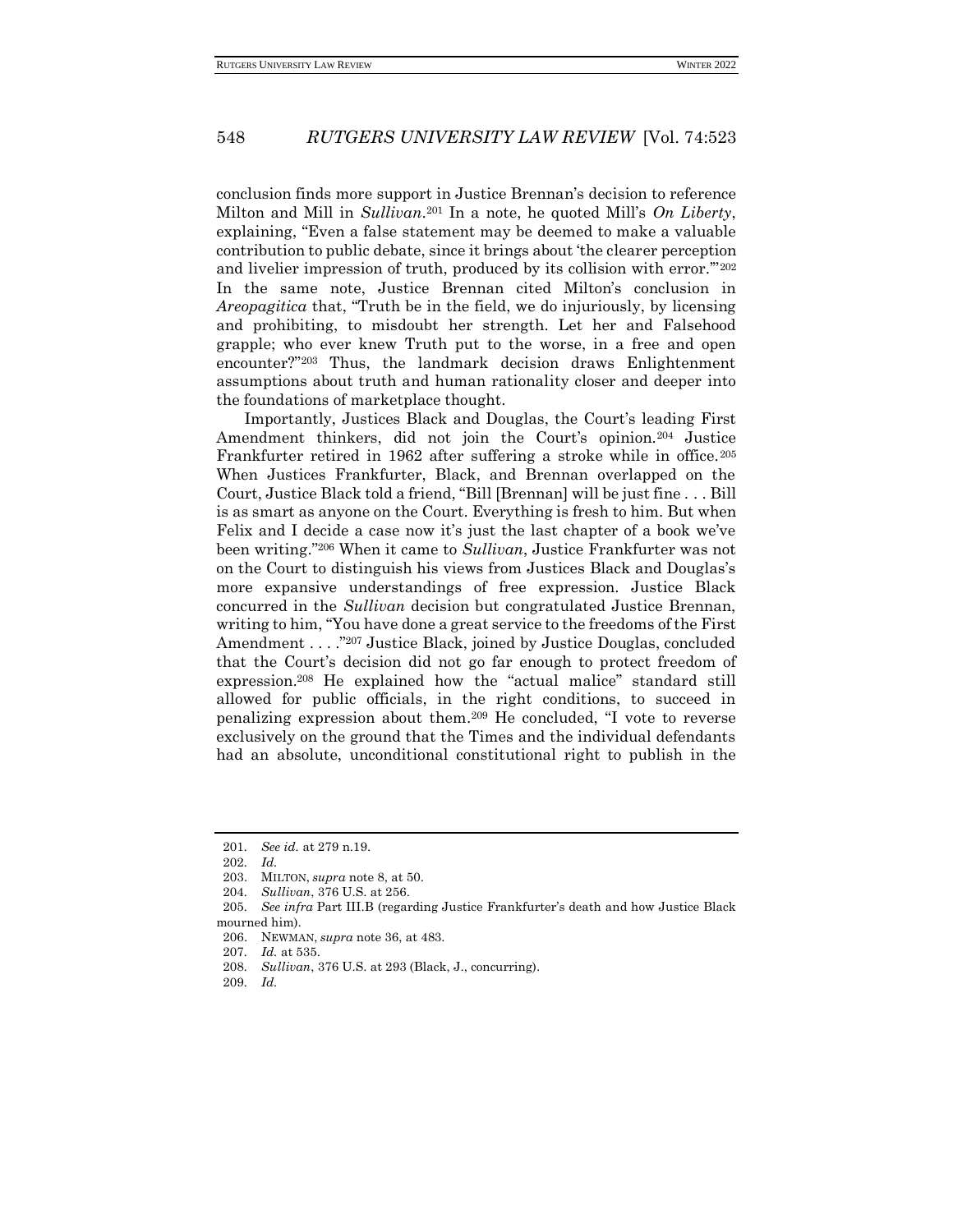Times advertisement their criticisms of the Montgomery agencies and officials."<sup>210</sup>

Similar forces were at play in the less-heralded *Lamont*<sup>211</sup> decision the next term. The Court struck down a law that instructed the Postal Service to inspect and withhold unsealed mail from foreign countries that officials determined was communist propaganda.<sup>212</sup> Justice Douglas, joined by Justice Black and four others, wrote an expansive protection of free expression into the opinion, which is comparable to Justice Black's concurring opinion in *Sullivan*. <sup>213</sup> Justice Brennan concurred, calling upon the marketplace concept in distinguishing his reasoning from the Court's.<sup>214</sup> In doing so, he communicated a concern for the safety and flow of information.<sup>215</sup> He concluded, "The dissemination of ideas can accomplish nothing if otherwise willing addressees are not free to receive and consider them. It would be a barren marketplace of ideas that had only sellers and no buyers."<sup>216</sup> Less than a year later, Justice Douglas drew marketplace and Enlightenment thoughts together, as well as a concern for the safety and flow of information in the marketplace, in his dissent in *Ginzburg v. United States*. <sup>217</sup> The Court, in a 5-to-4 decision, upheld a federal obscenity law that limited advertising for sex-related materials.<sup>218</sup> Remaining more moderate on free expression than Justices Black and Douglas, Justice Brennan wrote for the Court, concluding the limitations on expression in question were not a First Amendment concern, since obscenity is not protected.<sup>219</sup> Justices Black and Douglas wrote separate dissents. Justice Black's reasoning remained focused on an expansive, protected free-expression regime in which the government does not have the power to limit expression.<sup>220</sup> Justice Douglas, however, constructed an Enlightenment-based argument that each individual is rational enough to judge: "the [First Amendment](about:blank) allows all ideas to be expressed—whether orthodox, popular, offbeat, or repulsive. I do not think it permissible to draw lines between the 'good' and the 'bad  $\dots$ ."<sup>221</sup> He explained, "The theory is that people are mature enough to pick and choose, to recognize trash when they see it . . . and, hopefully, to move

<sup>210</sup>*. Id.*

<sup>211.</sup> Lamont v. Postmaster Gen., 381 U.S. 301 (1965).

<sup>212</sup>*. Id.* at 306–07.

<sup>213</sup>*. See id.* at 305–07; *Sullivan*, 376 U.S. at 293–97 (Black, J., concurring).

<sup>214</sup>*. Lamont*, 381 U.S. at 308 (Brennan, J., concurring).

<sup>215</sup>*. Id.*

<sup>216</sup>*. Id.*

<sup>217.</sup> 383 U.S. 463, 482–92 (1966) (Douglas, J., dissenting).

<sup>218</sup>*. Id.* at 464.

<sup>219</sup>*. Id.* at 475.

<sup>220</sup>*. Id.* at 476 (Black, J., dissenting).

<sup>221</sup>*. Id.* at 491–92 (Douglas, J., dissenting).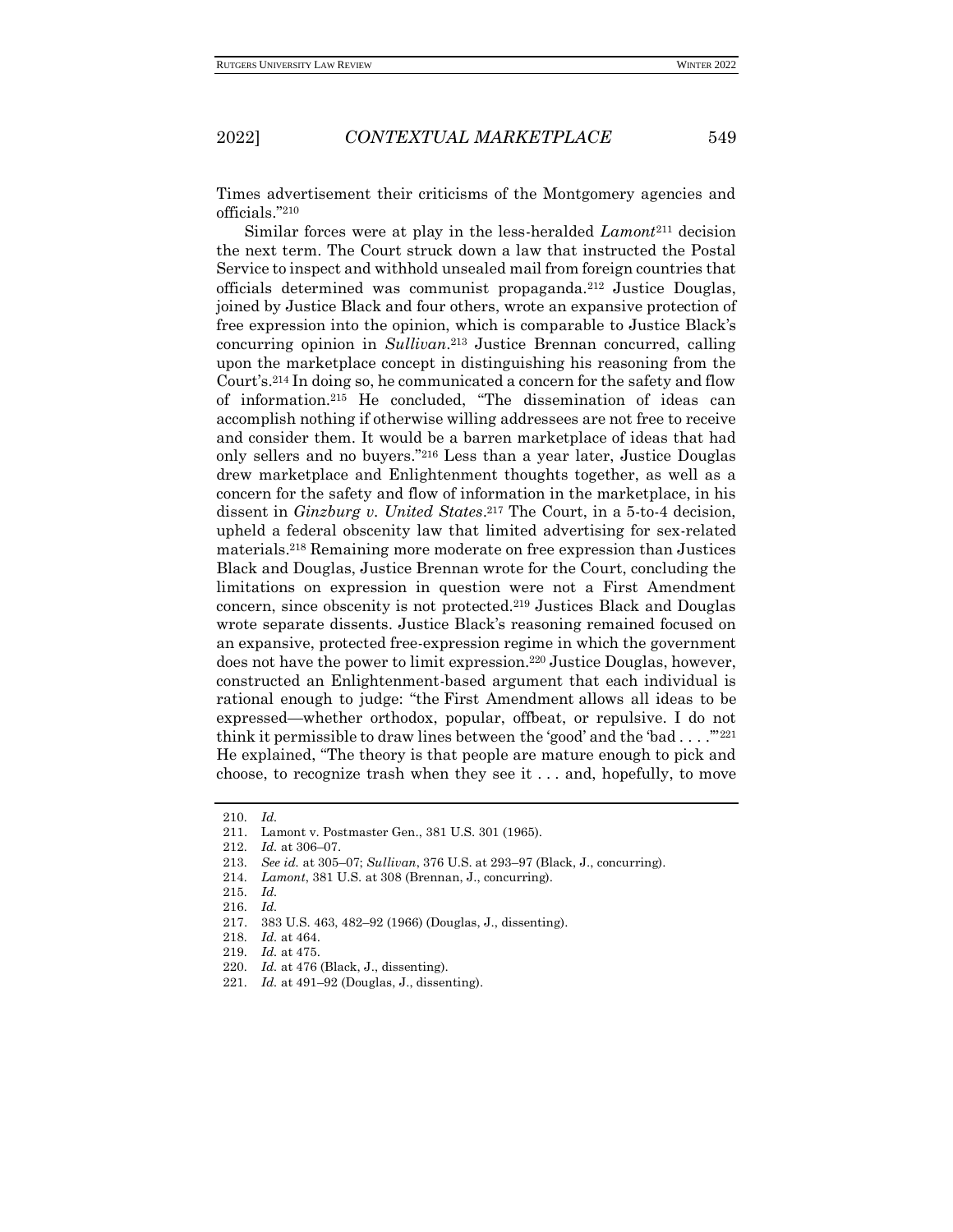from plateau to plateau and finally reach the world of enduring ideas."<sup>222</sup> Justices' concern for the safety and functionality of the marketplace, along with their continued references to Enlightenment ideas in *Lamont*  and *Ginzburg*, reinforce the conclusion that the story of the marketplace theory has been characterized by change, rather than consistency.<sup>223</sup> The evolution, however, reached a key point three years after *Ginzburg* in *Red Lion Broadcasting Co. v. FCC*. 224

The Court upheld the fairness doctrine in *Red Lion*, concluding that the FCC had the power to require broadcasters to provide air time for those who were attacked on the public airwaves.<sup>225</sup> In a unanimous decision, the Court constructed its most explicit definition of the marketplace concept as an Enlightenment-founded rationale for free expression.<sup>226</sup> Justices reasoned, "It is the purpose of the [First](about:blank)  [Amendment](about:blank) to preserve an uninhibited marketplace of ideas in which truth will ultimately prevail  $\dots$   $\overset{327}{\sim}$  The Court's reasoning was supported by citations from Justice Holmes's original use of the marketplace concept in *Abrams*, <sup>228</sup> as well as the passage in *Sullivan*  where the Court referred to an "unfettered interchange of ideas,"229 referenced Justice Brandeis's concurring opinion in *Whitney*, <sup>230</sup> and concluded that criticism of public officials was part of a "profound national commitment to the principle that debate on public issues should be uninhibited, robust, and wide-open ...."<sup>231</sup> Thus, the Court's reasoning in *Red Lion* represented a nexus point between ingredients that have come to characterize the marketplace of ideas. The decision explicitly associated the First Amendment's purpose with the marketplace and Enlightenment thought about the nature of truth.<sup>232</sup> Within the confluence of building blocks, the Court also communicated a

<sup>222</sup>*. Id.* at 492.

<sup>223</sup>*. See* Lamont v. Postmaster Gen., 381 U.S. 301, 308 (1965) (Brennan, J., concurring); *Ginzburg*, 383 U.S. at 492 (Douglas, J., dissenting).

<sup>224</sup>*. See* 395 U.S. 367 (1969).

<sup>225</sup>*. Id.* at 400–01.

<sup>226</sup>*. Id.* at 390. The Court was unanimous, but Justice Douglas took no part in the case, and Justice Fortas resigned after Justices heard the case on April 2 and 3, but before the decision was announced on June 9. *Id.* at 401; Andrew Glass, *Abe Fortas Resigns from Supreme Court May 15, 1969*, POLITICO (May 15, 2008, 4:12 AM), https://www.politico.com/ story/2008/05/abe-fortas-resigns-from-supreme-court-may-15-1969-010346.

<sup>227</sup>*. Red Lion*, 395 U.S. at 390.

<sup>228</sup>*. Id.* at 390–92 (citing Abrams v. United States, 250 U.S. 616, 630 (1919) (Holmes, J., dissenting)).

<sup>229.</sup> New York Times Co. v. Sullivan, 376 U.S. 254, 269 (1964).

<sup>230</sup>*. Red Lion*, 395 U.S. at 381 n.9 (citing Hastings & D.R. Co. v. Whitney, 132 U.S. 357, 366 (1889)).

<sup>231</sup>*. Sullivan*, 376 U.S. at 270.

<sup>232</sup>*. See Red Lion*, 395 U.S. at 390.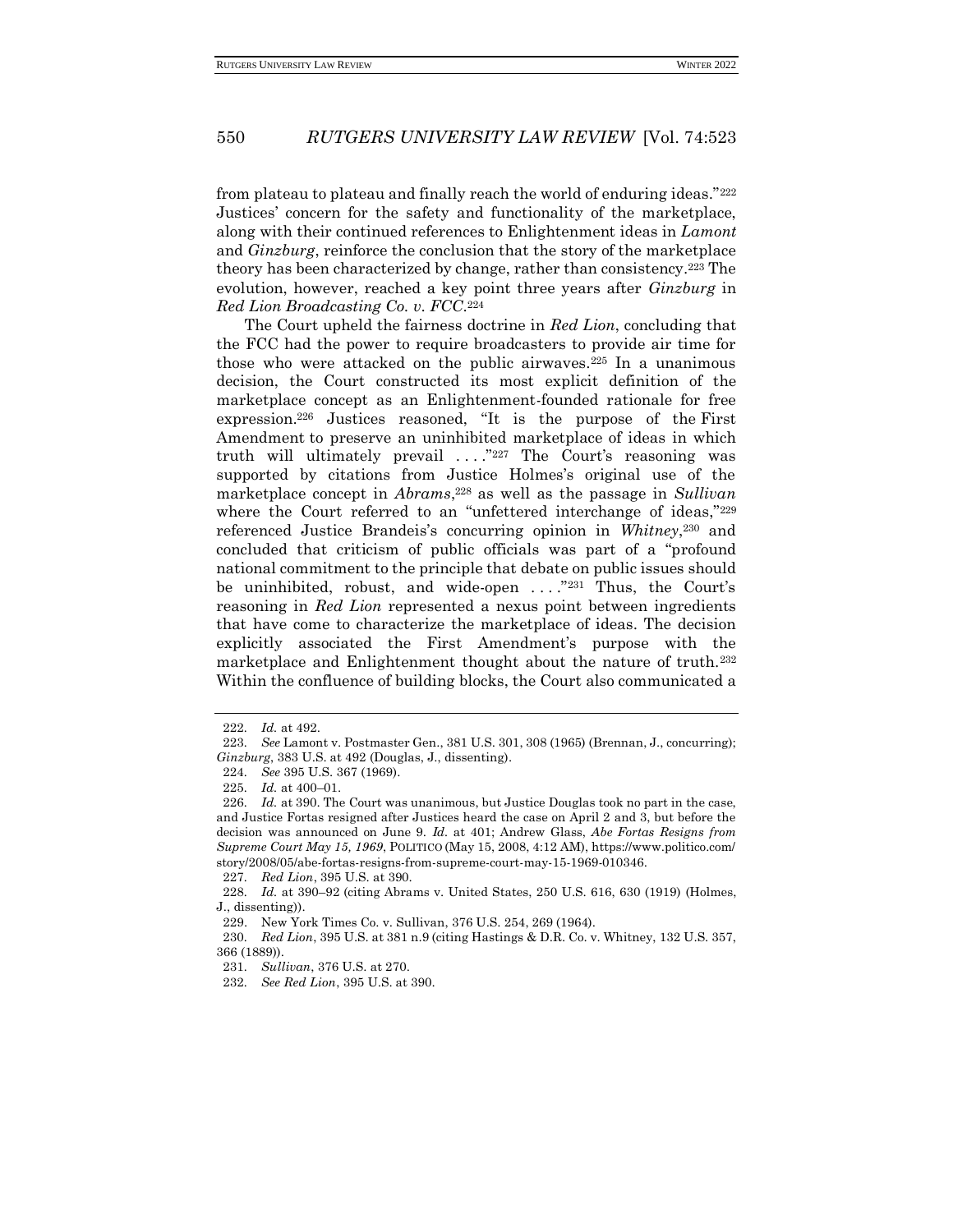concern for the public's access to information.<sup>233</sup> The opinion rationalizes compelling licensed broadcasters to provide air time to speakers they otherwise would not allow on air by emphasizing the importance of information to the public.<sup>234</sup> Such a concern leans into the assumption that people are rational and simply need access to information to discern truth.

#### *D. The Expansive, Unprotected Marketplace*

While *Red Lion* marked a crucial step in the formation of the modern marketplace approach, the Court's use of the theory continued to change. In particular, majorities on the Court eschewed concerns for access to the marketplace and the fair functioning of the conceptual space, ultimately using the theory to substantially broaden the boundaries of free expression.<sup>235</sup> The shift from a concern for the well-being and functionality of the marketplace to an expansive, open approach started in *CBS v. Democratic National Committee*<sup>236</sup> in 1973, four years after *Red Lion*. The Court reasoned that radio stations do not have to accept all political advertising requests, concluding it would create a "system so heavily weighted in favor of the financially affluent ...."<sup>237</sup> In other words, the Court sought to protect the marketplace from being dominated by those with more financial means than others. Justice Brennan, however, dissented, contending the Court's decision limited the spectrum of ideas audiences could receive in the marketplace of ideas.<sup>238</sup> He reasoned, "Our legal system reflects a belief that truth is best illuminated by a collision of genuine advocates."<sup>239</sup>

Soon, however, the concerns Justice Brennan communicated regarding an expansive marketplace in *CBS* became dominant. The Court squarely addressed the nature of the space in the *First National Bank of Boston v. Bellotti* and *Central Hudson Gas & Electric Corp. v. Public Service Commission* decisions in 1978 and 1980.<sup>240</sup> The two approaches were central to justices' divergent opinions in *Bellotti*, in which the Court struck down a Massachusetts law that limited

<sup>233</sup>*. See id.* at 390–91.

<sup>234</sup>*. See id.*

<sup>235.</sup> For examples of the Court's move to an expansive, rather than protected, marketplace, see First Nat'l Bank of Bos. v. Bellotti, 435 U.S. 765 (1978); Cent. Hudson Gas & Elec. Corp. v. Pub. Serv. Comm'n of N.Y., 447 U.S. 557 (1980); Citizens United v. FEC, 558 U.S. 310 (2010); United States v. Alvarez, 567 U.S. 709 (2012).

<sup>236.</sup> 412 U.S. 94 (1973).

<sup>237</sup>*. Id.* at 123.

<sup>238</sup>*. Id.* at 172 (Brennan, J., dissenting).

<sup>239</sup>*. Id.* at 189.

<sup>240.</sup> 435 U.S. 765 (1978); 447 U.S. 557 (1980).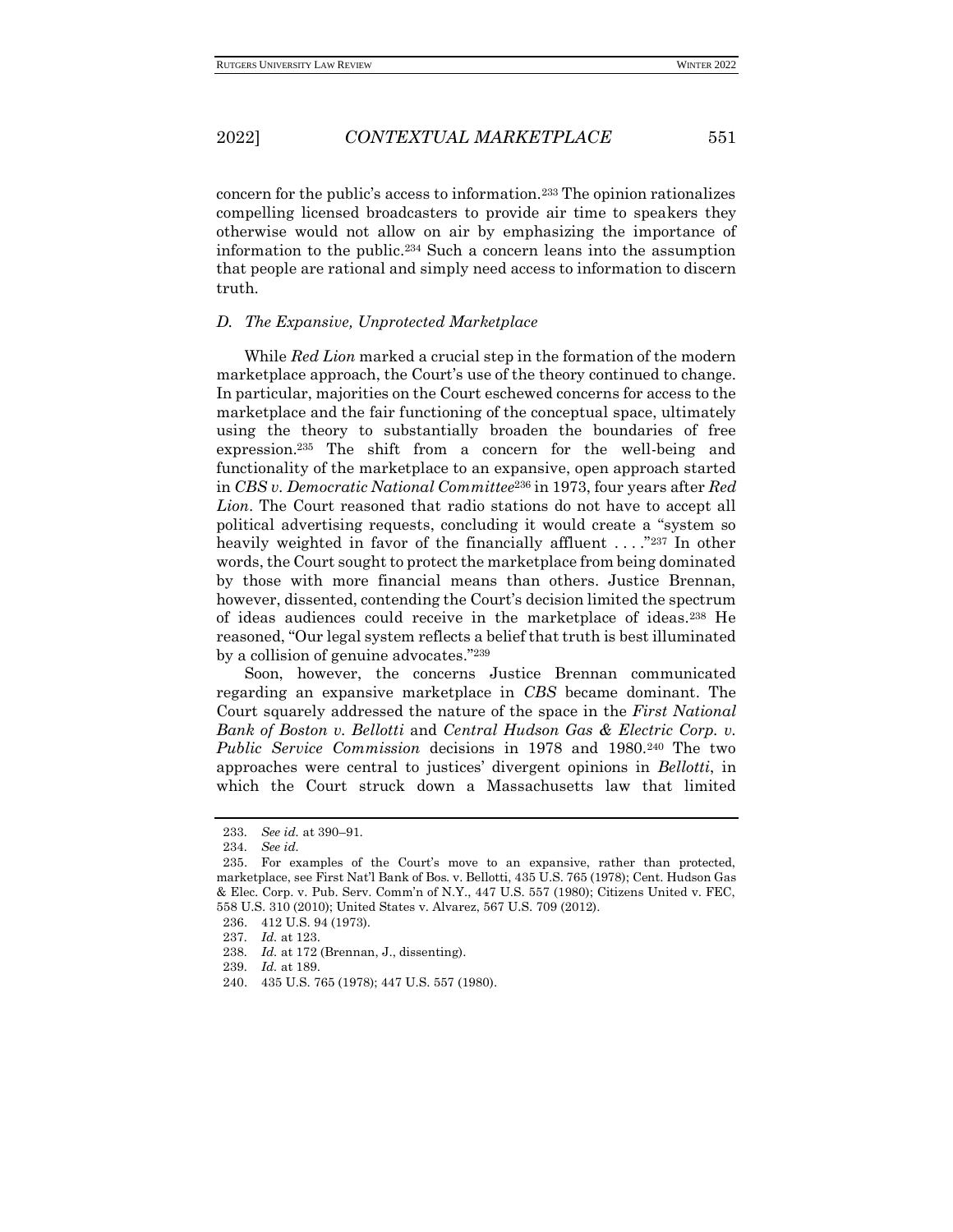corporations' abilities to participate in referendums.<sup>241</sup> The commonwealth contended that limitations on corporate participation protected the marketplace from distortion, since these entities possess different characteristics than human communicators.<sup>242</sup> Justice White, who dissented, agreed with these concerns, concluding the law played an important role in "preventing institutions which have been permitted to amass wealth as a result of special advantages extended by the State for certain economic purposes from using that wealth to acquire an unfair advantage in the political process . . . ."<sup>243</sup> He continued, "Such expenditures may be viewed as seriously threatening the role of the [First](about:blank)  [Amendment](about:blank) as a guarantor of a free marketplace of ideas."<sup>244</sup> The Court, however, adhered to an expansive marketplace approach, contending that the public would benefit from corporations' ideas.<sup>245</sup> The Court reasoned that "[t]he inherent worth of the speech in terms of its capacity for informing the public does not depend upon the identity of its source, whether corporation, association, union, or individual."<sup>246</sup>

Similar divisions regarding the nature of the marketplace arose two years later in *Central Hudson*, where justices extended and clarified protections for commercial speech.<sup>247</sup> Justice Stevens, who was joined by Justice Brennan, again emphasized limitations on the entity that sought to communicate ideas, in this case a power provider, damaged the flow of ideas.<sup>248</sup> Ultimately, in striking down limits on the power provider's expression, the Court again outlined an expansive marketplace, where more ideas, regardless of the nature of the speaker, superseded protecting the marketplace from distortion. Chief Justice Rehnquist, who dissented in *Bellotti*, again disagreed with the Court's conceptualization of the interchange of ideas.<sup>249</sup> Citing Mill, Milton, and Justice Holmes's dissent in *Abrams*, Chief Justice Rehnquist concluded:

While it is true that an important objective of the [First](about:blank)  [Amendment](about:blank) is to foster the free flow of information, identification of speech that falls within its protection is not aided by the metaphorical reference to a "marketplace of ideas." There is no

<sup>241</sup>*. Bellotti*, 435 U.S. at 801–02.

<sup>242</sup>*. Id.* at 789−90.

<sup>243</sup>*. Id.* at 809 (White, J., dissenting).

<sup>244</sup>*. Id.* at 810.

<sup>245</sup>*. See, e.g.*, *id.* at 783−84 (majority opinion).

<sup>246</sup>*. Id.* at 777.

<sup>247.</sup> Cent. Hudson Gas & Elec. v. Pub. Serv. Comm'n of N.Y., 447 U.S. 557, 575−79 (1980).

<sup>248</sup>*. Id.* at 581 (Stevens, J., concurring).

<sup>249</sup>*. Id.* at 591−92 (Rehnquist, C.J., dissenting).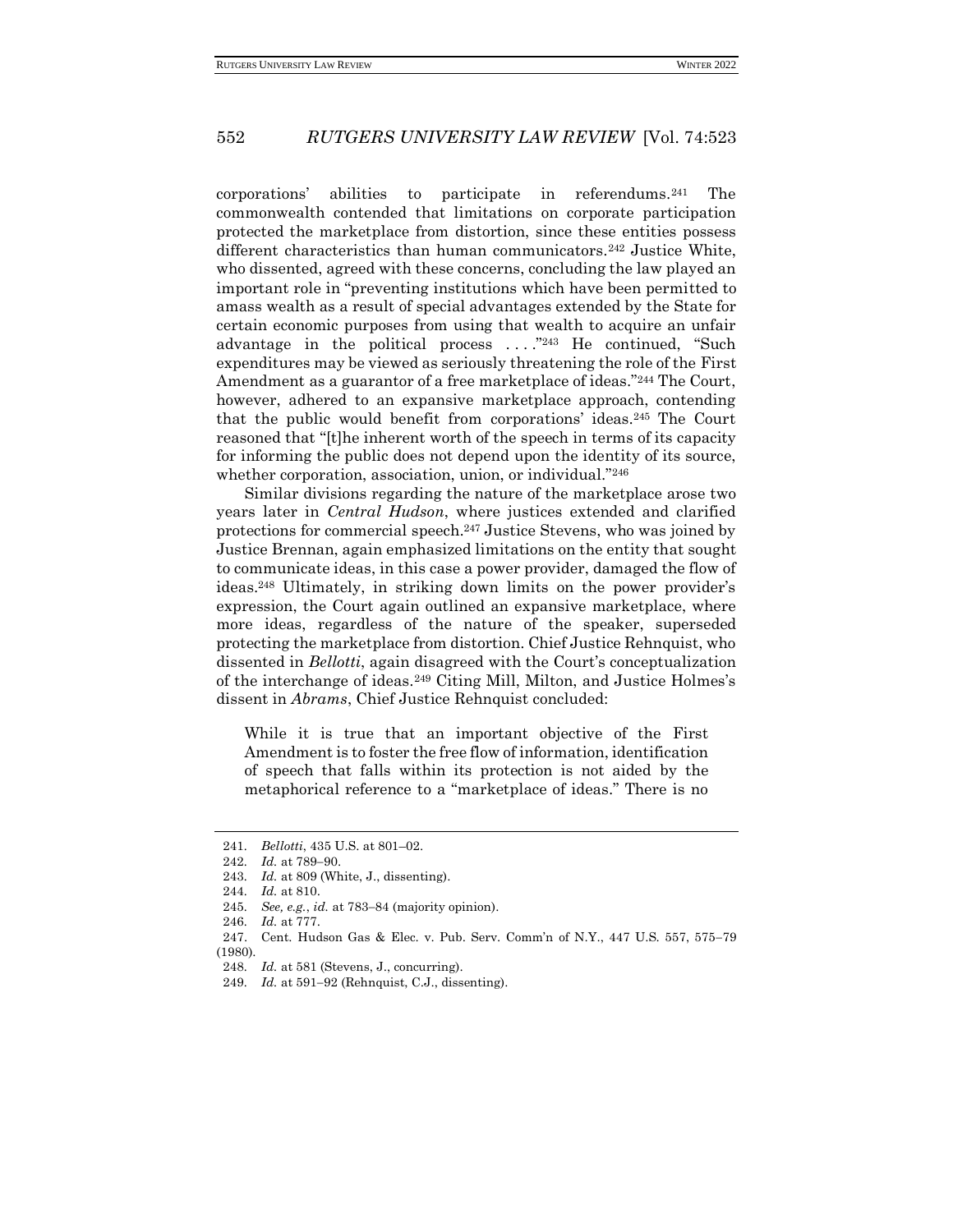reason for believing that the marketplace of ideas is free from market imperfections any more than there is to believe that the invisible hand will always lead to optimum economic decisions in the commercial market.<sup>250</sup>

In questioning the assumptions of the marketplace, he rejected the theory's functionality and sought to limit the expansive interpretation the Court had constructed using the approach's rationales.

The expansive interpretation, despite dissents in these cases, has come to dominate the Court's construction of the marketplace of ideas. In 2010, the Court reinforced its decision in *Bellotti* when it struck down aspects of the Bipartisan Campaign Reform Act ("BCRA") in *Citizens United v. Federal Election Commission*. <sup>251</sup> The BCRA sought to limit the power of large donors in political campaigns, protecting the information marketplace from distortion.<sup>252</sup> The Court, however, found the law's efforts to limit corporate and labor union contributions violated the First Amendment, ultimately reinforcing an expansive, rather than protected, conceptualization of the marketplace approach.<sup>253</sup> Justice Kennedy, in writing for the Court, explained that free expression is an "essential mechanism of democracy, for it is the means to hold officials accountable to the people . . . The right of citizens to inquire, to hear, to speak, and to use information to reach consensus is a precondition to enlightened self-government . . . ."<sup>254</sup> Two years later, in *United States v. Alvarez*, the Court struck down the Stolen Valor Act, which criminalized making false claims of having earned military honors.<sup>255</sup> Once again, the Court rejected an effort to protect the marketplace—this time from false factual statements—instead emphasizing individuals are rational and capable of separating truth from falsity.<sup>256</sup> The Court concluded, "Society has the right and civic duty to engage in open, dynamic, rational discourse. These ends are not well served when the [g]overnment seeks to orchestrate public discussion through content-based mandates."<sup>257</sup> The Court's rejection of certain limitations on expression that would safeguard the marketplace, and its consequently enthusiastic embrace of the widest possible selection of information, reinforces the establishment of

<sup>250</sup>*. Id.* at 592.

<sup>251.</sup> 558 U.S. 310, 390−401 (2010).

<sup>252</sup>*. See id.* at 437−38 (Stevens, J., dissenting) (emphasizing a concern for a safeguarded marketplace of ideas).

<sup>253</sup>*. See id.* at 371−72.

<sup>254</sup>*. Id.* at 339.

<sup>255.</sup> 567 U.S. 709, 729−30 (2012).

<sup>256</sup>*. Id.* at 727−28.

<sup>257</sup>*. Id.* at 728.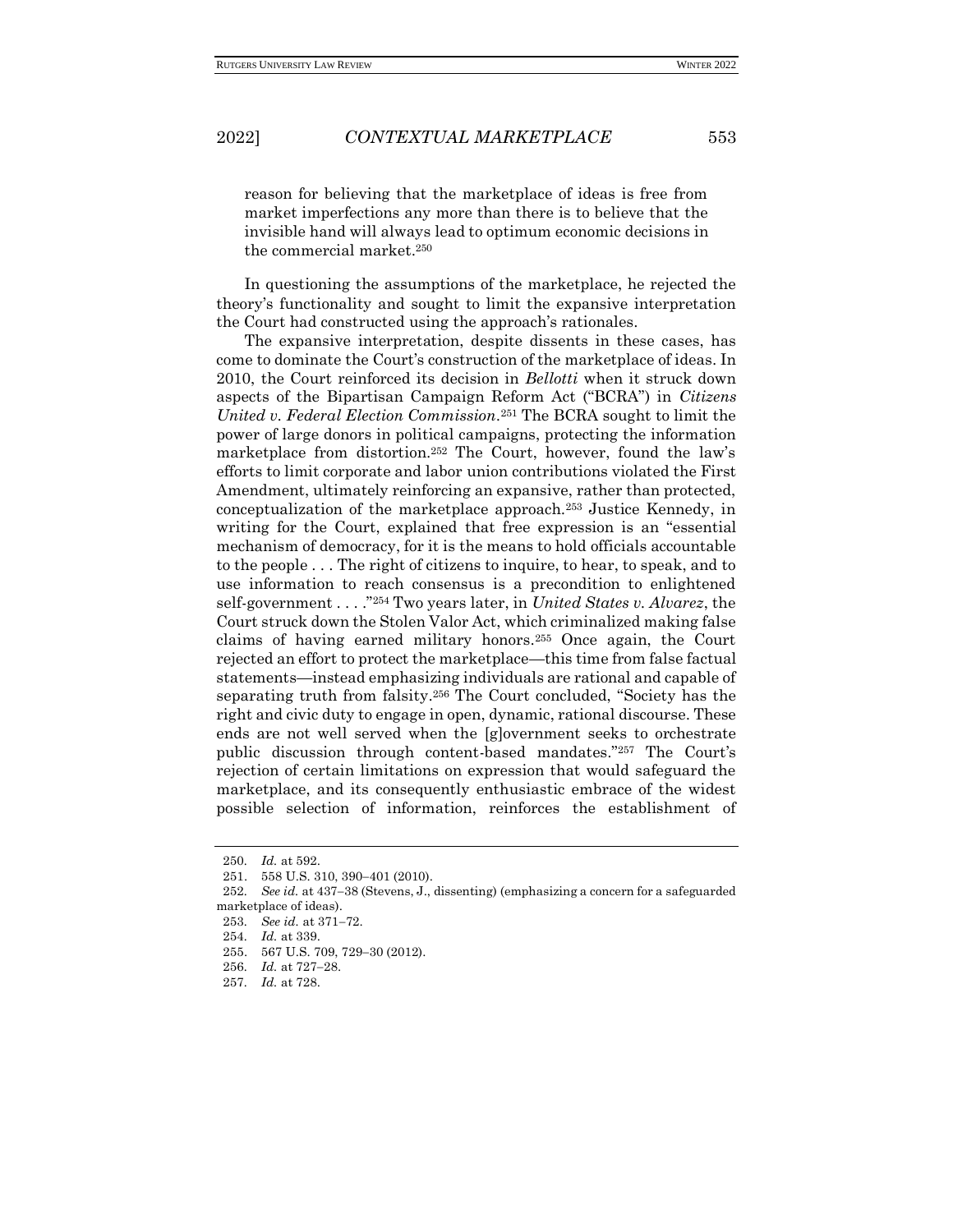Enlightenment ideals regarding truth and human rationality that have come to dominate the marketplace rationale for free expression. The Court's adoption of an expansive approach, particularly since the 1970s, reinforces the marketplace approach's evolution since its initial reference in *Abrams* in 1919.<sup>258</sup> These modern assumptions regarding the approach's meaning, however, have fundamental flaws, which are particularly concerning in the twenty-first century.

#### *E. Fundamental Flaws*

When Chief Justice Rehnquist questioned the modern marketplace's assumptions in his dissent in *Central Hudson*, he placed his concerns alongside references to crucial Enlightenment-era works, including Milton's *Areopagitica*, Mill's *On Liberty*, and Adam Smith's *Wealth of Nations*. <sup>259</sup> He also referenced First Amendment scholar Edwin Baker, who identified substantial, foundational problems with the marketplace approach's foundational assumptions regarding absolute, universal truth and human rationality.<sup>260</sup> Baker concluded that the marketplace's truth assumptions were inoperable, explaining, "truth is not objective."<sup>261</sup> He continued, "people individually and collectively choose or create rather than 'discover' their perspectives, understandings, and truths."<sup>262</sup> Baker was not alone in his concerns about the shaky foundational assumptions upon which the Court had constructed its most enduring tool for rationalizing free expression. Before Baker's first examination of these flaws in the late 1970s, legal scholar Jerome Barron had labeled the theory a "romantic conception of free expression."<sup>263</sup> Barron averred, "if ever there were a self-operating marketplace of ideas, it has long ceased to exist."<sup>264</sup>

As the Court increasingly turned to the marketplace metaphor to rationalize expanding understandings of free expression after the 1960s, legal scholars continued to identify problems with the theory's assumptions. Legal scholar Stanley Ingber contended that, "[i]n order to be discoverable, however, truth must be an objective rather than a

<sup>258.</sup> Abrams v. United States, 250 U.S. 616 (1919).

<sup>259.</sup> Cent. Hudson Gas & Elec. v. Pub. Serv. Comm'n of N.Y., 447 U.S. 557, 592−54 (1980) (Rehnquist, C.J., dissenting).

<sup>260</sup>*. Id.* (citing C. Edwin Baker, *Scope of the First Amendment Freedom of Speech*, 25 UCLA L. REV. 964, 967−81 (1978)).

<sup>261.</sup> BAKER, *supra* note 146, at 12.

<sup>262</sup>*. Id.* at 13.

<sup>263.</sup> Jerome A. Barron, *Access to the Press—A New First Amendment Right*, 80 HARV. L. REV. 1641, 1641 (1967).

<sup>264</sup>*. Id.*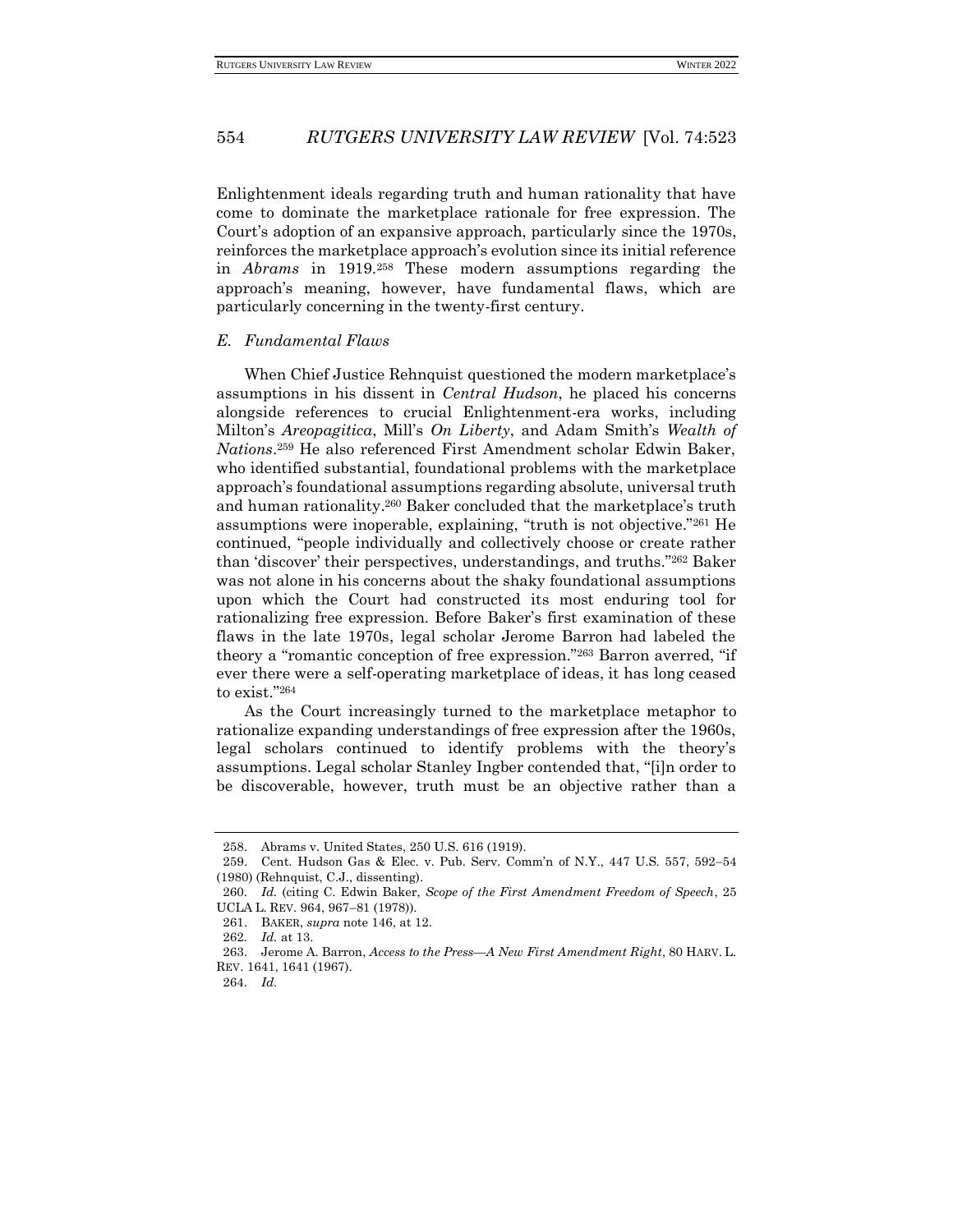subjective, chosen concept."<sup>265</sup> Legal scholar Frederick Schauer identified similar problems, but associated them with concerns about human rationality. He wrote, "[O]ur increasing knowledge about the process of idea transmission, reception, and acceptance makes it more and more difficult to accept the notion that truth has some inherent power to prevail in the marketplace of ideas . . . ."<sup>266</sup> Law scholar Derek Bambauer explained how "cognitive psychology and behavioral economics shows that humans operate with significant, persistent perceptual biases that skew our interactions with information. These biases undercut the assumption that people reliably sift data to find truth."<sup>267</sup> Taken together, these critiques indict Enlightenment assumptions regarding truth and rationality for failing to account for variables that lead individuals and groups to understand the world differently than others. Historian David Hollinger classified these concerns as a matter of problematic assumptions regarding sameness.<sup>268</sup> He determined Enlightenment thinkers' propensity to boil human existence down into a limited, homogenous mass limited its value.<sup>269</sup> Hollinger concluded, "The Enlightenment, it seems, has led us to suppose that all people are pretty much alike . . . ."<sup>270</sup> He elaborated that it "blinded us to the uncertainties of knowledge by promoting an ideal of absolute scientific certainty."<sup>271</sup>

Thus, even as justices installed Enlightenment-based assumptions into the foundations for the marketplace concept, scholars were raising concerns about the building blocks the Court was using. These concerns regarding the truth and human rationality assumptions within the modern marketplace approach also predate Justice Holmes's first use of the marketplace metaphor in *Abrams* in 1919.<sup>272</sup> Justice Holmes and William James concluded that truth is constructed via personally sourced building blocks, such as life experience and culture, and is therefore subjective and dynamic, rather than universal and static.<sup>273</sup> James

<sup>265.</sup> Stanley Ingber, *The Marketplace of Ideas: A Legitimizing Myth*, 1984 DUKE L.J. 1, 15 (1984).

<sup>266.</sup> Frederick Schauer, *The Role of the People in First Amendment Theory*, 74 CALIF. L. REV. 761, 777 (1986).

<sup>267.</sup> Bambauer, *supra* note 9, at 651.

<sup>268.</sup> David A. Hollinger, *The Enlightenment and the Genealogy of Cultural Conflict in the United States*, *in* WHAT'S LEFT OF ENLIGHTENMENT?: A POSTMODERN QUESTION 7, 8–9 (Keith Michael Baker & Peter Hanns Reill eds., 2001)*.*

<sup>269</sup>*. Id.* at 9.

<sup>270</sup>*. Id.*

<sup>271</sup>*. Id.* at 8.

<sup>272.</sup> Abrams v. United States, 250 U.S. 616, 630 (1919) (Holmes, J., dissenting) ("[T]he best test of truth is the power of the thought to get itself accepted in the competition of the market . . . .").

<sup>273</sup>*. See, e.g.*, HOLMES, *supra* note 72, at 1; JAMES, *supra* note 81, at 104.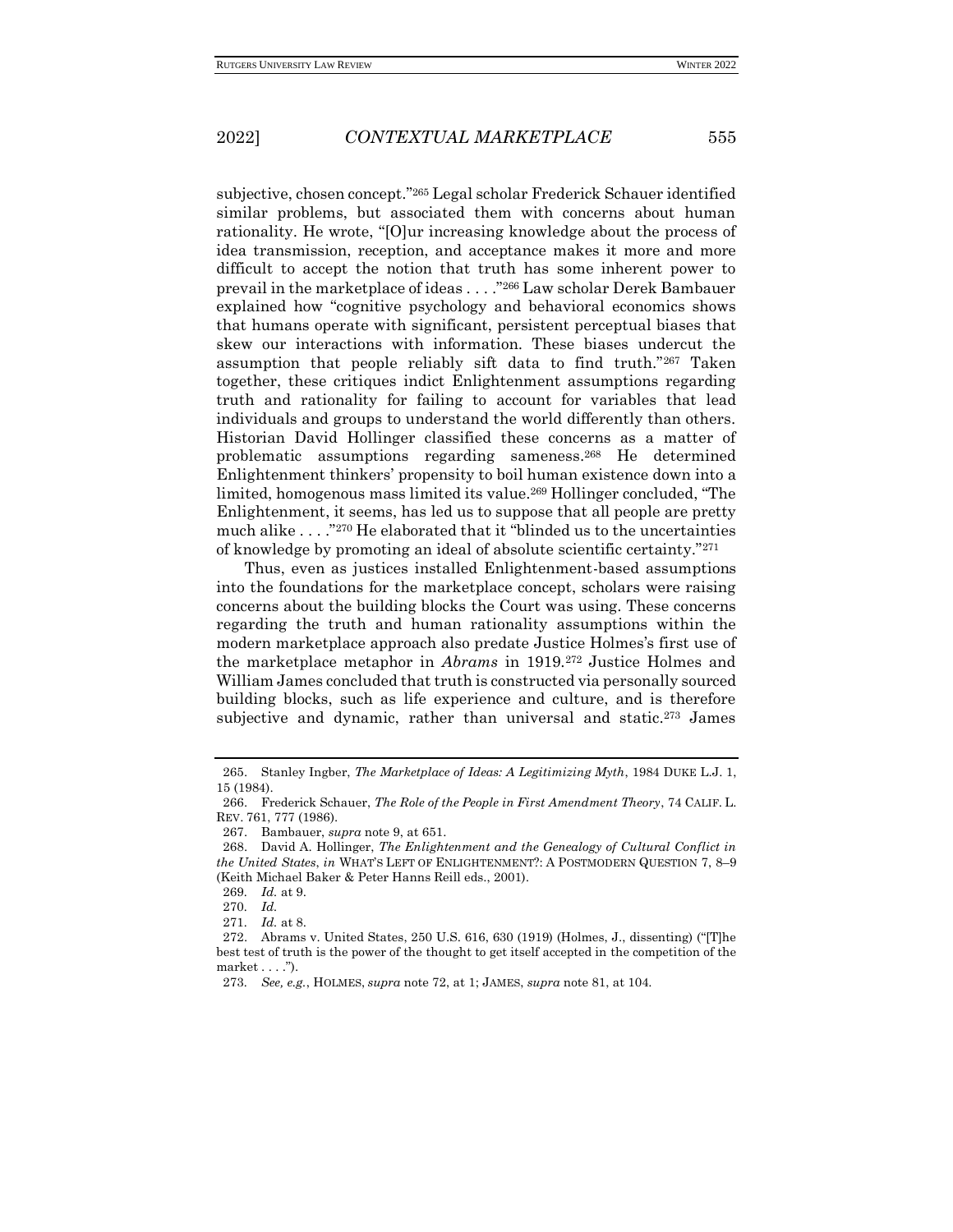explained, "Truth is *made*, just as health, wealth, and strength are made, in the course of experience."<sup>274</sup> Justice Holmes concluded: "property, friendship, and truth have a common root in time. One cannot be wrenched from the rocky crevices into which one has grown for many years without feeling . . . attacked . . . ."<sup>275</sup> Together, contemporary legal scholarship, along with early twentieth century conclusions from Justices Holmes and James, raises concerns about the viability of the load-bearing building blocks the Court has attached to the foundations of marketplace thought.

#### *F. Multiverse of Marketplaces*

These longstanding concerns about the marketplace's foundational assumptions have only worsened in the networked era. The potential for a mass, conceptual marketplace where truth emerges and falsity fails fades as algorithms and the choice-rich online environment sort individuals into identity-based communities.<sup>276</sup> Sociologist Manuel Castells described the fragmentation process in online communities as a danger to democracy.<sup>277</sup> He explained that "social groups and individuals become alienated from each other, and see the other as a stranger, eventually as a threat."<sup>278</sup> He continued, "[I]n this process, social fragmentation spreads, as identities become more specific and increasingly difficult to share."<sup>279</sup> A part of Castells's concern arose from the fact that networked communication tools lead to a multiverse of smaller marketplaces.<sup>280</sup> These communities generally offer a severely limited selection of products—or ideas—from which individuals can choose, ultimately predetermining the truth and pre-empting the battle between truth and falsity in the generally wide-open exchange of ideas the Enlightenment marketplace assumed.<sup>281</sup> As First Amendment scholar Robert Kerr explained, the concern is "socially networked algorithms potentially replacing a marketplace in which falsity and truth

<sup>274.</sup> JAMES, *supra* note 81, at 104.

<sup>275.</sup> Holmes, *supra* note 74, at 40.

<sup>276</sup>*. See, e.g.*, Himelboim et al., *supra* note 7, at 166–71; W. Lance Bennett & Shanto Iyengar, *A New Era of Minimal Effects? The Changing Foundations of Political Communication*, 58 J. COMMC'N 707, 720 (2008); Jared Schroeder, *Saving the Marketplace from Market Failure: Reorienting Marketplace Theory in the Era of AI Communicators*, 28 WM. & MARY BILL RTS. J. 689, 697–701 (2020).

<sup>277.</sup> CASTELLS, *supra* note 10, at 3.

<sup>278</sup>*. Id.*

<sup>279</sup>*. Id.*

<sup>280</sup>*. See id.*

<sup>281</sup>*. See* SUNSTEIN, *supra* note 5, at 69–71; Balkin, *supra* note 5, at 1153–54; Schroeder, *supra* note 276, at 712.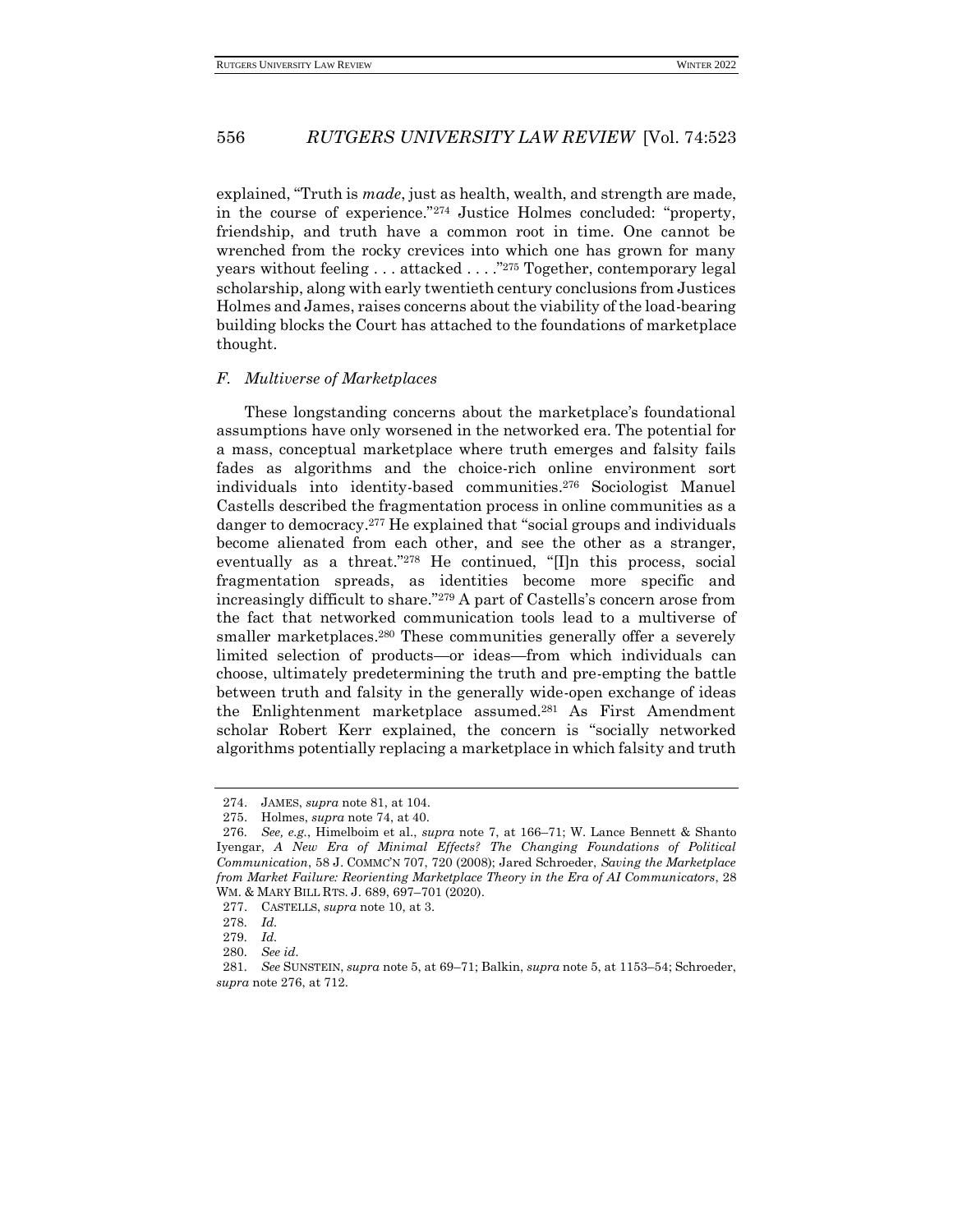compete with microtargeted bubbles, cocoons and silos . . . ."<sup>282</sup> As a result, each person's previous choices, including decisions about the information sources and individuals with which they choose to engage, determines the truth, rather than an exchange of ideas.<sup>283</sup> In this regard, the nature of truth skews more toward pragmatic assumptions put forth by Justices Holmes and James that truth is made, not discovered.<sup>284</sup> The fragmented nature of identity-based online communities allows "truth" to vary from group to group.<sup>285</sup> The "truth," for example, in many online communities, is that the 2020 presidential election was stolen from Donald Trump.<sup>286</sup> This "truth" persists alongside the opposite truth that the election was fair and legitimate. Similarly, the birther movement persisted throughout President Obama's presidency, with a sizable minority of Americans believing his birth certificate was forged.<sup>287</sup>

Both the election and birther conspiracy theories were bolstered by the flow of false and misleading information online. The identity-based natures of online communities make it far more likely that misinformation and disinformation that aligns with the group's preexisting beliefs will be accepted as truth.<sup>288</sup> As two social media scholars concluded, "the marketplace metaphor falls apart in an online setting through the deployment of algorithms on social media, known for

<sup>282.</sup> Robert L. Kerr, *From Holmes to Zuckerberg: Keeping Marketplace-of-Ideas Theory Viable in the Age of Algorithms*, 24 COMMC'N L. & POL'Y 477, 511 (2019).

<sup>283</sup>*. Id.*

<sup>284</sup>*. See* Holmes, *supra* note 74, at 40; JAMES, *supra* note 81, at 104.

<sup>285</sup>*. See* Jessica Maddox & Jennifer Malson, *Guidelines Without Lines, Communities Without Borders: The Marketplace of Ideas and Digital Manifest Destiny in Social Media Platform Policies*, 6 SOC. MEDIA + SOC'Y 1, 8 (2020).

<sup>286.</sup> See Alex Hern, *Trump's Vote Fraud Claims Go Viral on Social Media Despite Curbs*, GUARDIAN (Nov. 10, 2020, 1:43 PM), https://www.theguardian.com/usnews/2020/nov/10/trumps-vote-claims-go-viral-on-social-media-despite-curbs and Elizabeth Culliford & Raphael Satter, *Facebook Group Pushing False Claim of Stolen U.S. Election Rapidly Gains 325,000 Members*, REUTERS (Nov. 5, 2020, 12:07 PM), https://www.reuters.com/article/idUSKBN27L2DA.

<sup>287</sup>*. See* Josh Clinton & Carrie Roush, *Poll: Partisan Divide over 'Birther' Question*, NBC NEWS (Aug. 10, 2016, 2:19 PM), https://www.nbcnews.com/politics/2016-election/pollpersistent-partisan-divide-over-birther-question-n627446; *see also* Ashley Jardina & Michael Traugott, *The Genesis of the Birther Rumor: Partisanship, Racial Attitudes, and Political Knowledge*, 4 J. RACE, ETHNICITY & POL. 60, 72–73 (2019).

<sup>288.</sup> Matthew Barnidge & Cynthia Peacock, *A Third Wave of Selective Exposure Research? The Challenges Posed by Hyperpartisan News on Social Media*, MEDIA & COMMC'N, July 2019, at 4, 5–6; Toby Hopp, Patrick Ferrucci & Chris J. Vargo, *Why Do People Share Ideologically Extreme, False, and Misleading Content on Social Media? A Self-Report and Trace Data-Based Analysis of Countermedia Content Dissemination on Facebook and Twitter*, 46 HUM. COMMC'N RSCH. 357, 377 (2020) (concluding that sharing false information is linked with in-group behavior and with "social and personal identity cues").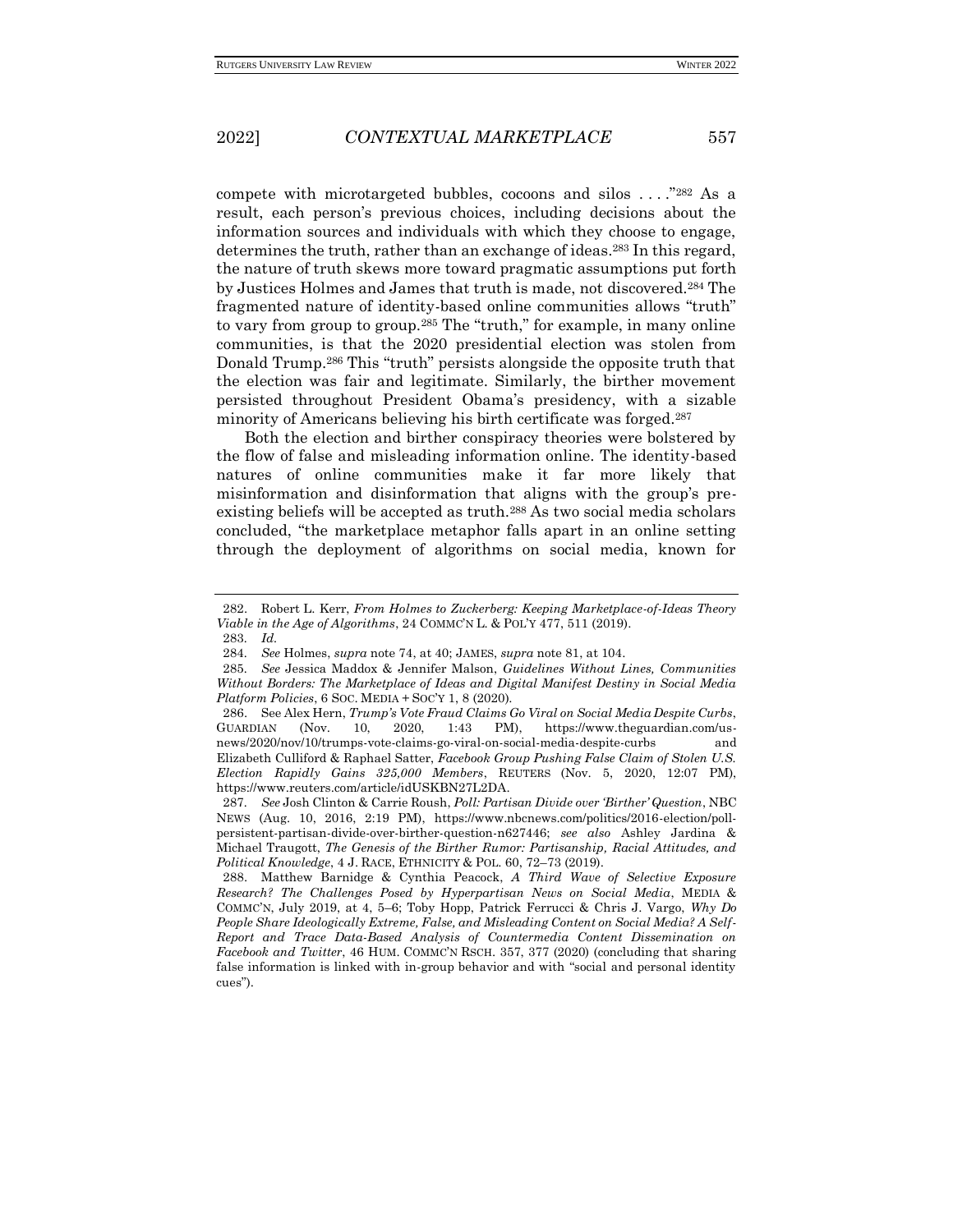exalting sensational ideas by displacing the 'truth,' leading to issues of disinformation."<sup>289</sup> This dynamic represents a twenty-first-century version of legal scholars' concerns that Enlightenment-based rationality claims failed to account for the power of individual experiences and beliefs in shaping what is considered true.<sup>290</sup> The generally identity-based nature of online communities essentially primes people to accept information that is false or misleading.<sup>291</sup> The increasing presence of bots also undermines assumptions about the marketplace. Bots, as non-human communicators, have the power to flood the marketplace with a single idea, making it appear that the battle between truth and falsity has already been resolved and a single truth has emerged.<sup>292</sup> Similarly, bots, because they can post hundreds of messages at a time, can drown out human speakers, pushing them from taking part in the free exchange of ideas.<sup>293</sup> Finally, the emergence of deepfakes, manipulated or computer-generated audio and video clips that represent people saying or doing things they never said or did, carry the potential to further undermine rational individuals' abilities to evaluate ideas and discern truth from falsity in a free exchange of ideas.<sup>294</sup> Taken as a whole, these fundamental shifts in communication technology exacerbate longstanding problems with the foundational assumptions of marketplace theory.

#### III. FRANKFURTER GOES TO THE COURT

Nine days after President Franklin Roosevelt nominated Frankfurter to fill Justice Benjamin Cardozo's seat on the Supreme Court,<sup>295</sup> the *New* 

<sup>289.</sup> Maddox & Malson, *supra* note 285, at 8 (citations omitted).

<sup>290</sup>*. See supra* Part II.E.

<sup>291</sup>*. See* Hopp et al., *supra* note 288, at 376–77.

<sup>292.</sup> See Helen Norton, *Robotic Speakers and Human Listeners*, 41 SEATTLE U.L. REV. 1145, 1147–48 (2018) and Tim Wu, *Is the First Amendment Obsolete?*, KNIGHT FIRST AMEND. INST. (Sept. 1, 2017), https://knightcolumbia.org/content/tim-wu-first-amendmentobsolete, for discussions about the power of AI entities to shape and determine human discourse.

<sup>293.</sup> Wu, *supra* note 292.

<sup>294.</sup> Robert Chesney & Danielle Citron, *Deepfakes and the New Disinformation War*, 98 FOREIGN AFFS. 147, 148 (2019); Jared Schroeder, *Free Expression Rationales and the Problem of Deepfakes Within the E.U. and U.S. Legal Systems*, 70 SYRACUSE L. REV. 1171, 1179–82 (2020). Chesney and Citron conclude that deepfakes threaten to become powerful political weapons. Chesney & Citron, *supra*, at 154–55. Schroeder contends that deepfakes further undermine the truth assumptions that uphold contemporary marketplace theory. Schroeder, *supra*, at 1200–02.

<sup>295.</sup> Cardozo, who was on the New York Court of Appeals, performed Frankfurter's marriage to Marian Denman in 1919 in Judge Learned Hand's chambers. *See* LASH, *supra*  note 23, at 30. By replacing Justice Cardozo, who died in July 1938, Justice Frankfurter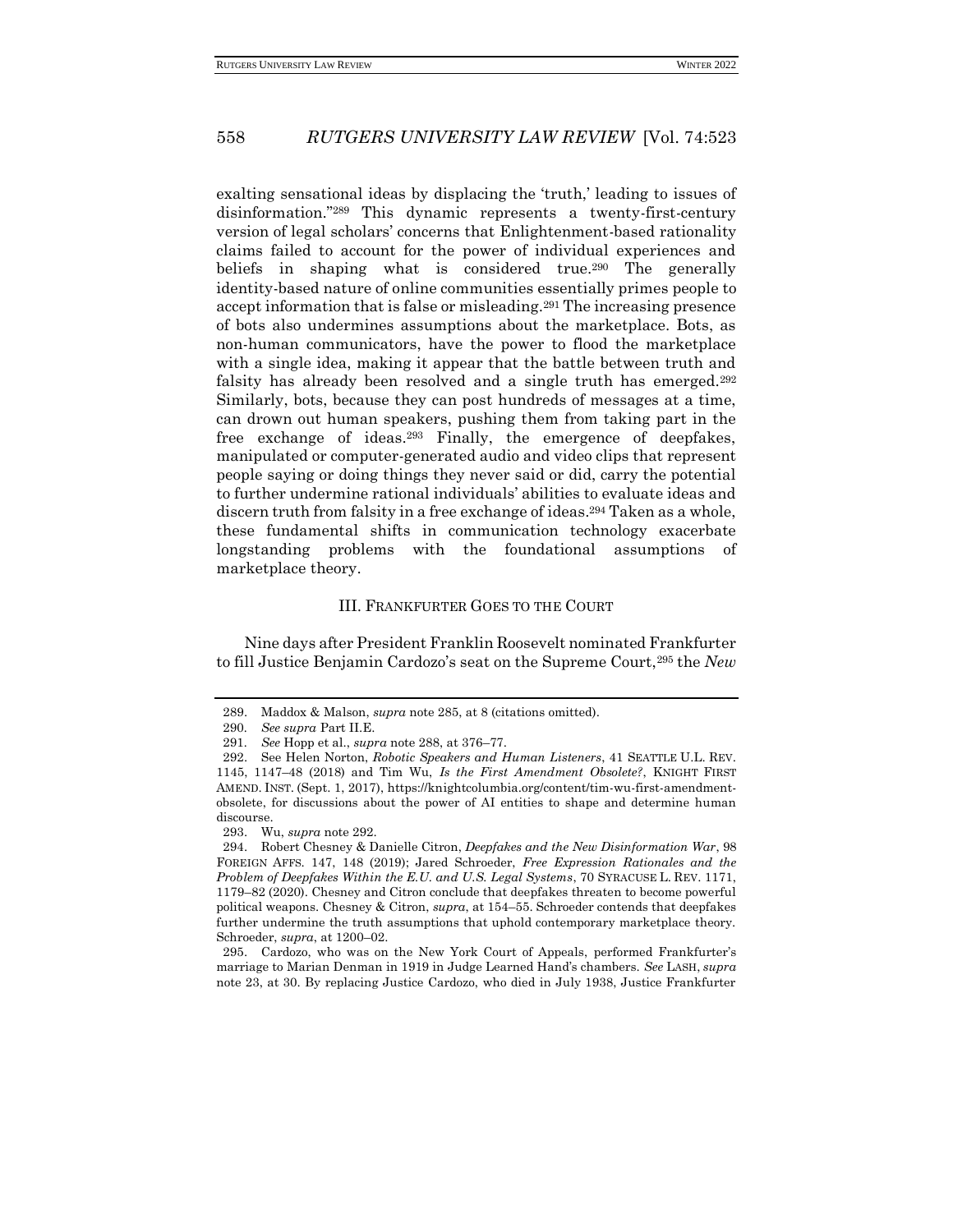*York Times Magazine* ran a full-page spread about him, lauding Frankfurter as "one of the keenest legal minds in the country . . . ."<sup>296</sup> The story on the next page of the January 15, 1939, issue was about the growing power of the Nazi propaganda machine.<sup>297</sup> Another story in the magazine focused on Vladimir Lenin's impact and Karl Marx's ideas.<sup>298</sup> The placements of these subjects in a single issue turned out to be fitting, as Justice Frankfurter's tenure on the Court, which ended in 1962, was characterized by difficult questions about incitement, protest, and sedition and their place, particularly during wartime, in the First Amendment, precedential foundations the Court had only just started to form.<sup>299</sup>

#### *A. The Scholar Who Would Lead the Court*

The magazine's story also communicated the immense optimism that came with Frankfurter's arrival on the Court.<sup>300</sup> Frankfurter was held in high esteem, almost as if he was a son, to Justices Holmes and Brandeis, the two most fervent supporters of civil liberties in the Court's history.<sup>301</sup> Frankfurter helped found the American Civil Liberties Union in 1920 and worked as a legal adviser to the NAACP.<sup>302</sup> In 1927, Frankfurter joined other civil libertarians in fighting for Nicola Sacco and Bartolomeo Vanzetti, who, under questionable conditions, were convicted of murder and eventually executed.<sup>303</sup> Frankfurter wrote an impassioned argument for a new trial for Sacco and Vanzetti in the *Atlantic*, specifically criticizing Judge Webster Thayer's handling of the appeal.<sup>304</sup> He

was taking the spot once held by his mentor, Justice Oliver W. Holmes. *Id.* at 63. Justice Cardozo replaced Justice Holmes in 1932. *See supra* note 161 and accompanying text.

<sup>296.</sup> R.L. Duffus, *Felix Frankfurter: The Man Behind the Legend*, N.Y. TIMES, Jan. 15, 1939, at 3.

<sup>297.</sup> Junius B. Wood, *Channeling the News for Nazis*, N.Y. TIMES, Jan. 15, 1939, at 4.

<sup>298.</sup> Harold Denny, *At the Tomb of Lenin in Russia's Red Square*, N.Y. TIMES, Jan. 15, 1939, at 9.

<sup>299.</sup> The Court's decision to overturn Minnesota's nuisance publication law in Near v. Minnesota, 283 U.S. 697 (1931), eight years before Justice Frankfurter joined the Court, marked the first time that Justices had struck down a law because it conflicted with the First Amendment. *See id.* at 722–23. During his time on the Court, the Justices decided cases such as West Virginia State Board v. Barnette, 319 U.S. 624 (1943); Terminiello v. Chicago, 337 U.S. 1 (1949); Dennis v. United States, 341 U.S. 494 (1951); and Beauharnais v. Illinois, 343 U.S. 250 (1952).

<sup>300</sup>*. See* Duffus, *supra* note 296, at 3.

<sup>301</sup>*. See* UROFSKY, *supra* note 31, at 5; Nathaniel L. Nathanson, *The Philosophy of Mr. Justice Brandeis and Civil Liberties Today*, 1979 U. ILL. L.F. 261, 300 (1979); Jan Vetter, *The Evolution of Holmes, Holmes and Evolution*, 72 CALIF. L. REV. 343, 345 (1984).

<sup>302.</sup> THOMAS, *supra* note 28, at 21.

<sup>303.</sup> Felix Frankfurter, *The Case of Sacco and Vanzetti*, ATLANTIC, Mar. 1927, at 409. 304*. Id.* at 432.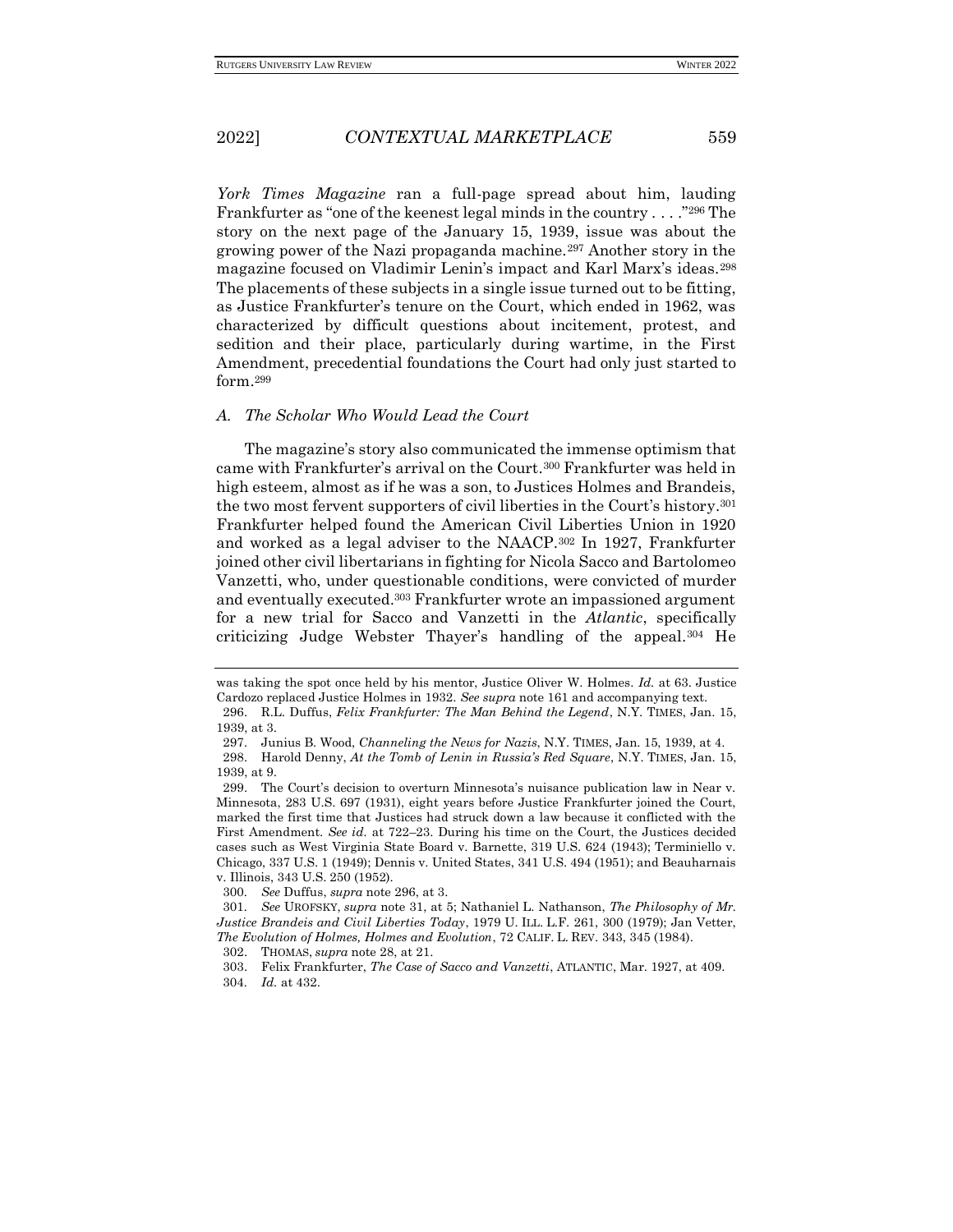concluded, "The opinion is literally honeycombed with demonstrable errors, and a spirit alien to judicial utterance permeates the whole."<sup>305</sup> While unsuccessful, public battles such as the one he waged for Sacco and Vanzetti gave Frankfurter a reputation as a champion for civil liberties.<sup>306</sup> This characterization, however, was tested when he joined the Court.

Frankfurter nearly became a judge in 1932.<sup>307</sup> With Justice Holmes's urging, he rejected a spot on the Massachusetts Superior Judicial Court.<sup>308</sup> During that time, and the following year, Frankfurter advised Franklin Roosevelt before he became governor of New York and worked through the various orbits of Washington politics on Roosevelt's behalf after the 1932 presidential election.<sup>309</sup> Still, when Roosevelt offered to make him solicitor general, which came during Frankfurter's visit to Washington to celebrate Justice Holmes's ninety-second birthday, he turned him down.<sup>310</sup> Roosevelt told Frankfurter being solicitor general could lead to a Supreme Court nomination, something he might not offer if he remained at Harvard Law.<sup>311</sup> But Frankfurter rejected the offer, telling Roosevelt, "I can do much more to be of use to you by staying in Cambridge . . . ."<sup>312</sup> Frankfurter's decision to stay at Harvard was not detrimental to his prospects for joining the Court. By the end of the 1930s, Justice Harlan Stone was advocating for Frankfurter's nomination to the Court.<sup>313</sup> Roosevelt nominated Alabama Senator Hugo Black with the first opening on the Court during his presidency, in 1937.<sup>314</sup> Roosevelt nominated Solicitor General Stanley Reed in 1938.<sup>315</sup> When Justice Cardozo died six months later, Frankfurter's name was at the top of the list.<sup>316</sup> Roosevelt considered others, such as Judge Hand, but after decades of friendship and a concerted campaign by many of

<sup>305</sup>*. Id.*

<sup>306</sup>*. See* Joseph L. Rauh, Jr., *Felix Frankfurter: Civil Libertarian*, 11 HARV. CIV. RTS.-CIV. LIBERTIES. L. REV. 496, 519–20 (1976); Duffus, *supra* note 296, at 14; LASH, *supra*  note 23, at 37–39.

<sup>307.</sup> THOMAS, *supra* note 28, at 25.

<sup>308</sup>*. Id.*; Letter from Oliver W. Holmes to Felix Frankfurter (Nov. 12, 1932) (on file with Harvard Law School Digital Suite). Justice Holmes ended the short letter with the postscript: "I am glad to believe from Brandeis that you are not likely to accept the Mass. judgeship. OWH." *Id.*

<sup>309.</sup> LASH, *supra* note 23, at 45–47.

<sup>310</sup>*. See id.* at 47.

<sup>311</sup>*. See id.*

<sup>312</sup>*. Id.*

<sup>313.</sup> THOMAS, *supra* note 28, at 32–33.

<sup>314</sup>*. Id.* at 32.

<sup>315</sup>*. Id.*

<sup>316</sup>*. Id.* at 33.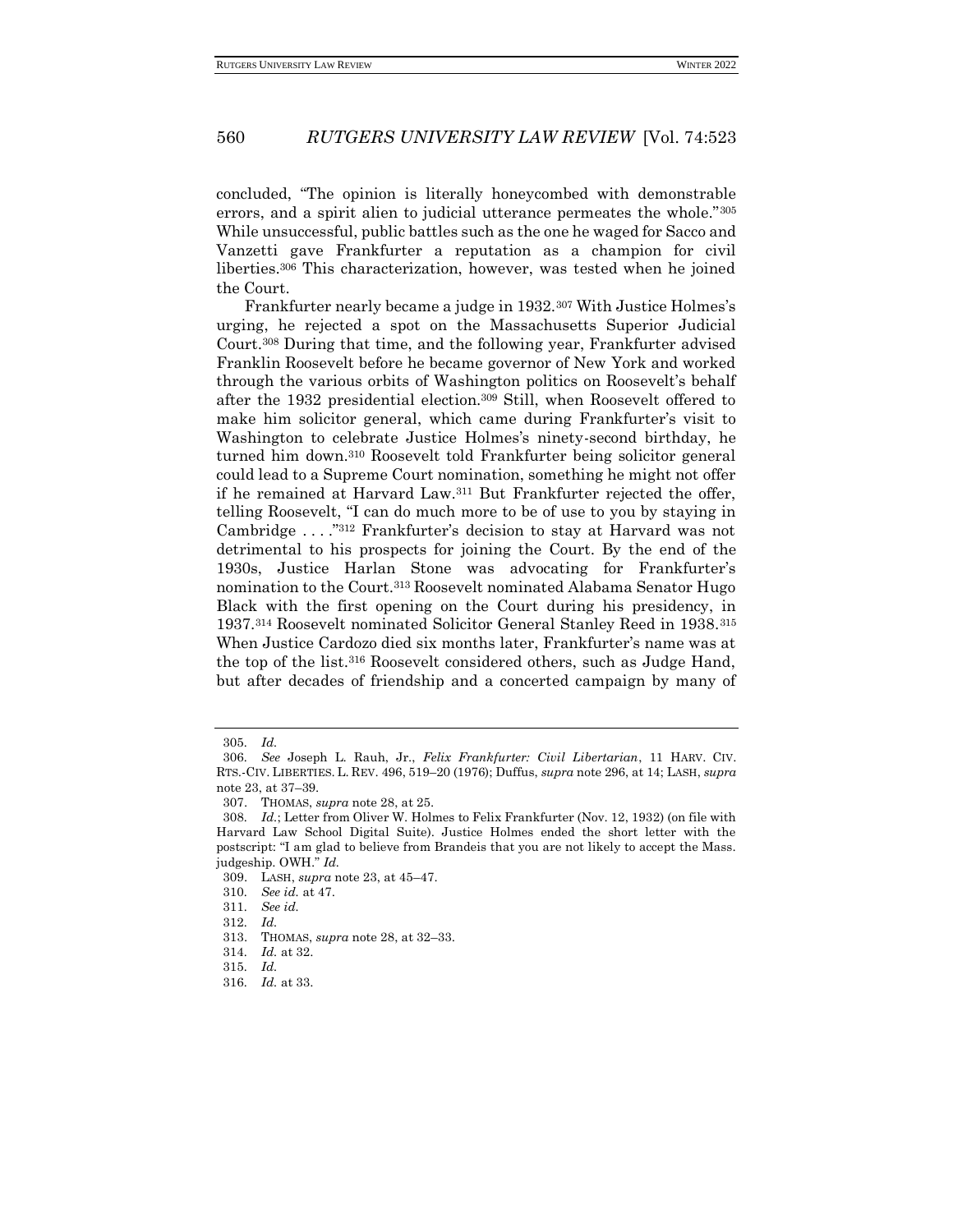Frankfurter's supporters, he called the professor at home to tell him he would nominate him to the Court.<sup>317</sup>

Steeped in legal experience and knowledge, as well as a close understanding of Roosevelt's agenda, Justice Frankfurter was expected to lead the New Deal Court.<sup>318</sup> Instead, his time on the Court was characterized by internal bickering and battles with Justices Black and Douglas, who history has come to recognize as two of the crucial framers of free-expression rationales.<sup>319</sup> Historian Joseph Lash explained, "[t]he emotional intensity with which Frankfurter invests these episodes gives the . . . sense that the great marble blocks of the Court must have shaken with the vigor of the battle."<sup>320</sup> Initial inklings of the battles to come appeared in Justice Frankfurter's first opinion for the Court. In *Minersville School District v. Gobitis*, the Court upheld a state law that required students to participate in the pledge of allegiance*.* <sup>321</sup> Chief Justice Hughes assigned the opinion to Justice Frankfurter because he thought an immigrant would make a stronger argument.<sup>322</sup> Civil libertarians were confused by Justice Frankfurter's passionate rationalization of a school district's power to compel students to salute the flag.<sup>323</sup> Friends, such as Laski and Eleanor Roosevelt, questioned his reasoning.<sup>324</sup> Justices Black and Douglas verbally agreed to support Justice Frankfurter's opinion and, though they had misgivings, signed it.<sup>325</sup> Justices Black, Douglas, and Murphy, a bloc Justice Frankfurter later labeled "the Axis,"<sup>326</sup> immediately regretted their votes and planned to return to the issue as soon as a similar case arose.<sup>327</sup> They got their

323. LASH, *supra* note 23, at 69. Lash explained, "Liberals were shocked by the Frankfurter opinion." *Id.*

<sup>317</sup>*. Id.*; LASH, *supra* note 23, at 63.

<sup>318.</sup> LASH, *supra* note 23, at 67; THE DOUGLAS LETTERS, *supra* note 35, at 73.

<sup>319.</sup> THE DOUGLAS LETTERS, *supra* note 35, at 74–75; LASH, *supra* note 23, at xi; ROSEN, *supra* note 34, at 148–49. In his collection of Justice Douglas's letters, Urofsky devoted a section to "Felix…[.]" THE DOUGLAS LETTERS, *supra* note 35, at 73–75.

<sup>320.</sup> LASH, *supra* note 23, at xi.

<sup>321.</sup> 310 U.S. 586 (1940).

<sup>322.</sup> The case's timing weighed on the Court. Justices heard arguments two weeks after Germany invaded Denmark and Norway. As the Court considered the case, Germany took Holland and Belgium. Justice Frankfurter's opinion was called the "Fall-of-France Opinion," as the ruling was announced at the same time as the Germans invaded France. Justices Black and Douglas, despite misgivings, were moved by Frankfurter's draft opinion and agreed to support it. NEWMAN, *supra* note 36, at 284.

<sup>324</sup>*. Id.* at 69–71.

<sup>325.</sup> NEWMAN, *supra* note 36, at 284.

<sup>326.</sup> Justice Frankfurter attributed the label's origin to Chief Justice Hughes. LASH, *supra* note 23, at 197. Justice Frankfurter's account contends Chief Justice Hughes asked him for help because "the Axis" was a "solid block on any question that divides the Court . . . ." *Id.* Justice Frankfurter's account singles out Justice Black as the ringleader. *Id.*

<sup>327.</sup> NEWMAN, *supra* note 36, at 284.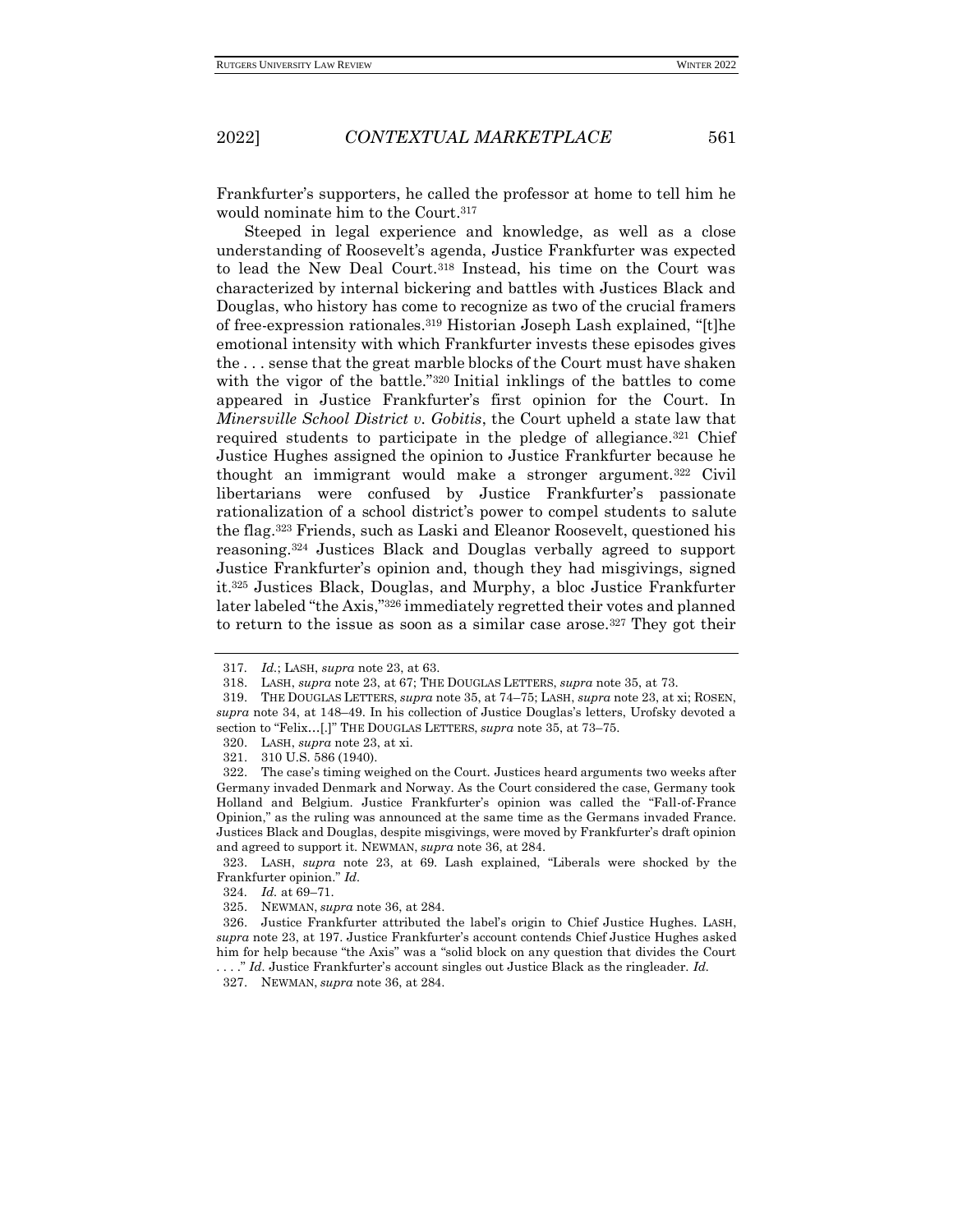chance three years later in *West Virginia State Board of Education v. Barnette*. 328

In *Barnette*, the Court struck down West Virginia's law requiring students to salute the flag, with Justices Black and Douglas concurring and Justice Frankfurter dissenting.<sup>329</sup> Justice Frankfurter felt betrayed by the Court's sudden swing from an 8-to-1 vote in *Gobitis* to a 6-to-3 vote in *Barnette.*<sup>330</sup> After arguments in *Barnette*, Justice Frankfurter noted Justice Jackson's comments in his journal, "to have one man, Black, practically control three others, for I am afraid [Justice] Rutledge will join the Axis."<sup>331</sup> Later in the same entry, Justice Frankfurter showed no intention of backing down when he demonstrated that Justice Jackson's words had resonated with him. He recounted Justice Jackson's words that "it would be rather cowardly to leave the field to them. . . . [I]t is very sad business for me and it isn't any fun to be writing opinions to show up some of their performances."<sup>332</sup> Justice Black acknowledged his and Justice Douglas's shift between *Gobitis* and *Barnette* in his concurring opinion, explaining, "Long reflection convinced us that although the principle is sound, its application in the particular case was wrong."<sup>333</sup> Justice Frankfurter's lone dissent, which Justice Black historian Roger Newman labeled one of the most personal and anguished opinions in Supreme Court history, chided the Court for its fickleness.<sup>334</sup> Justice Frankfurter argued, "One who belongs to the most vilified and persecuted minority in history is not likely to be insensible to the freedoms guaranteed by our Constitution."<sup>335</sup> He continued, "But as judges we are neither Jew nor Gentile, neither Catholic nor agnostic. We owe equal attachment to the Constitution . . . ."<sup>336</sup>

#### *B. Friendships and Animosities*

The behind-the-scenes bickering and feelings of betrayal continued as nearly all of Justice Frankfurter's time on the Court overlapped with

<sup>328.</sup> 319 U.S. 624 (1943).

<sup>329</sup>*. Id.* at 643 (Black & Douglas, JJ., concurring); *id.* at 646 (Frankfurter, J., dissenting).

<sup>330</sup>*. See* NEWMAN, *supra* note 36, at 295–96.

<sup>331.</sup> LASH, *supra* note 23, at 208–09. The journal entry is dated March 12, 1943, the day after justices heard arguments in *Barnette*.

<sup>332</sup>*. Id.* at 209.

<sup>333</sup>*. Barnette*, 319 U.S. at 643 (Black, J., concurring).

<sup>334.</sup> NEWMAN, *supra* note 36, at 295–96.

<sup>335</sup>*. Barnette*, 319 U.S. at 646 (Frankfurter, J., dissenting).

<sup>336</sup>*. Id.* at 647.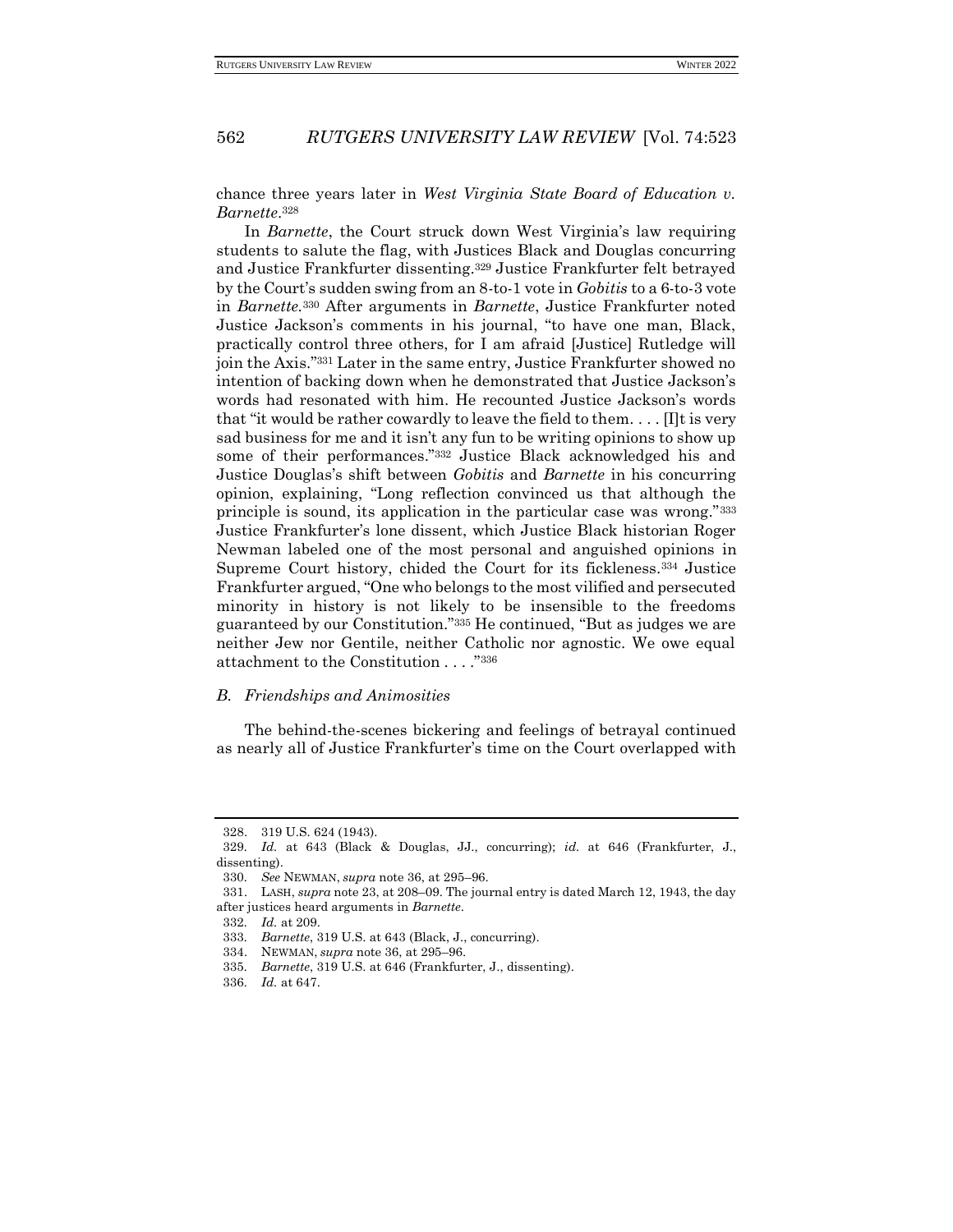Justices Black and Douglas.<sup>337</sup> Justices Douglas and Frankfurter were friends, writing regularly to one another before they joined the Court.<sup>338</sup> Douglas, who was working for the Securities and Exchange Commission, told Frankfurter in 1934 that he hoped to see him and "enjoy the rattle of [his] glass once again."<sup>339</sup> By 1941, after fewer than two years on the Court together, Justice Douglas blamed Justice Frankfurter's scheming and manipulating when Roosevelt did not nominate Justice Black to become chief justice.<sup>340</sup> Justice Douglas wrote to Justice Black, "I expressed my fear that Felix would make that move. I am sorry that it did not go to you."<sup>341</sup> The discord was mutual, as Justice Frankfurter devoted substantial attention to Justice Douglas in his personal diaries.<sup>342</sup> Justice Frankfurter disapproved of Douglas's political ambitions, including his interest in the Democratic Party's nomination for President, as well as his treatment of Justice Roberts, who Justice Frankfurter believed was being manipulated by Justices Douglas and Black.<sup>343</sup> Justices Douglas's and Frankfurter's relationship seemed most frayed in late 1960, when Justice Douglas wrote a memorandum, which he did not send, to the chief justice, seeking an end to Justice Frankfurter's "continuous violent outbursts against me in [c]onference

<sup>337.</sup> Justice Black was Roosevelt's first nomination to the Court, serving from August 1937 until September 1971. Justice Frankfurter joined the Court in January 1939, staying on until August 1962. Justice Douglas followed him in April 1939 and was with the Court until November 1975. Thus, Justice Frankfurter, in twenty-three years on the Court, never had a day without Justice Black. Justice Frankfurter had fewer than three months before Justice Douglas joined him. *See Justices 1789 to Present*, SUP. CT. OF THE U.S., https://www.supremecourt.gov/about/members\_text.aspx (last visited Mar. 1, 2022).

<sup>338.</sup> For examples of correspondence showing their friendship before joining the Court, see Letter from William O. Douglas to Felix Frankfurter (Mar. 1, 1932), *in* THE DOUGLAS LETTERS, *supra* note 35, at 75–76; Letter from William O. Douglas to Felix Frankfurter (Dec. 8, 1933), *in* THE DOUGLAS LETTERS, *supra* note 35, at 77–78; Letter from William O. Douglas to Felix Frankfurter (June 30, 1937), *in* THE DOUGLAS LETTERS, *supra* note 35, at 81.

<sup>339.</sup> Letter from William O. Douglas to Felix Frankfurter (Nov. 6, 1934), *in* THE DOUGLAS LETTERS, *supra* note 35, at 73, 80.

<sup>340.</sup> Letter from William O. Douglas to Hugo Black (June 22, 1941), *in* THE DOUGLAS LETTERS, *supra* note 35, at 107.

<sup>341</sup>*. Id.*

<sup>342.</sup> For examples from Justice Frankfurter's personal journal entries, see LASH, *supra*  note 23, at 154–55, 173–77. Lash devoted a section of his collection of Justice Frankfurter's reflections to this discord, titled "Wrath Against Douglas." *See id.* at 309–38.

<sup>343.</sup> LASH, *supra* note 23, at 154–55 (recreating a dialogue between Justice Frankfurter and Justice Murphy about Justice Douglas's political aspirations).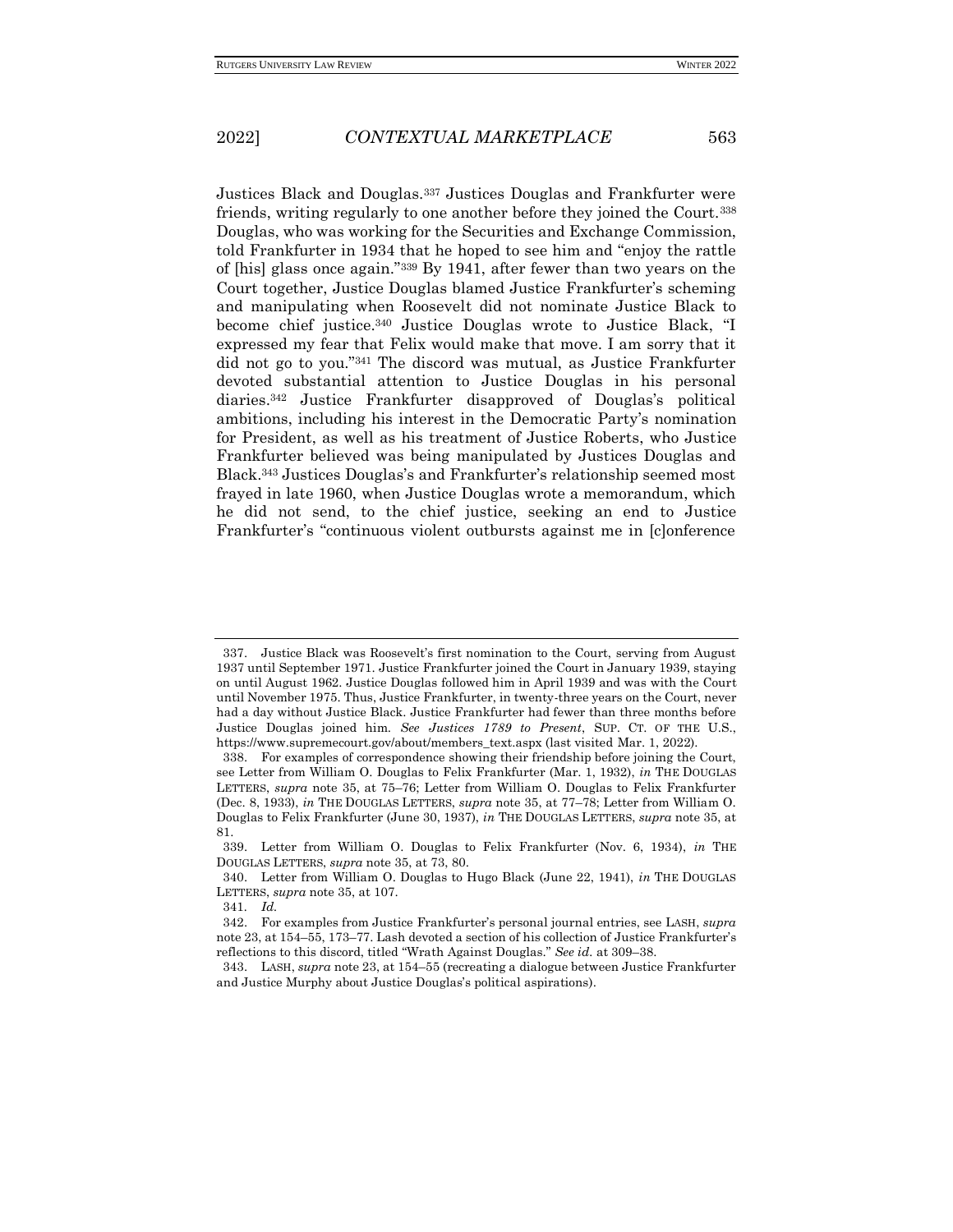. . . ."<sup>344</sup> Justice Douglas continued, "[H]e's an ill man; and these violent outbursts create a fear in my heart that one of them may be his end."<sup>345</sup>

Justice Frankfurter's disdain for Justice Black took on a different hue. While he called Justice Douglas one of the "two most completely evil men I have ever met,"<sup>346</sup> he consistently criticized and resented Justice Black's power over the Court.<sup>347</sup> Justice Frankfurter's personal journals are filled with anecdotes and rumors from other justices about Justice Black conspiring to undermine him or to trick other justices.<sup>348</sup> In January 1943, Justice Frankfurter documented his disdain for Justice Black's leadership in his comments about a grain rate case the justices discussed in conference that day.<sup>349</sup> He noted Justices Douglas and Murphy merely voted, "I agree with Justice Black," concluding this was "a very painful and perfect illustration" of his power over the bloc.<sup>350</sup> In the same entry, he explained, "the history of this Court was my business for a quarter of a century, I knew all there was to know . . . ."<sup>351</sup> Passages such as these communicated his consternation with Justice Black's powerful role on the Court and correlates with the expectation that Justice Frankfurter expected to lead Roosevelt's New Deal Court. Justice Frankfurter had studied law for decades and been a close confidant and friend with Justices Holmes, Brandeis, Stone, and Cardozo.<sup>352</sup> Lash explained that, with Frankfurter's knowledge "of the Court and the Constitution, his strong analytic powers, his energy and political savvy, he was expected, and he expected himself, to dominate the 'Roosevelt Court.'"<sup>353</sup> Before joining the Court, Frankfurter had even coached Justice Black, at Justice Stone's request, to be more traditional and minimal with his opinions.<sup>354</sup> Justice Black's judicial philosophy, however, did not change, placing him in direct conflict with Justice Frankfurter's judicial minimalism.<sup>355</sup> Thus, Justice Frankfurter came to the Court expecting to lead, but faced a powerful bloc, which—while

<sup>344.</sup> THE DOUGLAS LETTERS, *supra* note 35, at 90 (quoting an unsent memorandum to the chief justice).

<sup>345</sup>*. Id.*

<sup>346.</sup> ROSEN, *supra* note 34, at 149.

<sup>347.</sup> LASH, *supra* note 23, at 208–09 ("It is an awful thing at this time of the Court's and country's history . . . to have one man, Black, practically control three others . . . .").

<sup>348</sup>*. See, e.g.*, *id.* at 174–76, 244–45, 286, 329–30.

<sup>349</sup>*. See id.* at 174.

<sup>350</sup>*. Id.*

<sup>351</sup>*. Id.* at 175.

<sup>352.</sup> Melvin I. Urofsky, *The Failure of Felix Frankfurte*r, 26 U. RICH. L. REV. 175, 179 (1991).

<sup>353.</sup> LASH, *supra* note 23, at 67.

<sup>354</sup>*. Id.* at 67–68.

<sup>355</sup>*. See* ROSEN, *supra* note 34, at 148–49.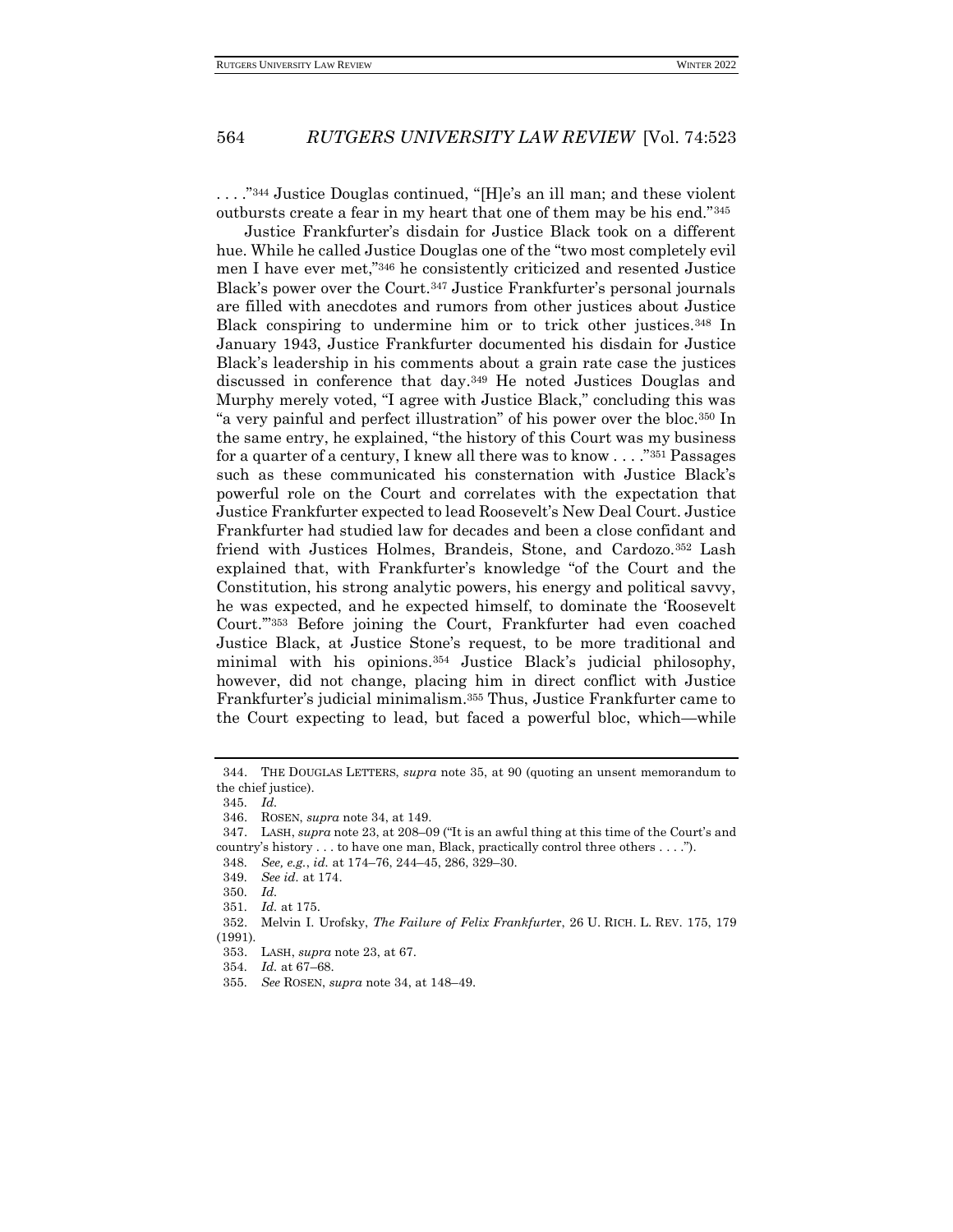wavering in size depending on the makeup of the Court—was generally led by Justice Black.<sup>356</sup>

Justice Frankfurter's failing health in 1962, after a stroke led to his departure from the Court, rekindled his and Justice Black's friendship.<sup>357</sup> Justice Black visited Frankfurter often as his health worsened.<sup>358</sup> When he learned of Frankfurter's death, in February 1965, he cried.<sup>359</sup> Justice Black wrote a memorial for Justice Frankfurter in *Harvard Law Review*  soon after he died, emphasizing, "I am happy to have had the opportunity . . . to have served with him . . . to argue with him; to agree with him; to disagree with him; and to live a large part of my life in the light of his brilliant intellect, his buoyant spirit and his unashamed patriotism."<sup>360</sup> Frankfurter's complex relationships with his fellow justices, as well as his life before joining the Court, provide contextual building blocks regarding the free-expression discourse he constructed. Justice Frankfurter left a complex legacy, which was particularly apparent in his free-expression-related opinions.

#### IV. JUSTICE FRANKFURTER AND THE FIRST AMENDMENT

This section analyzes six of Justice Frankfurter's free-expression opinions, all of which are from cases dealing with protest, sedition, harassment, or threats. The opinions were selected using qualitative document analysis, which is "an integrated and conceptually informed method, procedure, and technique for locating, identifying, retrieving, and analyzing documents . . . ."<sup>361</sup> The method provides for interaction between the research focus and the documents by allowing for texts to be identified and themes to emerge from an ongoing exchange of meaning through repeated readings of the documents.<sup>362</sup> Case selection began with a variety of key-word searches in Lexis-Nexis, each of which was targeted for Justice Frankfurter's time on the Court, 1939–1962. Initial searches, using terms such as "First Amendment" and "harassment," "hate," "sedition," or "threats," yielded nearly seventy cases. From those cases, only those that included an opinion in which Justice Frankfurter constructed rationales and communicated understandings of free

<sup>356</sup>*. See* THE DOUGLAS LETTERS, *supra* note 35, at 73–75 (explaining Justice Frankfurter's expectation that he would lead the Roosevelt Court); ROSEN, *supra* note 34, at 174–75 (regarding Black's enduring legacy as a leader on the Court).

<sup>357.</sup> NEWMAN, *supra* note 36, at 518–20.

<sup>358</sup>*. Id.*

<sup>359</sup>*. Id.*

<sup>360.</sup> Hugo L. Black, *Mr. Justice Frankfurter*, 78 HARV. L. REV. 1521, 1522 (1965).

<sup>361.</sup> David L. Altheide, *Plugged in Research*, QUALITATIVE MEDIA ANALYSIS 2 (1996).

<sup>362</sup>*. Id.* at 8.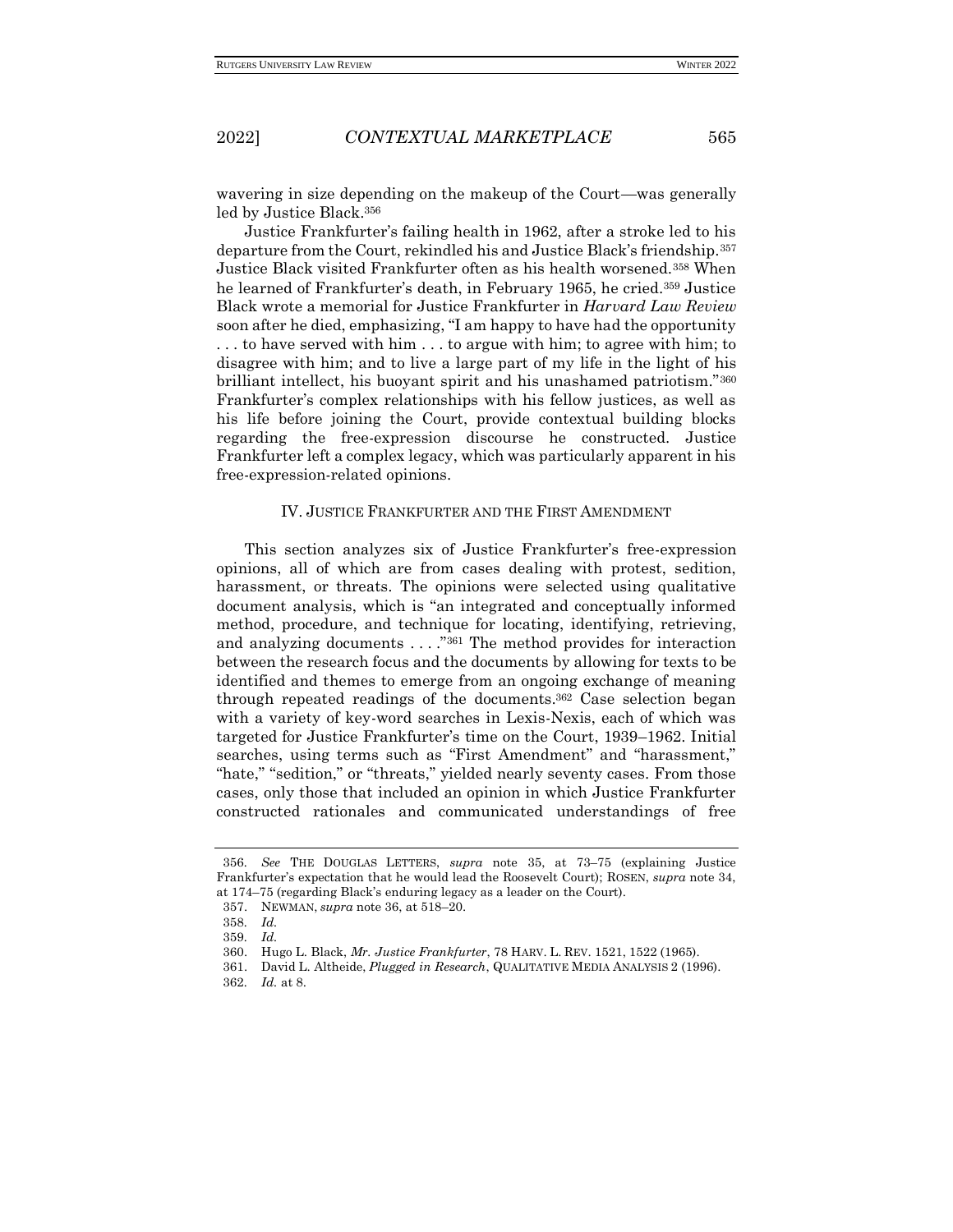expression were examined. Ultimately, six cases included substantive discourse by Justice Frankfurter regarding free expression and how it should be rationalized. The cases are: *Milk Wagon Drivers Union v. Meadowmoor Dairies*, 1941; *Kovacs v. Cooper*, 1949; *Terminiello v. City of Chicago*, 1949; *Dennis v. United States*, 1951; *Beauharnais v. Illinois*, 1952; *Garner v. Louisiana*, 1961.<sup>363</sup>

### *A. Case Summaries: Frankfurter, Black, and Douglas Fracture the Court*

Justice Frankfurter wrote for the Court in *Milk Wagon Drivers Union*, as he had done just more than six months earlier in the *Gobitis*  flag salute case.<sup>364</sup> In *Milk Wagon Drivers Union*, the Court affirmed the Illinois Supreme Court's decision to uphold an injunction on all peaceful picketing because of the *potential* for violent acts to result during a union's dispute with a milk distributor.<sup>365</sup> The Court, led by Justice Frankfurter, contended that the peaceful picketing became coercive and threatening when coupled with the violent acts, such as smashing trucks and burning stores down.<sup>366</sup> Justice Black dissented, reasoning that Illinois violated the First Amendment when it limited peaceful picketing, regardless of the potential for violence.<sup>367</sup> Seven years later, the Court fractured in *Kovacs*, which dealt with a Trenton, New Jersey city ordinance against "loud and raucous noises."<sup>368</sup> The appellant was fined for using a vehicle-mounted amplifier to protest an ongoing labor dispute in Trenton.<sup>369</sup> The Court upheld the sound ordinance, concluding that it did not conflict with the First Amendment.<sup>370</sup> Three justices joined Justice Reed's opinion and Justices Jackson and Frankfurter wrote concurring opinions. Justice Frankfurter used his opinion to reject the idea that free expression should have a "preferred position," which was a response to a phrase Justice Reed used in the Court's opinion.<sup>371</sup> Justice

<sup>363.</sup> Milk Wagon Drivers Union of Chi., Local 753 v. Meadowmoor Dairies, Inc., 312 U.S. 287 (1941); Kovacs v. Cooper, 336 U.S. 77 (1949); Terminiello v. City of Chicago, 337 U.S. 1 (1949); Dennis v. United States, 341 U.S. 494 (1951); Beauharnais v. Illinois, 343 U.S. 250 (1952); Garner v. Louisiana, 368 U.S. 157 (1961).

<sup>364.</sup> Minersville Sch. Dist. v. Gobitis, 310 U.S. 586 (1940).

<sup>365</sup>*. See Milk Wagon Drivers Union*, 312 U.S. at 291–93.

<sup>366</sup>*. Id.* at 293–95.

<sup>367</sup>*. Id.* at 307 (Black, J., dissenting).

<sup>368</sup>*. Kovacs*, 336 U.S. at 78.

<sup>369</sup>*. Id.* at 79.

<sup>370</sup>*. Id.* at 87–88.

<sup>371</sup>*. Id.* at 95–96 (Frankfurter, J., concurring). Justice Frankfurter lamented the "preferred position" approach to the First Amendment. He explained it has "uncritically crept into some recent opinions of this Court. I deem it a mischievous phrase . . . ." *Id.* at 90.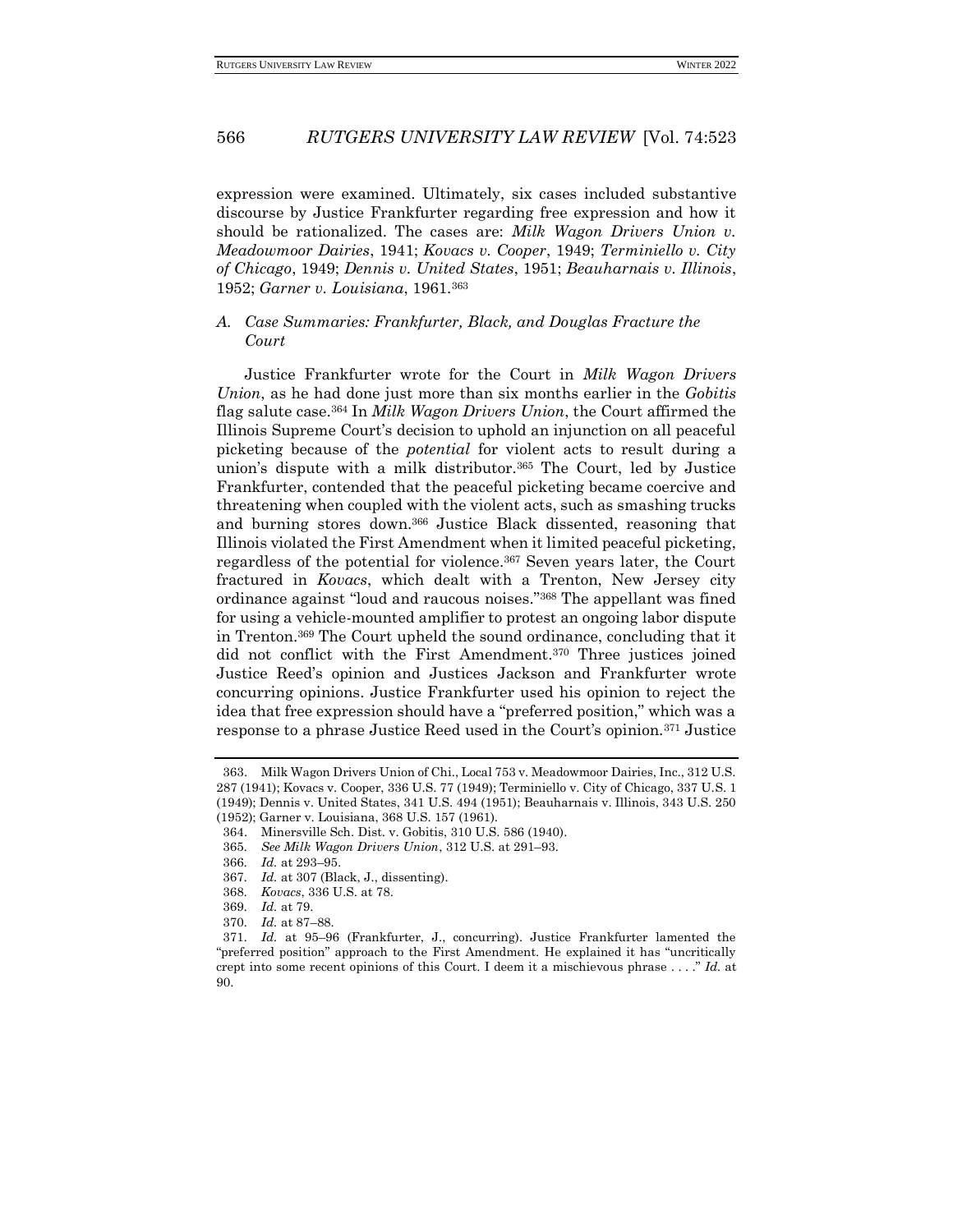Frankfurter devoted much of his nine-page concurring opinion to construct a complete history of the phrase "preferred position."<sup>372</sup> He also emphasized that expression made via loudspeakers does not deserve First Amendment protection.<sup>373</sup> The "Axis," as Justice Frankfurter called them, dissented. Justice Black, joined in his opinion by Justices Douglas and Rutledge, concluded that the ordinance was not sufficiently narrowly tailored and restrained any speaker who sought to use an amplifier.<sup>374</sup> He explained a more carefully worded law would allow a "competition of ideas between and within these [modes of communication]."<sup>375</sup>

The Court heard arguments in *Terminiello* the day after the *Kovacs*  decision was announced.<sup>376</sup> A divided Court voted five-to-four to overturn a "breach of the peace" conviction against Father Arthur Terminiello, whose inflammatory and divisive speech in a Chicago auditorium had created numerous disturbances that led to his arrest.<sup>377</sup> Justice Douglas wrote a short opinion for the Court, which was followed by an impassioned dissent by Justice Frankfurter.<sup>378</sup> Justice Douglas explained, "The right to speak freely and to promote diversity of ideas and programs is therefore one of the chief distinctions that sets us apart ...."<sup>379</sup> Justice Frankfurter contended that the Court overstepped its bounds in overturning the conviction, concluding that Terminello's speech did not qualify for protection.<sup>380</sup> Two years later, the Court fractured along similar lines in *Dennis*. <sup>381</sup> The Court upheld convictions of Communist Party leaders under the Smith Act, finding that their advocacy for their political ideas was a clear and present danger and not protected by the First Amendment.<sup>382</sup> Again, Justices Frankfurter and Jackson concurred. Justice Frankfurter's opinion, which was more than 11,000 words, not including the extensive appendix, examined the history of the First Amendment and rejected an absolute interpretation of its safeguards.<sup>383</sup> Justices Black and Douglas wrote terse dissents.<sup>384</sup> Justice Black emphasized that Eugene Dennis and other Communist leaders were not found guilty of attempting to overthrow the government,

378*. See generally id.* at 2–6; *id.* at 8–13 (Frankfurter, J., dissenting).

- 381. Dennis v. United States, 341 U.S. 494 (1951).
- 382*. Id.* at 516–17.

384*. Id.* at 579–81 (Black, J., dissenting); *id.* at 582–91 (Douglas, J., dissenting).

<sup>372</sup>*. See generally id.* at 89–97.

<sup>373</sup>*. Id.* at 96–97.

<sup>374</sup>*. Id.* at 101–04 (Black, J., dissenting).

<sup>375</sup>*. See id.* at 102.

<sup>376.</sup> Terminiello v. City of Chicago, 337 U.S. 1 (1949).

<sup>377</sup>*. Id.* at 2–3.

<sup>379</sup>*. Id.*

<sup>380</sup>*. Id.* at 8–10.

<sup>383</sup>*. Id.* at 524–25 (Frankfurter, J., concurring).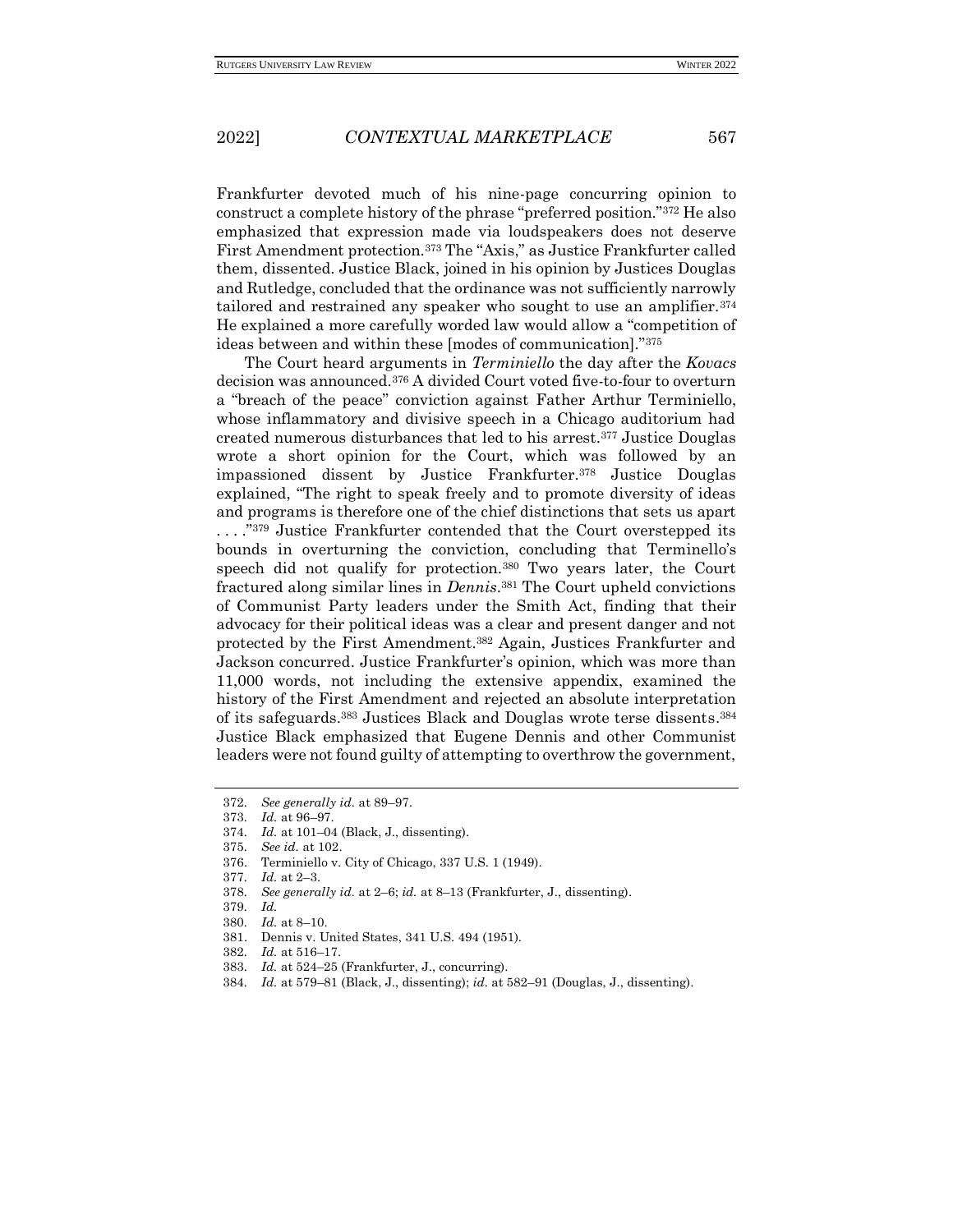planning to overthrow the government, or publishing anything about overthrowing the government.<sup>385</sup> They were convicted, Justice Black highlighted, for planning to organize and use speeches and publications to advocate the overthrow of the government.<sup>386</sup> Justice Black explained, "No matter how it is worded, this is a virulent form of prior censorship of speech and press." 387

The Court heard arguments in the *Beauharnais* criminal libel case five months after it announced its decision in *Dennis*. <sup>388</sup> As in previous cases, the Court splintered along similar lines.<sup>389</sup> Justice Frankfurter wrote the Court's opinion, which upheld an Illinois law that criminalized publicly deprecating a group of people, and Justices Black, Reed, Douglas, and Jackson wrote dissents.<sup>390</sup> Justice Frankfurter reasoned that Illinois lawmakers, in light of the state's long history with race-related problems, had written the law to address a clear problem and that the Court's role did not include overturning such efforts.<sup>391</sup> Justice Black emphasized that Joseph Beauharnais and his followers were advocating for change in their community and the decision to uphold the law "degrades First Amendment freedoms to the 'rational basis' level."<sup>392</sup> Justice Douglas's dissent contended that Beauharnais's ideas were not a sufficient threat to others to justify limiting free expression.<sup>393</sup> Nine years later, during one of Frankfurter's final terms on the Court, the Justices generally unified in their decision to strike down disturbing-the-peace charges against a group of Black students who refused to leave a whites-only lunch counter in *Garner v. Louisiana*. <sup>394</sup> Chief Justice Warren, writing for the Court, concluded that there was "no evidence to support a finding that petitioners disturbed the peace."<sup>395</sup> Justice Frankfurter concurred, agreeing with the Court's reasoning that there was no evidence of disturbing the peace and using

<sup>385</sup>*. Id.* at 579 (Black, J., dissenting).

<sup>386</sup>*. Id.*

<sup>387</sup>*. Id.*

<sup>388.</sup> Beauharnais v. Illinois, 343 U.S. 250 (1952); *Dennis*, 341 U.S. at 494 (majority opinion).

<sup>389</sup>*. See Beauharnais*, 343 U.S. at 988; *see generally Dennis*, 341 U.S. at 495–517 (majority opinion); *id.* at 517–61 (Frankfurter, J., concurring); *id.* at 561–79 (Jackson, J., concurring); *id.* at 579–81 (Black, J., dissenting); *id.* at 581–91 (Douglas, J., dissenting); Terminiello v. City of Chicago, 337 U.S. 1 (1949); Kovacs v. Cooper, 336 U.S. 77 (1949).

<sup>390</sup>*. See generally Beauharnais*, 343 U.S. at 251–67; *id.* at 267–76 (Black, J., dissenting); *id.* at 277–84 (Reed, J., dissenting); *id.* at 284–87 (Douglas, J., dissenting); *id.* at 287–305 (Jackson, J., dissenting).

<sup>391</sup>*. Id.* at 261–62 (majority opinion).

<sup>392</sup>*. Id.* at 267–70 (Black, J., dissenting).

<sup>393</sup>*. Id.* at 284–85 (Douglas, J., dissenting).

<sup>394.</sup> Garner v. Louisiana, 368 U.S. 157 (1961).

<sup>395</sup>*. Id.* at 173.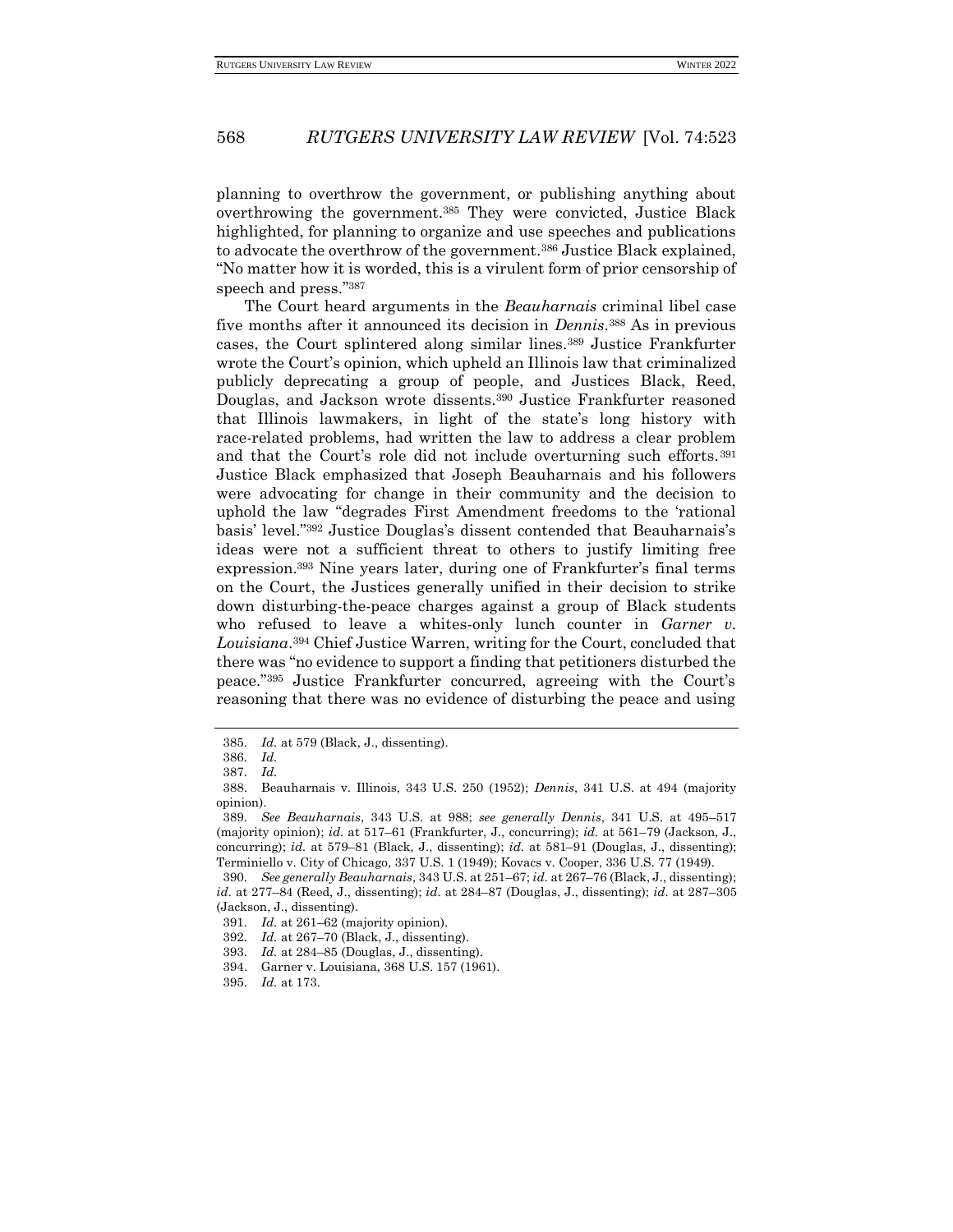his opinion to emphasize that states must retain the power to enact and interpret laws.<sup>396</sup>

### *B. Freedom of Expression is Contextual*

Justice Frankfurter consistently communicated that he understood the First Amendment's promise of freedom of expression as conditional, something that could be limited when lawmakers sought to address a specific problem.<sup>397</sup> In this regard, Justice Frankfurter conceptualized freedom of expression as being malleable, based on the challenges facing a community or society. In *Milk Wagon Drivers Union of Chicago, Local 753 v. Meadowmoor Dairies, Inc.*, Justice Frankfurter recognized the importance of the right to protest, but found the potential for violence surrounding the peaceful picketing was enough to limit the protestors' rights.<sup>398</sup> He reasoned that the "utterance in a context of violence can lose its significance as an appeal to reason and become part of an instrument of force. Such utterance was not meant to be sheltered by the Constitution."<sup>399</sup> Thus, the state could limit peaceful protest to *preclude* violence.<sup>400</sup> Similarly, in *Dennis v. United States*, Justice Frankfurter emphasized that First Amendment rights are "subject to certain well-recognized exceptions arising from the necessities of the case."<sup>401</sup> While the Court has generally agreed that certain expression is not protected by the First Amendment, Justice Frankfurter communicated both a far greater willingness to uphold laws that limited free expression and a fundamentally different understanding of free expression more generally. <sup>402</sup> Later in *Dennis*, he reasoned, "Not every type of speech occupies the same position on the scale of values. There is no substantial public interest in permitting certain kinds of utterances . . . ."<sup>403</sup> In *Beauharnais v. Illinois*, Justice Frankfurter contended the state law, which criminalized disparaging a group of people based on their race,

<sup>396</sup>*. Id.* at 257–58 (Frankfurter, J., concurring).

<sup>397</sup>*. See* Milk Wagon Drivers Union of Chi., Local 753 v. Meadowmoor Dairies, Inc., 312 U.S. 287, 292 (1941); Kovacs v. Cooper, 336 U.S. 77, 97 (1949) (Frankfurter, J., concurring); Dennis v. United States, 341 U.S. 494, 525 (1951) (Frankfurter, J., concurring); Beauharnais v. Illinois, 343 U.S. 250, 253 (1952).

<sup>398</sup>*. Milk Wagon Drivers Union*, 312 U.S. at 292–94.

<sup>399</sup>*. Id.* at 293.

<sup>400</sup>*. See id.*

<sup>401</sup>*. Dennis*, 341 U.S. at 524 (1951) (Frankfurter, J., concurring).

<sup>402.</sup> The Court, for example, has concluded that fighting words (Chaplinsky v. New Hampshire, 315 U.S. 568, 573 (1942)), obscenity (Roth v. United States, 354 U.S. 476, 507 (1957)), and incitement to imminent lawless action (Brandenburg v. Ohio, 395 U.S. 444, 447–48 (1969)) are not protected expression. Justice Frankfurter, however, communicated a far lower bar for limiting expression.

<sup>403</sup>*. Dennis*, 341 U.S. at 544 (Frankfurter, J., concurring).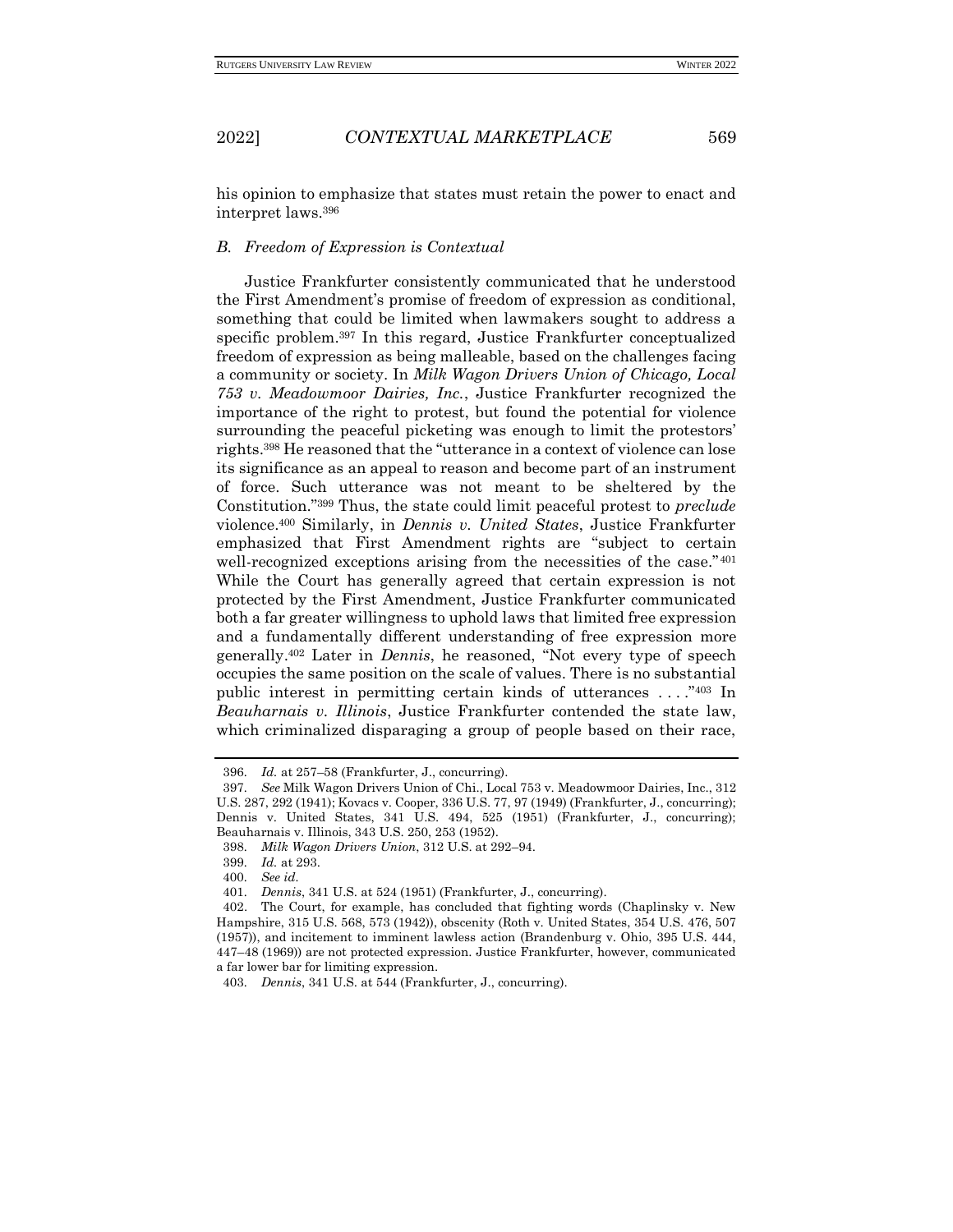religion, or other characteristics, was "directed at a defined evil" and was drawn "from history and practice in Illinois and in more than a score of other jurisdictions . . . ."<sup>404</sup> Thus, Justice Frankfurter communicated that he understood freedom of expression as conditional, based on the reasoning for the law's creation, the matter it sought to address, the perceived public value of the speech, and state courts' decisions regarding its validity.

The relatively low bar Justice Frankfurter communicated for limiting expression could also be seen in *Kovacs v. Cooper*. <sup>405</sup> In his opinion, he labeled a more absolutist reading of the First Amendment as a "sterile argumentation [that] treats society as though it consisted of bloodless categories. The various forms of modern so-called 'mass communications' raise issues that were not implied in the means of communication known or contemplated by Franklin and Jefferson and Madison."<sup>406</sup> Similarly, Justice Frankfurter explained in *Dennis*, "Civil liberties draw at best only limited strength from legal guaranties. Preoccupation by our people with the constitutionality, instead of with the wisdom, of legislation or of executive action is preoccupation with a false value."<sup>407</sup> A substantial part of this conceptualization of free expression as a contextual, malleable matter included an understanding that lawmakers' efforts to address problems should generally be upheld, as long as the solutions were specific.<sup>408</sup> In *Garner v. Louisiana*, Justice Frankfurter emphasized, "It is not our province to limit the meaning of a state statute beyond its confinement by reasonably read state-court rulings."<sup>409</sup> He had found in *Kovacs*,

These are matters for the legislative judgment controlled by public opinion. So long as a legislature does not prescribe what ideas may be noisily expressed and what may not be, nor discriminate among those who would make inroads upon the public peace, it is not for us to supervise the limits the legislature may impose . . . . 410

Similarly, in *Dennis*, Justice Frankfurter concluded, "Full responsibility for the choice cannot be given to the courts. Courts are not

<sup>404.</sup> 343 U.S. 250, 253 (1952).

<sup>405</sup>*. See* 336 U.S. 77, 89–97 (1949) (Frankfurter, J., concurring).

<sup>406</sup>*. Id.* at 96.

<sup>407</sup>*. Dennis*, 341 U.S. at 555 (Frankfurter, J., concurring).

<sup>408</sup>*. See, e.g.*, Garner v. Louisiana, 368 U.S. 157, 175 (1961) (Frankfurter, J., concurring); *Kovacs*, 336 U.S. at 97 (Frankfurter, J., concurring).

<sup>409</sup>*. Garner*, 368 U.S. at 175 (Frankfurter, J., concurring).

<sup>410</sup>*. Kovacs*, 336 U.S. at 97 (Frankfurter, J., concurring).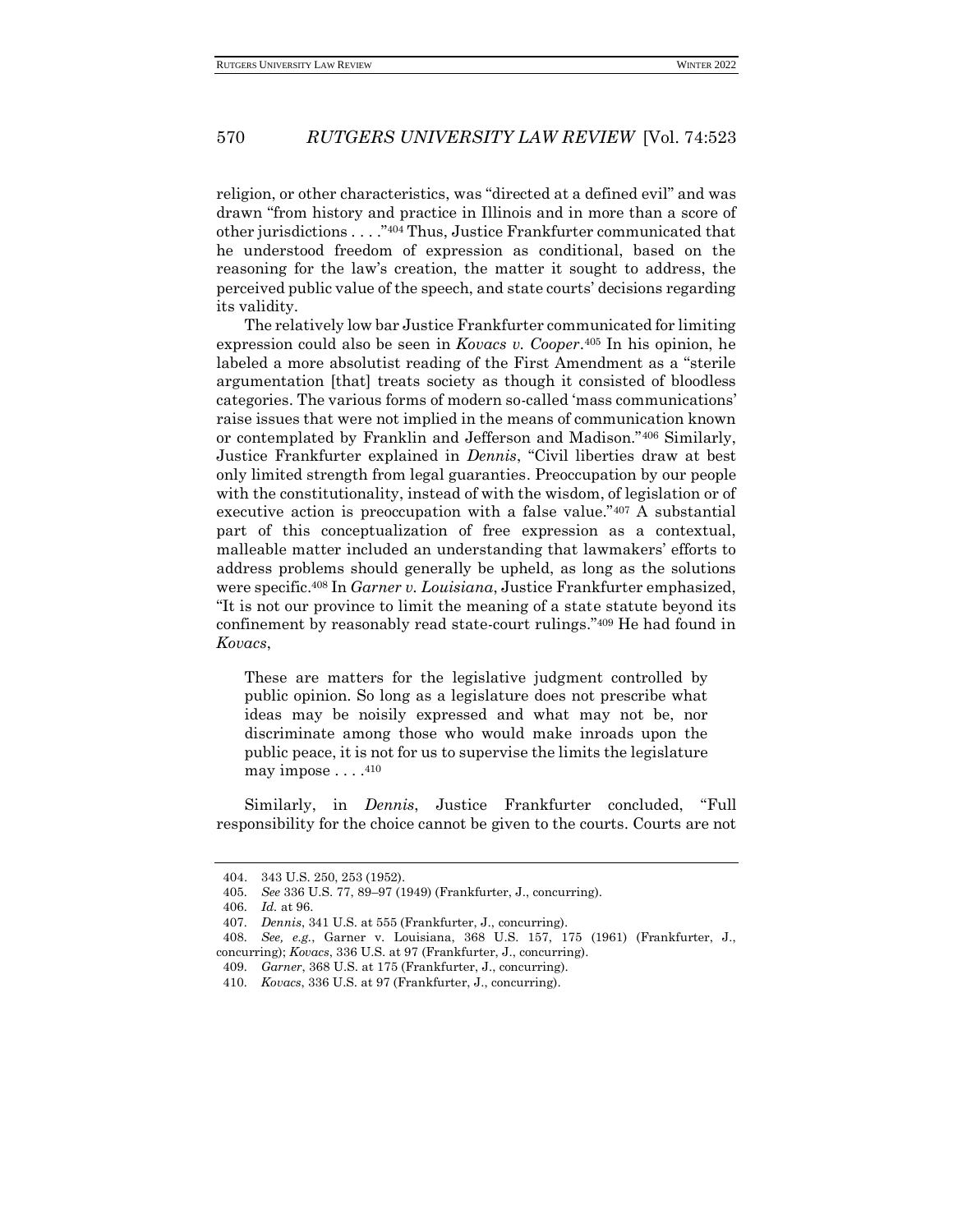representative bodies. They are not designed to be a good reflex of a democratic society."<sup>411</sup> To this end, he also explicitly rejected the concept of free expression receiving a preferred position when in conflict with other concerns. Justice Frankfurter concluded in *Kovacs* that the preferred-position concept "expresses a complicated process of constitutional adjudication by a deceptive formula."<sup>412</sup> Such a conclusion encapsulates the broader understanding he communicated, which emphasized that free expression protections as more a liquid than a solid, something that could be moved and adjusted as needed, on a continual, case-by-case basis.

#### *C. Freedom of Expression is Orderly*

Within the understandings Justice Frankfurter communicated regarding a contextual, malleable right to free expression were expectations that, in order to be protected, speech must be orderly. In his concurring opinion in *Garner*, Justice Frankfurter emphasized that the Black protestors, who fought segregation by occupying a whites-only restaurant counter, did not create "disturbance or alarm in the behavior of the café employees or customers or even passers-by . . . ."<sup>413</sup> His opinion communicated that, had the protestors acted the same way, but their actions led to disorder, he might have found that their rights could be limited.<sup>414</sup> He conveyed a similar understanding in *Terminiello*, this time emphasizing that the Court should not go beyond the most basic question posed to it in siding with Terminiello.<sup>415</sup> He reasoned that "those indulging in such stuff as that to which this proceeding gave rise are hardly so deserving as to lead this Court to single them out as beneficiaries of the first departure from the restrictions that bind this Court in reviewing judgments of State courts."<sup>416</sup> Similarly, in *Kovacs*, Justice Frankfurter established early in his concurring opinion that his goal was a "[w]ise accommodation between liberty and order [which] always has been, and ever will be, indispensable for a democratic society."417

Within these expectations regarding order was a particular emphasis on peaceful expression. In *Beauharnais*, Justice Frankfurter reinforced the Illinois group libel law's exception for information "published with

<sup>411</sup>*. Dennis*, 341 U.S. at 525 (Frankfurter, J., concurring).

<sup>412</sup>*. Kovacs*, 336 U.S. at 96 (Frankfurter, J., concurring).

<sup>413</sup>*. Garner*, 368 U.S. at 176 (Frankfurter, J., concurring).

<sup>414</sup>*. Id.*

<sup>415.</sup> Terminiello v. City of Chicago, 337 U.S. 1, 9–11 (1949) (Frankfurter, J., dissenting).

<sup>416</sup>*. Id.* at 11–12.

<sup>417</sup>*. Kovacs*, 336 U.S. at 89 (Frankfurter, J., concurring).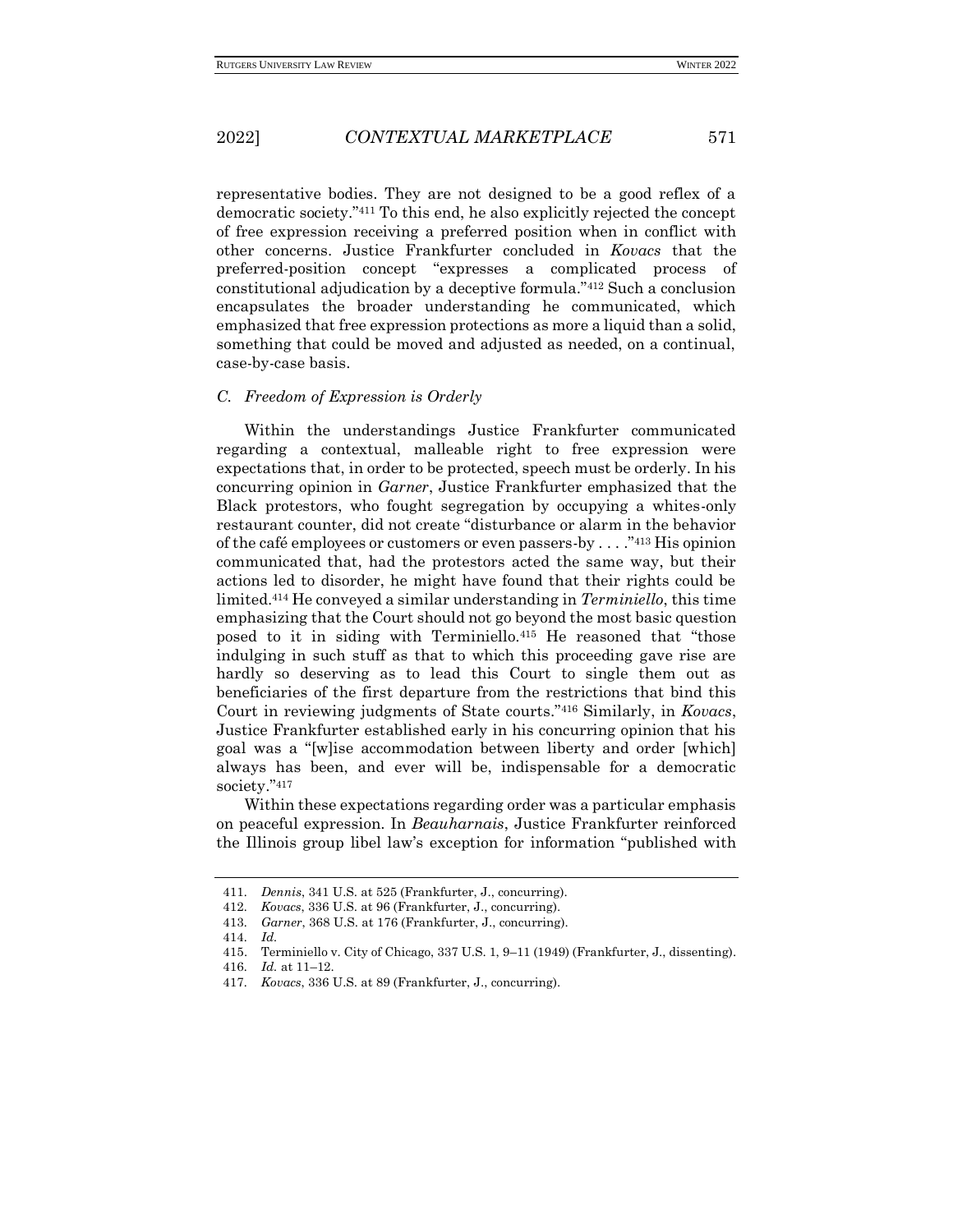good motives and for justifiable ends," explaining that the state had a right to limit expression that was "liable to cause violence" or a "tendency to cause breach of the peace."<sup>418</sup> He emphasized in *Milk Wagon Drivers Union* that the Bill of Rights assumes peaceful, orderly expression.<sup>419</sup> He wrote that at the "[b]ack of the guarantee of free speech lay faith in the power of an appeal to reason by all the peaceful means for gaining access to the mind."<sup>420</sup> Justice Frankfurter conveyed a concern for public peace in *Kovacs*. <sup>421</sup> He contended the state legislature, rather than the Supreme Court, should decide how best to preserve peace and order.<sup>422</sup> Implied within his reasoning is the broader understanding that freedom of expression was intended to be peaceful and orderly, and communicators whose expression endangers organized society can be limited. To this end, Justice Frankfurter concluded in his concurring opinion in *Dennis*, "In reviewing statutes which restrict freedoms protected by the First Amendment, we have emphasized the close relation which those freedoms bear to maintenance of a free society."<sup>423</sup> Later in the opinion, Justice Frankfurter directly addressed Justice Douglas's more expansive understandings of free expression. He stated, "Mr. J[ustice] D[ouglas] quite properly points out that the conspiracy before us is not a conspiracy to overthrow the Government. But it would be equally wrong to treat it as a seminar in political theory."<sup>424</sup> The passage provides a stark contrast regarding the justices' understandings of the First Amendment, with Justice Frankfurter communicating a far lower constitutional threshold for limitations on expression that *could* cause disorder. Broadly, Justice Frankfurter's expectation that expression be orderly, and his conclusions that speech that could interrupt peaceful society can be halted, conjure a far less open marketplace of ideas than was envisioned by his contemporaries and the majority of Justices who have joined the Court since.

#### *D. Truth is the Product of Experience*

Justice Frankfurter consistently rejected rigid tests, absolute interpretations, and other a priori approaches to resolving cases. He instead conveyed that he understood experience, rather than static,

<sup>418.</sup> Beauharnais v. Illinois, 343 U.S. 250, 254 (1952).

<sup>419</sup>*. See* Milk Wagon Drivers Union of Chi., Local 753 v. Meadowmoor Dairies, Inc., 312 U.S. 287, 293 (1941).

<sup>420</sup>*. Id.*

<sup>421</sup>*. Kovacs*, 336 U.S. at 97 (Frankfurter, J., concurring).

<sup>422</sup>*. Id.* at 96–97.

<sup>423.</sup> Dennis v. United States, 341 U.S. 494, 526 (1951) (Frankfurter, J., concurring).

<sup>424</sup>*. Id.* at 546.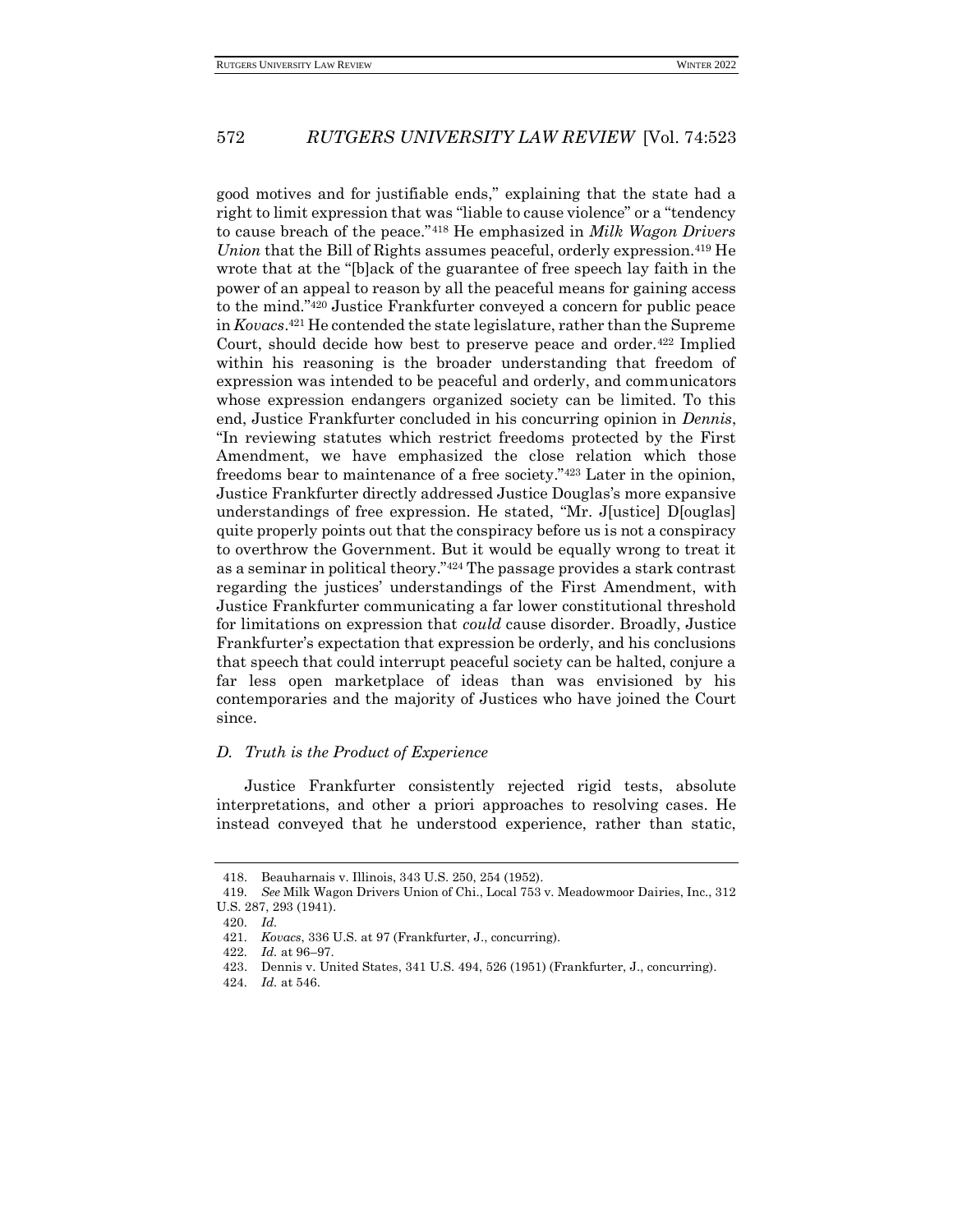dogmatic truth, as the best guide. In this regard, he communicated in his opinions a conceptualization of truth similar to his mentor, Justice Holmes.<sup>425</sup> Justice Frankfurter conveyed the understanding that, since it is not possible to know the truth or the absolute solution to a problem, the Court should be permissive in reviewing lawmakers' attempts to resolve problems.<sup>426</sup> In *Kovacs*, Justice Frankfurter examined Justice Holmes's ideas about truth.<sup>427</sup> He characterized Justice Holmes's conceptualization of truth as: "the progress of civilization is to a considerable extent the displacement of error which once held sway as official truth by beliefs which in turn have yielded to other beliefs  $\dots$ ."<sup>428</sup> He also characterized Justice Holmes as having "a deep awareness of the extent to which sociological conclusions are conditioned by time and circumstance."<sup>429</sup> Finally, he emphasized, "Mr. Justice Holmes who admonished us that 'To rest upon a formula is a slumber that, prolonged, means death.' Such a formula makes for mechanical jurisprudence."<sup>430</sup> In drawing these understandings into his reasoning, Justice Frankfurter communicated that he shared his mentor's conceptualizations of a pragmatic, experience-funded approach to resolving cases.<sup>431</sup>

Using this reasoning, Justice Frankfurter explicitly attacked rigid tests proposed by other justices, communicating, as outlined in the *Freedom of Expression is Contextual* theme, the situation or surrounding concerns of the case dominated his reasoning in First Amendment cases.<sup>432</sup> In *Dennis*, he rejected First Amendment absolutism, finding:

Absolute rules would inevitably lead to absolute exceptions, and such exceptions would eventually corrode the rules. The demands of free speech in a democratic society as well as the interest in national security are better served by candid and informed weighing of the competing interests, withing the confines of the judicial process, than by announcing dogmas too inflexible for the non-Euclidian problems to be solved.<sup>433</sup>

<sup>425</sup>*. See Kovacs*, 336 U.S. at 95–96 (Frankfurter, J., concurring); Beauharnais v. Illinois, 343 U.S. 250, 261–62 (1952); *Dennis*, 341 U.S. at 550 (Frankfurter, J., concurring).

<sup>426</sup>*. See Kovacs*, 336 U.S. at 95–97 (Frankfurter, J., concurring); *Beauharnais*, 343 U.S. at 261–62 (1952); *Dennis*, 341 U.S. at 550–52 (Frankfurter, J., concurring).

<sup>427</sup>*. Kovacs*, 336 U.S. at 95 (Frankfurter, J., concurring).

<sup>428</sup>*. Id.* 429*. Id.*

<sup>430</sup>*. Id.* at 96 (citation omitted).

<sup>431</sup>*. Id.*

<sup>432</sup>*. See supra* Part IV.B*.*

<sup>433</sup>*.* Dennis v. United States, 341 U.S. 494, 524–25 (Frankfurter, J., concurring).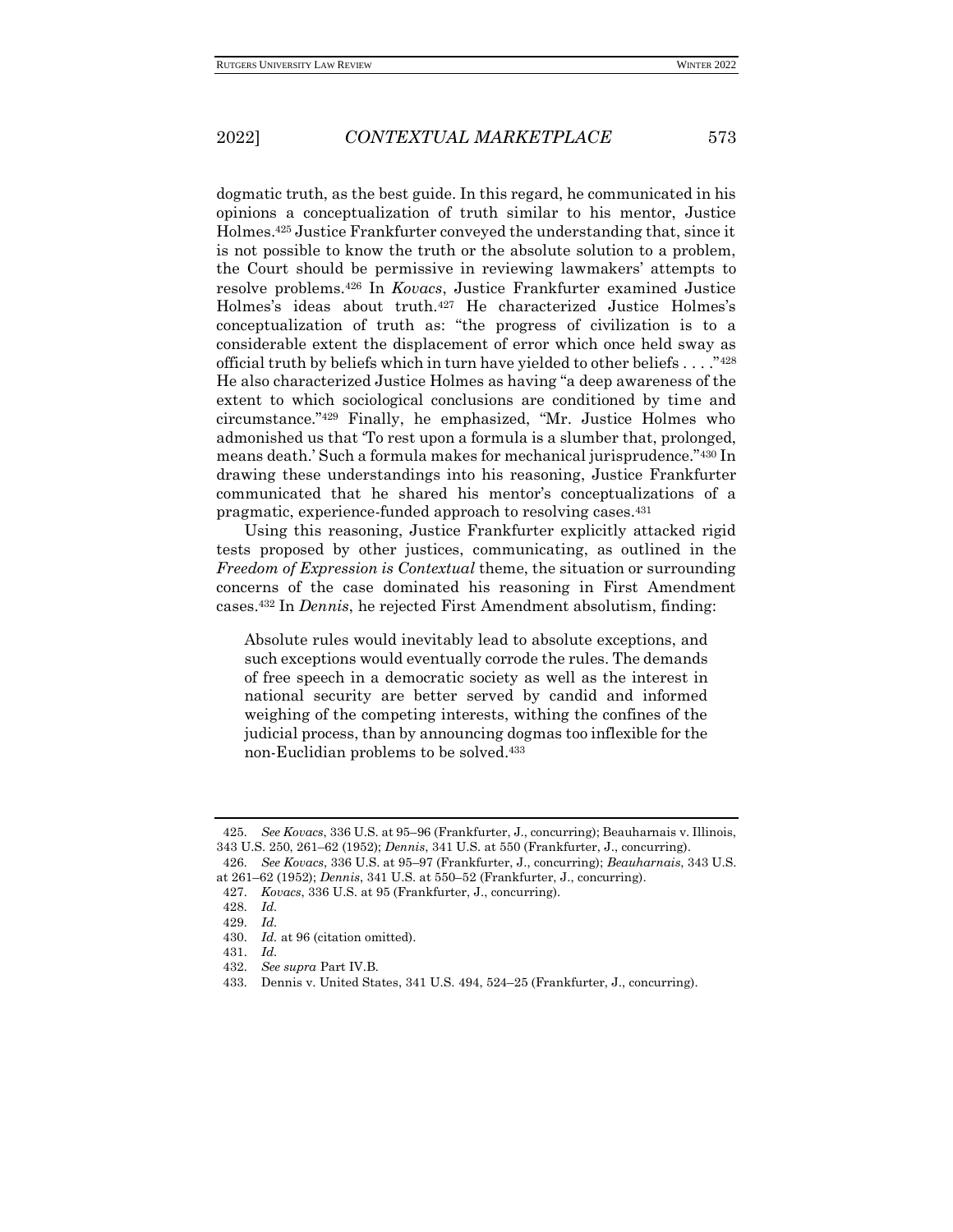His mentor's clear and present danger test received similar scrutiny.<sup>434</sup> Justice Frankfurter emphasized "[n]o matter how rapidly we utter the phrase 'clear and present danger,' or how closely we hyphenate the words, they are not a substitute for the weighing of values."<sup>435</sup> Justice Frankfurter devoted particular attention to the preferred-position approach in his concurring opinion in *Kovacs*, contending the idea has "uncritically crept into some recent opinions of this Court. I deem it a mischievous phrase, if it carries the thought, which it may subtly imply, that any law touching communication is infected with presumptive invalidity."<sup>436</sup> Ultimately, Justice Frankfurter found a priori tests, such as these, were inadequate because they failed to account for the human experience wrapped up in the context of the case, an assumption that led him to look more closely at the collective factors regarding the cases than the Court's established approaches.<sup>437</sup>

Finally, Justice Frankfurter consistently communicated that the Court should uphold lawmakers' efforts to experiment with solutions to the issues confronting them because it was not for the Court to substitute its judgment for the elected representatives' reasoning.<sup>438</sup> In this regard, he conveyed an understanding that it is impossible for anyone to *know* what is true, thus the lawmakers' efforts, which focused on resolving a problem, should be upheld. In *Beauharnais*, he contended, "[o]nly those lacking responsible humility will have a confident solution for problems as intractable as the frictions attributable to differences of race, color or religion. This being so, it would be out of bounds for the judiciary to deny the legislature a choice of policy . . . ."<sup>439</sup> Similarly, he reasoned that the law in *Milk Wagon Drivers Union* should be upheld because, "We cannot say that such a finding so contradicted experience as to warrant our rejection."<sup>440</sup> Justice Frankfurter communicated this theme in *Beauharnais*, in which case he supported the state law, despite its limitations on expression.<sup>441</sup> He avowed, in the "frequent obligato of extreme racial and religious propaganda, we would deny experience to say that the Illinois legislature was without reason in seeking ways to curb false or malicious defamation of racial and religious groups . . . ."<sup>442</sup>

<sup>434</sup>*. Id.* at 542–43.

<sup>435</sup>*. Id.*

<sup>436</sup>*. Kovacs*, 336 U.S. at 90 (Frankfurter, J., concurring).

<sup>437</sup>*. See id.* at 93–94.

<sup>438</sup>*. See, e.g.*, Beauharnais v. Illinois, 343 U.S. 250, 266–67 (1952).

<sup>439</sup>*. Id.* at 262.

<sup>440.</sup> Milk Wagon Drivers Union of Chi., Local 753 v. Meadowmoor Dairies, Inc., 312 U.S.

<sup>287, 294 (1941).</sup>

<sup>441</sup>*. Beauharnais*, 343 U.S. at 261.

<sup>442</sup>*. Id.*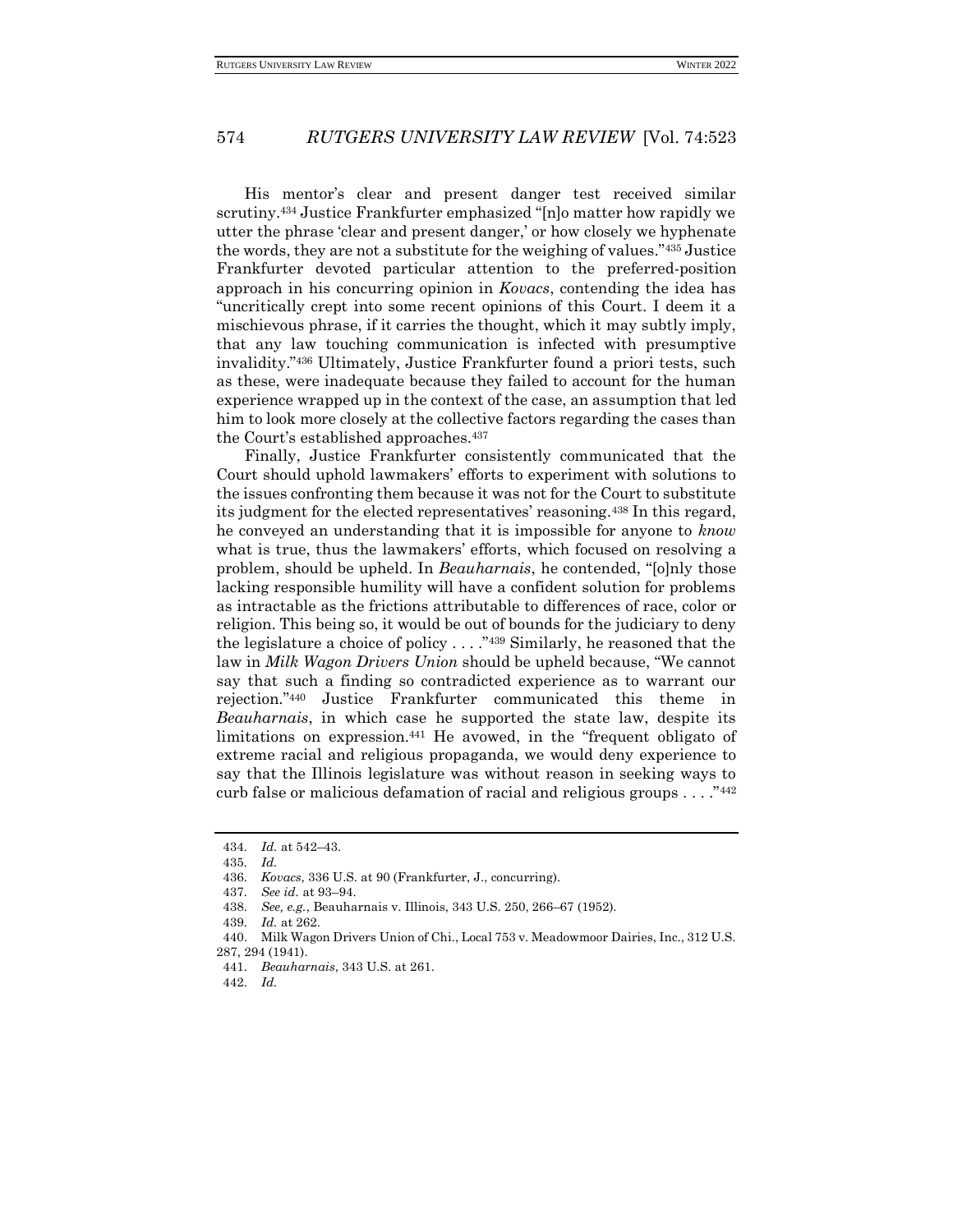He continued, stating that the utterances were "made in public [spaces] and by means calculated to have a powerful emotional impact on those to whom it was presented."<sup>443</sup> Broadly, Justice Frankfurter conveyed that he understood the limitations on expression as evaluations based on pragmatic considerations, rather than a priori tests or justices choosing to substitute their wisdom for that of lawmakers.<sup>444</sup>

#### *E. A Protected Marketplace*

Justice Frankfurter consistently communicated a concern for the accessibility and functionality of the marketplace of ideas.<sup>445</sup> The concern he conveyed indicated he understood a broad spectrum of limitations to freedom of expression as acceptable *because* they safeguarded participation and engagement from a variety of communicators.<sup>446</sup> Justice Frankfurter weighed an open marketplace against concern for access and functionality in *Dennis*, explaining, "[W]e should hesitate to prohibit it if we thereby inhibit the interchange of rational ideas so essential to representative government and free society."<sup>447</sup> He continued, "But there is underlying validity in the distinction between advocacy and the interchange of ideas, and we do not discard a useful tool because it may be misused."<sup>448</sup> Justice Frankfurter communicated similar concerns in *Garner*, in which his reasoning hinged on whether a protest intimidated others, a consideration connected to his broader concern about access and a protected marketplace.<sup>449</sup> He emphasized, "[I]t begs the whole question on the answer to which the validity of these convictions turns to assume that the 'public' tended to be alarmed by the conduct of the petitioners here disclosed."<sup>450</sup> He communicated similar concerns in *Milk Wagon Drivers Union*, where the threat for potential unrest was sufficient for him to support limiting expression.<sup>451</sup> He reasoned that "acts which in isolation are peaceful may be part of a coercive thrust when entangled with acts of violence. The picketing in this case was set in a background of violence."<sup>452</sup> In highlighting the

452*. Id.*

<sup>443</sup>*. Id.*

<sup>444</sup>*. See generally id.*

<sup>445</sup>*. See, e.g.*, Dennis v. United States, 341 U.S. 494, 517–56 (1951) (Frankfurter, J., concurring).

<sup>446</sup>*. Id.* at 519–20.

<sup>447</sup>*. Id.* at 545–46.

<sup>448</sup>*. Id.* at 546.

<sup>449</sup>*. See* Garner v. Louisiana, 368 U.S. 157, 175–76 (1961) (Frankfurter, J., concurring). 450*. Id.* at 175.

<sup>451.</sup> Milk Wagon Drivers Union of Chi., Local 753 v. Meadowmoor Dairies, Inc., 312 U.S. 287, 294 (1941).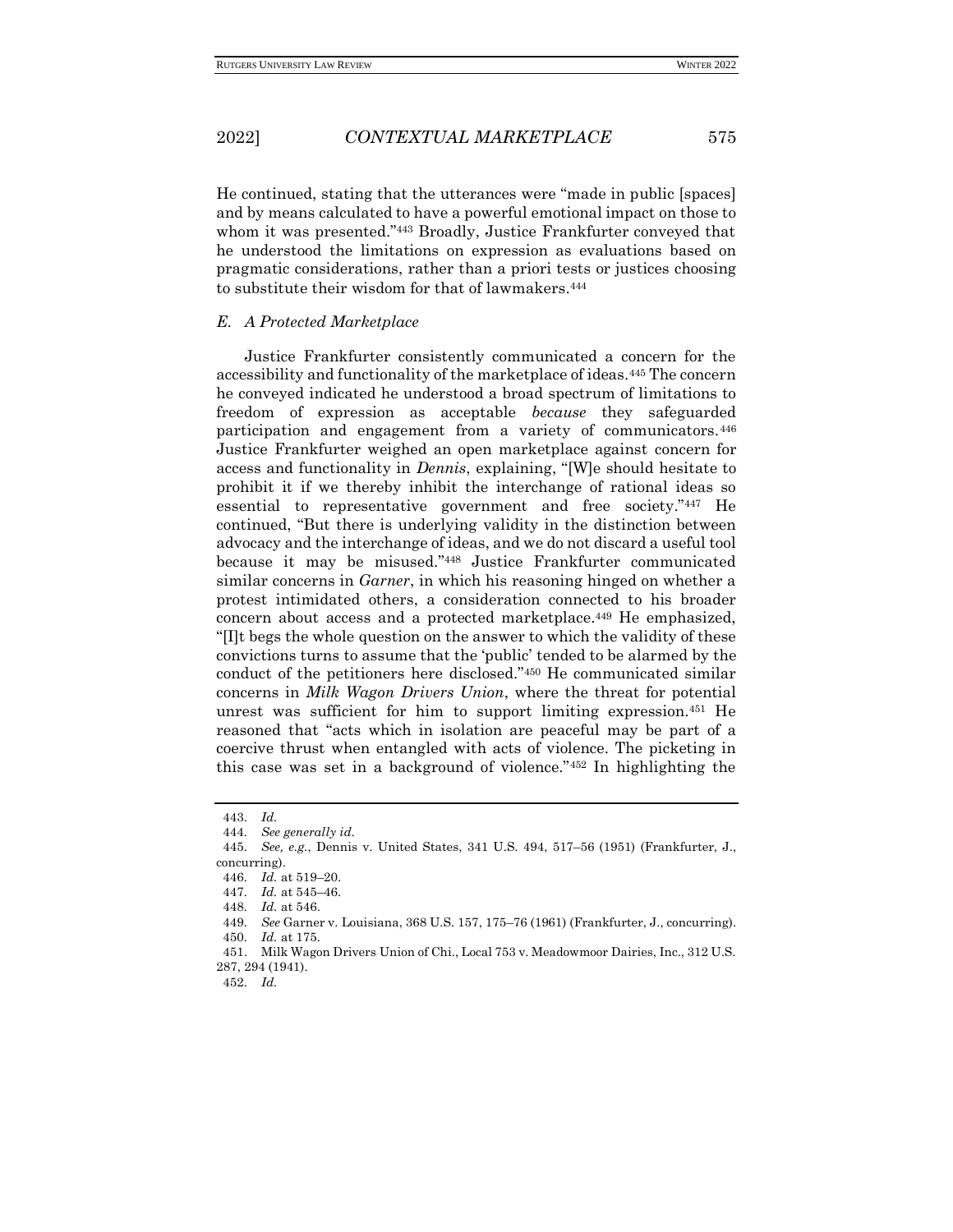potential for danger or intimidation, which might discourage people from participating in discourse, Justice Frankfurter communicated a broad, sweeping concern for protecting the marketplace.

His concern was also conveyed in the context of power dynamics in society. In reasoning that Illinois's group libel law should be upheld, he concluded, "a man's job and his educational opportunities and the dignity accorded him may depend as much on the reputation of the racial and religious group to which he willy-nilly belongs, as on his own merits."<sup>453</sup> Earlier in the opinion, he emphasized the powerful effect racial and religious attacks can have on a person's ability to take part in the public discourse.<sup>454</sup> Justice Frankfurter communicated similar concerns in *Dennis*, explaining that "[t]he treatment of its minorities, especially their legal position, is among the most searching tests of the level of civilization attained by a society."<sup>455</sup> Perhaps his reasoning for these concerns was most clearly conveyed in *Milk Wagon Drivers Union*, where he explained, "We are here concerned with power and not with the wisdom of its exercise."<sup>456</sup> In this regard, he communicated concern for the power of the state to create such regulations and the power of certain actors to endanger discourse by threats of violence.<sup>457</sup> Finally, in *Kovacs*, Justice Frankfurter emphasized the danger the sound truck posed to human discourse.<sup>458</sup> By ignoring the content of the message and highlighting the potential the truck's sound had to drown out of other voices, he, in a more literal sense, communicated concern that those with the power, the most access or tools, could dominate the exchange of ideas. In addressing the potential for certain communicators to intimidate others and the overall power dynamics in the market, Justice Frankfurter conveyed an understanding that laws could be used to safeguard the exchange of ideas.

### V. CONCLUSIONS—FRANKFURTER'S DYNAMIC, CONTEXTUAL **MARKETPLACE**

Marketplace theory, as the Supreme Court has constructed it, faces monumental challenges to its relevance in the twenty-first century. Emerging technologies have fundamentally changed the way information flows and the discourse that takes place in democratic society,

<sup>453.</sup> Beauharnais v. Illinois, 343 U.S. 250, 263 (1952).

<sup>454</sup>*. Id.* at 261.

<sup>455.</sup> Dennis v. United States, 341 U.S. 494, 548–49 (1951).

<sup>456</sup>*. Milk Wagon Drivers Union*, 312 U.S. at 296.

<sup>457</sup>*. Id.* at 296–98.

<sup>458.</sup> Kovacs v. Cooper, 336 U.S. 77, 89 (1949) (Frankfurter, J., concurring).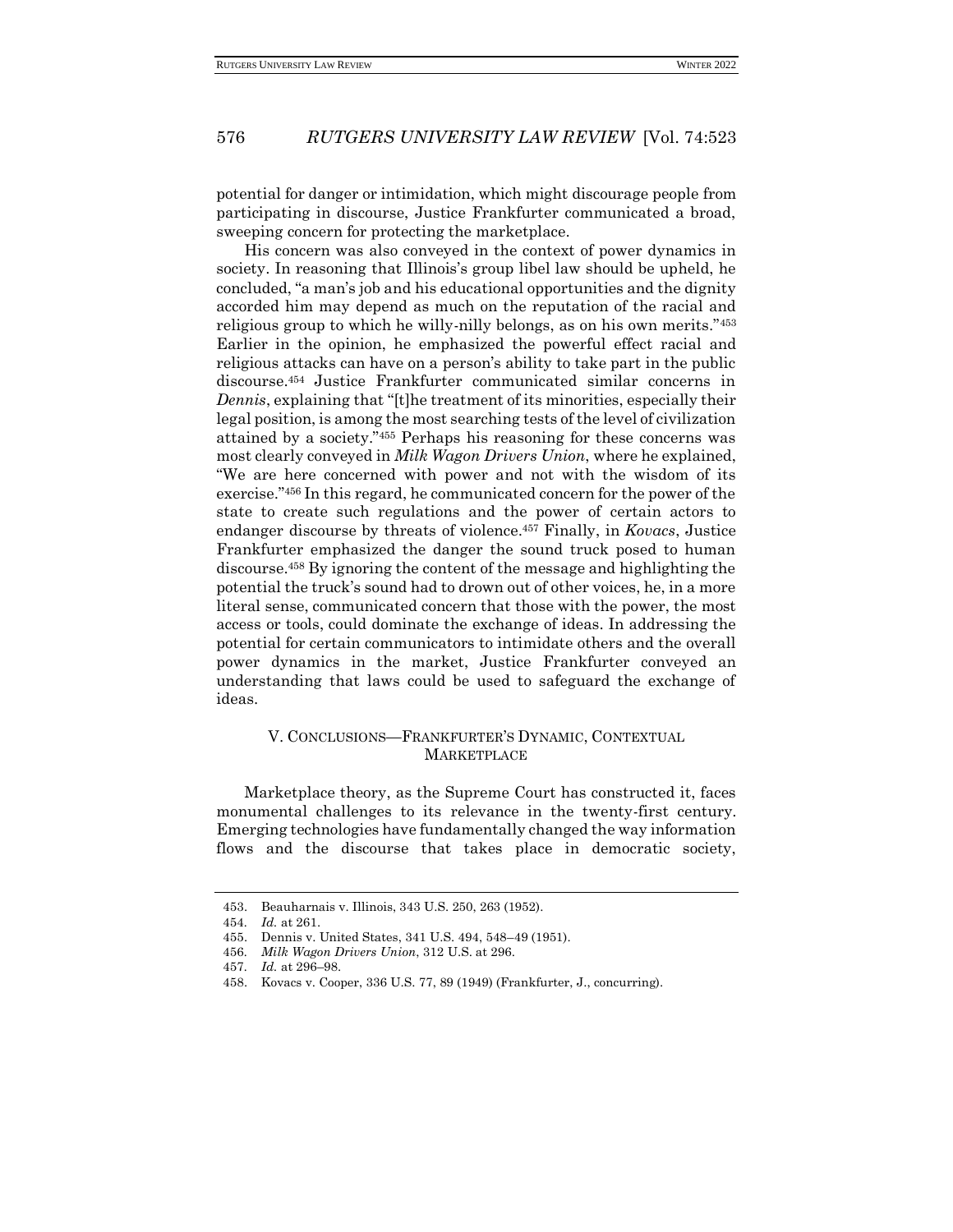transforming the conceptual space justices have described as the marketplace of ideas into a multiverse of often fragmented virtual communities.<sup>459</sup> Within these communities, algorithms and personal preferences preempt the types of decisions marketplace thought assumed citizens make about the potential truth or falsity of ideas, instead sorting people based on past preferences and current interests.<sup>460</sup> Of course, these cracks in the marketplace's foundational assumptions are not new. Legal scholars have long identified fundamental concerns regarding the truth and human rationality assumptions of Enlightenment ideas, which justices installed into the marketplace's foundations.<sup>461</sup> In particular, scholars have identified the problems with a theory that paints a generally monolithic picture of a diverse society.<sup>462</sup> For these reasons, the assumptions of marketplace theory must be reevaluated. This article draws from the marketplace approach's history and development, and Justice Frankfurter's conceptualizations of free expression, to identify potential revisions to the theory. Justice Frankfurter's First Amendment rationale, in particular, provides novel potential building blocks for the twenty-first-century marketplace. Justice Frankfurter's time on the Court, which spanned from 1939 to 1962, was characterized by a wave of difficult free expression cases that dealt with threats, protests, and sedition.<sup>463</sup> At the same time, his years on the Court were defined by substantial disagreements with the group of justices he labeled "the Axis," which included Justices Black and Douglas, regarding the role and meaning of free-expression safeguards promised in the First Amendment.<sup>464</sup> Taken together, the historical influences and personal feuds that characterized Justice Frankfurter's time on the Court produced a less-heralded, under-explored, and alternative vision for free expression in democratic society.

<sup>459</sup>*. See* Himelboim et al., *supra* note 7, at 167, 171 (finding that in a choice-rich environment, people fragment into like-minded groups). See SUNSTEIN, *supra* note 5, at 69–75, in regard to the fragmentation and polarization that takes place in online spaces.

<sup>460</sup>*. See* Alexandra Giannopoulou, *Algorithmic Systems: The Consent Is in the Detail?*, 9 INTERNET POL'Y REV. 1, 10–11 (2020); Urbano Reviglio & Claudio Agosti*, Thinking Outside the Black-Box: The Case for "Algorithmic Sovereignty" in Social Media*, 6 SOCIAL MEDIA + SOC'Y 1, 5–6 (2020) (regarding how algorithms presort people before they can make affirmative decisions about the people and ideas they seek to encounter online); Himelboim et al., *supra* note 7, at 167, 171 (regarding the human tendency to gather in like-minded groups).

<sup>461</sup>*. See supra* Part II.A.

<sup>462</sup>*. See* Carroll Hawkins, *Harold J. Laski: A Preliminary Analysis*, 65 POL. SCI. Q. 376 (1950).

<sup>463</sup>*. See supra* Part IV.

<sup>464</sup>*. See supra* Part III.A.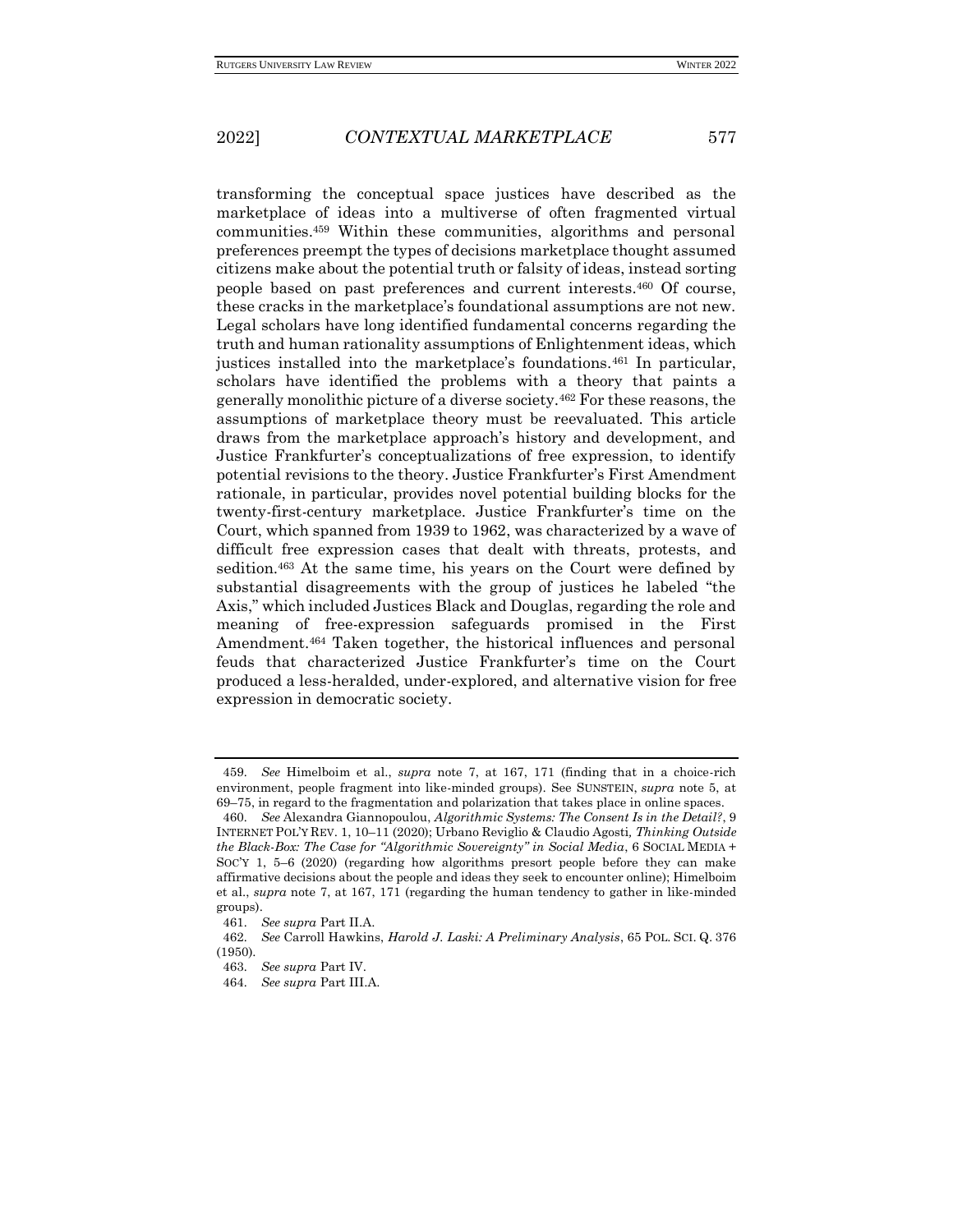Broadly, the Justice put forth a *contextual* marketplace, which would represent a substantial departure from the expansive marketplace justices developed and subscribed to after the 1960s.<sup>465</sup> The contextual marketplace approach places significant power in the hands of lawmakers to address problems, even if the solutions conflict with the First Amendment.<sup>466</sup> Justice Frankfurter's understandings also rejected rigid tests, making the case for a more malleable marketplace that can be adjusted based on changes in the communication environment.<sup>467</sup> Finally, Justice Frankfurter conceptualized truth as experience-based, which is more in line with the pragmatic ideals of his mentor Justice Holmes and foundational pragmatic thinker William James.<sup>468</sup> Ultimately, Justice Frankfurter's understandings would represent a substantial departure from contemporary freedom of expression rationales and open the door for widespread limitations to the free exchange of ideas. We need not, however, accept his ideas in whole to benefit from them. Instead, three ideas, when considered in the context of the history of the marketplace of ideas, can be fashioned from Justice Frankfurter's understandings and potentially used to revise the marketplace approach in the twenty-first century.

First, history and Justice Frankfurter's conceptualizations suggest that the marketplace should be understood as *dynamic*, rather than static. Second, the Enlightenment-based truth assumptions now contained within the theory's foundations should be replaced with more pragmatic, *experience-funded*, understandings of truth that better match the diverse nature of human discourse. Finally, more concern should be reserved for a *protected*, rather than a purely expansive, marketplace of ideas.

<sup>465.</sup> After Red Lion Broadcasting Co. v. FCC, 395 U.S. 367 (1969), Justices disagreed about the need for a protected versus an expansive, wide-open marketplace. For examples of this transition, see First Nat'l Bank of Bos. v. Bellotti, 435 U.S. 765 (1978); Cent. Hudson Gas & Elec. Corp. v. Pub. Serv. Comm'n, 447 U.S. 557 (1980); Citizens United v. FEC, 558 U.S. 310 (2010); United States v. Alvarez, 567 U.S. 709 (2012).

<sup>466</sup>*. See supra* Part IV.B. For instances where Justice Frankfurter emphasized a contextual approach, see Milk Wagon Drivers Union of Chi., Local 753 v. Meadowmoor Dairies, Inc., 312 U.S. 287, 292 (1941); Kovacs v. Cooper, 336 U.S. 77, 97 (1949) (Frankfurter, J., concurring); Dennis v. United States, 341 U.S. 494, 525 (1951) (Frankfurter, J., concurring); Beauharnais v. Illinois, 343 U.S. 250, 253 (1952).

<sup>467</sup>*. See supra* Part IV.C. For examples of Justice Frankfurter's conceptualization of a malleable First Amendment, see Garner v. Louisiana, 368 U.S. 157, 175–76 (1961) (Frankfurter, J., concurring); Terminiello v. City of Chicago, 337 U.S. 1, 9–12 (1949) (Frankfurter, J., concurring); *Kovacs*, 336 U.S. at 89–97 (Frankfurter, J., concurring).

<sup>468</sup>*. See supra* Part IV.D. For examples of Justice Frankfurter's understandings regarding truth and experience, see *Kovacs*, 336 U.S. at 95–96 (Frankfurter, J., concurring); *Beauharnais*, 343 U.S. at 261–62; *Dennis*, 341 U.S. at 519–20 (Frankfurter, J., concurring).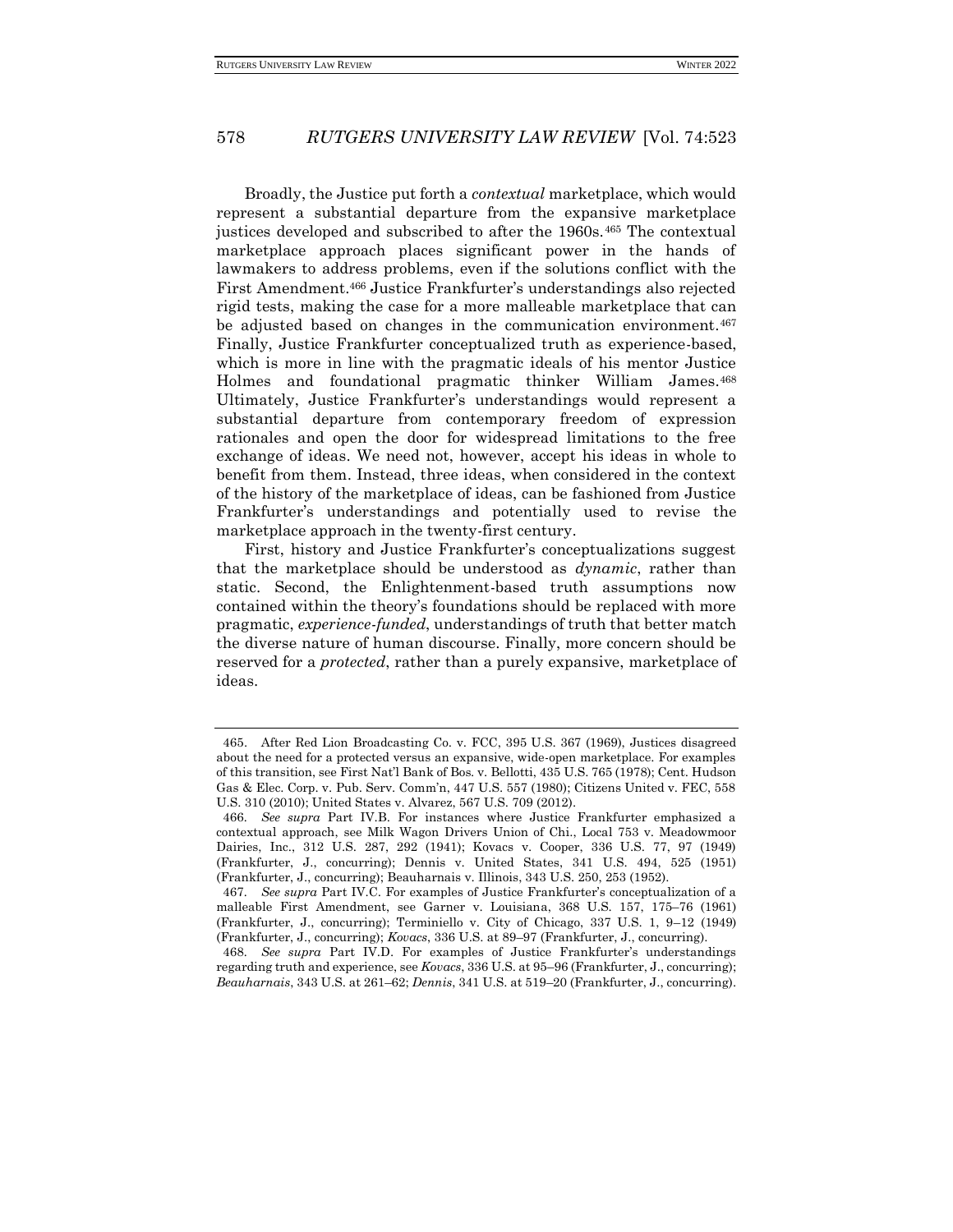The *dynamic* marketplace is a macro-level reconsideration of the theory. The theory has often been framed as monolithic and static.<sup>469</sup> However, its history tells us otherwise since it has gone from a relatively unsupported idea in Justice Holmes's dissent in *Abrams* through decades of growing pains until it eventually saw the justices sew Enlightenment-funded assumptions about truth and human rationality into its very foundations.<sup>470</sup> In other words, the marketplace theory's history has been defined by change, not consistency. Acknowledging the liquidity in the theory would place it in a better position to remain relevant during an unpredictable period in how individuals communicate. The dynamic approach also finds support in Justice Holmes's rejections of absolute conclusions and rigid tests.<sup>471</sup> Justice Frankfurter brought his mentor's rejections of dogmatic approaches into his own First Amendment opinions, contending rigid, unmoving tests were a danger to sound precedent.<sup>472</sup>

The *experience-funded* revision to the marketplace addresses one of the longest-standing concerns of the theory's Enlightenment-founded assumptions.<sup>473</sup> Enlightenment-based truth and human rationality claims fail to recognize human diversity and the role of personal experience as a determinant in the truths people form.<sup>474</sup> Justice Holmes rejected Enlightenment assumptions that truth is universal and discoverable.<sup>475</sup> He emphasized that absolute truths can be a danger and that all anyone can do is "wager" on what is true.<sup>476</sup> In other words, he concluded it is impossible to know the truth, and therefore no one can

470*. See supra* Part II.A–C.

<sup>469.</sup> For examples of a rigid, Enlightenment-funded use of marketplace theory, see *Red Lion Broad. Co.*, 395 U.S. at 390; *Alvarez*, 567 U.S. at 728; McCullen v. Coakley, 573 U.S. 464, 476 (2014) (quoting FCC v. League of Women Voters of Cal., 468 U.S. 364, 377 (1984)); Nat'l Inst. Fam. & Advocs. v. Becerra, 138 S. Ct. 2361, 2366 (2018).

<sup>471.</sup> See Letter from Oliver W. Holmes to William James (Mar. 24, 1907) (on file with the Harvard Law School Digital Suite); Letter from Oliver W. Holmes to Frederick Pollock (Aug. 30, 1929), *in* HOLMES, *supra* note 38, at 108; Letter from Oliver W. Holmes to Harold Laski (Jan. 11, 1929), *in* HOLMES, *supra* note 38, at 107, for instances when Justice Holmes questioned or rejected absolute truth. *See also* Abrams v. United States, 250 U.S. 616, 630 (1919) (Holmes, J., dissenting) (contending that people "wager" based on imperfect understandings of truth).

<sup>472</sup>*. See, e.g*., *Kovacs*, 336 U.S. at 95–96 (Frankfurter, J., concurring); *Dennis*, 341 U.S. at 525 (Frankfurter, J., concurring).

<sup>473.</sup> BAKER, *supra* note 146, at 12; Ingber, *supra* note 265, at 15; Schauer, *supra* note 266, at 777; Bambauer, *supra* note 9, at 653.

<sup>474.</sup> BAKER, *supra* note 146, at 12; Ingber, *supra* note 265, at 15; Schauer, *supra* note 266, at 777; Bambauer, *supra* note 9, at 653; *see also* Hollinger, *supra* note 268, at 8–9.

<sup>475</sup>*. See* Letter from Oliver W. Holmes to Frederick Pollock (Aug. 30, 1929), *in* HOLMES, *supra* note 38, at 108; Holmes, *supra* note 74, at 40–43; HOLMES, *supra* note 72, at 1.

<sup>476</sup>*. Abrams*, 250 U.S. at 630 (Holmes, J., dissenting).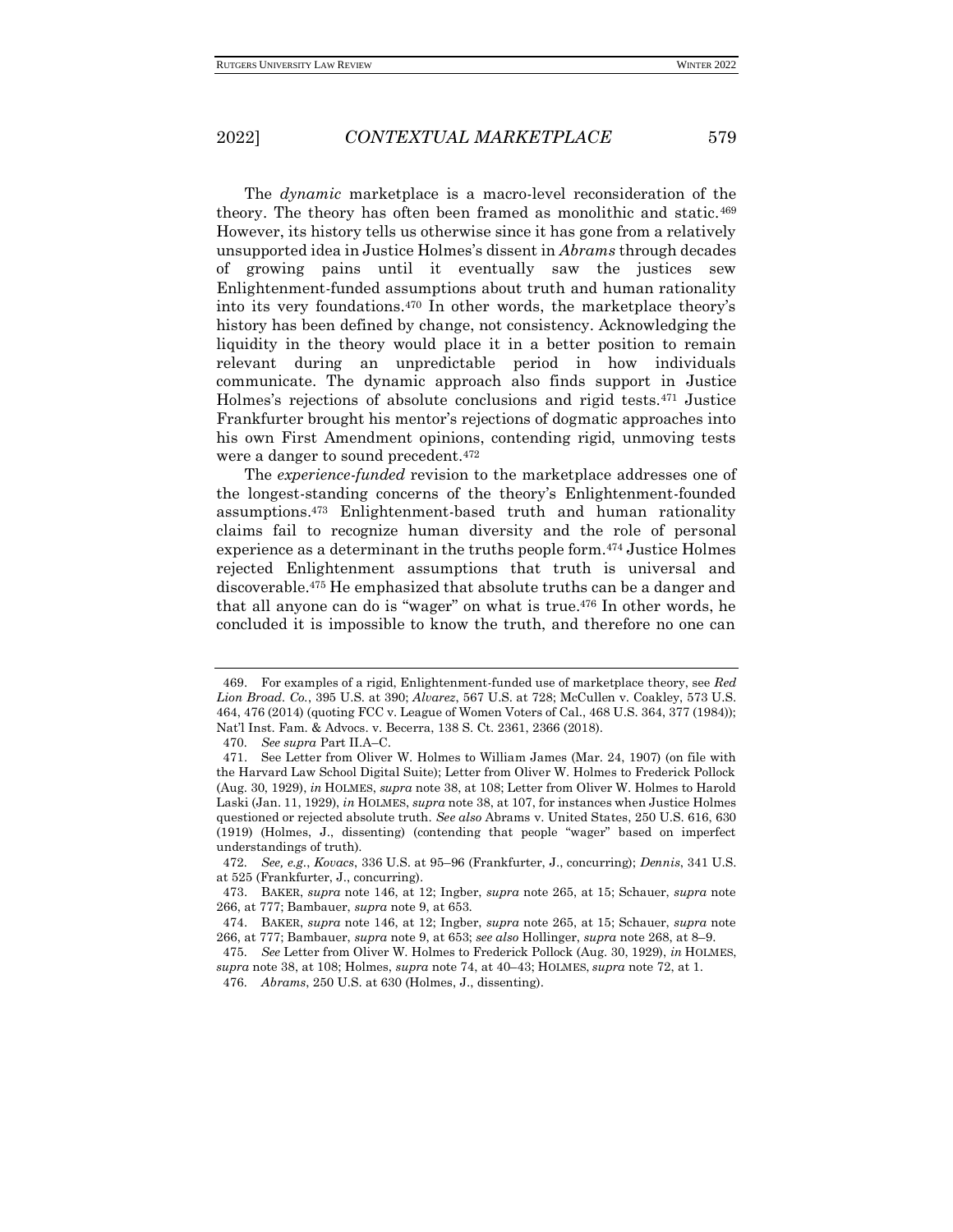claim ownership of absolute truth.<sup>477</sup> Justice Frankfurter mirrored his mentor's understandings, particularly when attacking Justice Black's more absolute approach to the First Amendment's meaning.<sup>478</sup> In *Dennis*, for example, Justice Frankfurter framed truth as contingent on experience.<sup>479</sup> He explained, "The history of civilization is in considerable measure the displacement of error which once held sway as official truth by beliefs which in turn have yielded to other truths."<sup>480</sup> Earlier in the same opinion, he contended, "The language of the First Amendment is to be read not as barren words found in a dictionary but as symbols of historic experience illumined by the presuppositions of those who employed them."<sup>481</sup> In terms of the twenty-first-century marketplace, replacing absolute truth assumptions with an understanding that truth will vary for each person, based on their personal experiences and exposure to information, allows for a more inclusive marketplace that better aligns with the choice-rich, fragmented nature of online discourse. When truth is formed, rather than discovered, the emphasis on the marketplace of ideas becomes protecting the flow of information, rather than safeguarding an open battle between truth and falsity.<sup>482</sup>

Finally, the *protected* marketplace approach is also concerned with truth and aligns with the *experience-funded* theme's emphasis on safeguarding the flow of information, rather than a battle between truth and falsity. Justice Frankfurter rationalized limiting free expression when it threatened access to and participation in democratic discourse.<sup>483</sup> He reasoned in *Beauharnais*, for example, that the state law against disparaging an entire group of people because of their race or religion helped protect participation in society.<sup>484</sup> Similarly, in *Kovacs*, Justice Frankfurter concluded the city could limit speech conveyed via sound trucks because the expression bore the potential of limiting human participation.<sup>485</sup> Justice Frankfurter's conceptualization of a *protected*  marketplace, rather than an expansive one, finds substantial support

<sup>477.</sup> *Dennis*, 341 U.S. at 550 (1951) (Frankfurter, J., concurring).

<sup>478</sup>*. Id.*

<sup>479</sup>*. Id.*

<sup>480</sup>*. Id.*

<sup>481</sup>*. Id.* at 523.

<sup>482</sup>*. See* MILTON, *supra* note 8, at 50. Justice Holmes's friends immediately associated his dissent in *Abrams* with Milton's *Areopagitica*. *See* Letter from Felix Frankfurter to Oliver W. Holmes (Nov. 26, 1919) (on file with Harvard Law School Digital Suite).

<sup>483</sup>*. See supra* Part IV.E.

<sup>484.</sup> Beauharnais v. Illinois, 343 U.S. 250, 263 (1952).

<sup>485.</sup> Kovacs v. Cooper, 336 U.S. 77, 96 (1949) (Frankfurter, J., concurring).